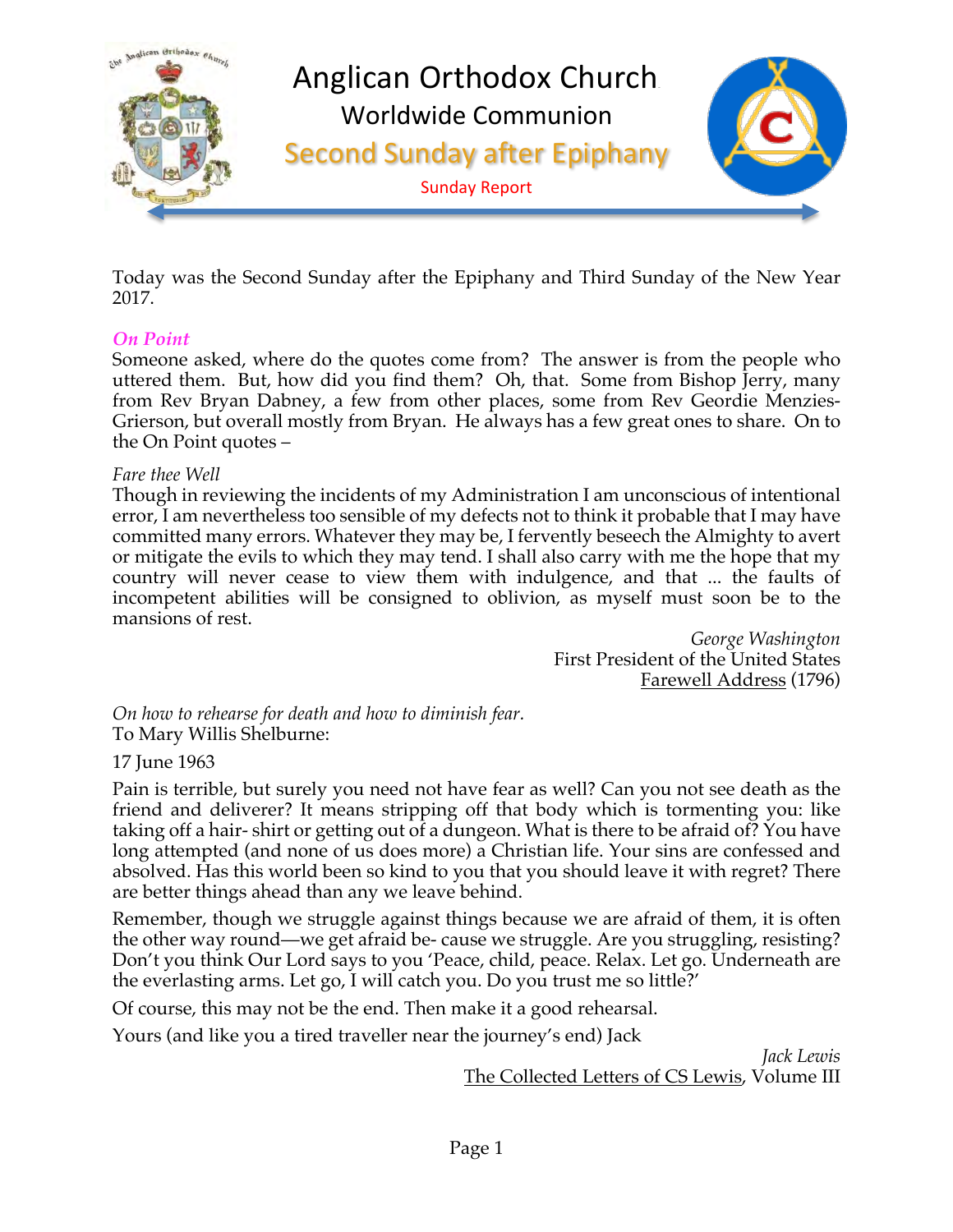But now, O LORD, thou art our father; we are the clay, and thou our potter; and we all are the work of thy hand.

*Isaiah 64:8*

For if ye forgive men their trespasses, your heavenly Father will also forgive you: but if ye forgive *not men their trespasses, neither will your Father forgive your trespasses.*

*St. Matthew 6:14-15*

Jesus saith unto him, *I am the way, the truth, and the life: no man cometh unto the Father but by me.*

*St. John 14:6*

Purge out therefore the old leaven, that ye may be a new lump, as ye are unleavened. For even Christ our passover is sacrificed for us: therefore let us keep the feast, not with the old leaven, neither with the leaven of malice and wickedness; but with the unleavened bread of sincerity and truth.

*I Corinthians 5:7-8*

Nevertheless the foundation of God standeth sure, having this seal, The Lord knoweth them that are his. And let every one that nameth the name of Christ depart from iniquity. *II St. Timothy 2:19*

Those who would have mercy with God must show mercy to their brethren.

*Matthew Henry*

 $17<sup>th</sup>$  and  $18<sup>th</sup>$  century English pastor and author

There is a God shaped vacuum in the heart of every man which cannot be filled by any created thing, but only by God, the Creator, made known through Jesus.

*Blaise Pascal*

17<sup>th</sup> century French mathematician, philosopher and author

Those who are fond of telling us in modern times that kindness and love are sufficient to regenerate man and keep man good, are always forgetting the mighty lesson that is taught us by the history of the Jews. The corruption of man is a far worse disease than your modern philosophers suppose. Israel was surrounded by mercies and loving kindness: yet Israel fell. Let that never be forgotten.

*JC Ryle*

19<sup>th</sup> century Anglican bishop and author Are You Ready For The End Of Time, p. 148

And so it was that, by the time they took the bunting down from streets after VE-Day and turned from the war to the future, the British in their dreams and illusions and in their flinching from reality had already written the broad scenario for Britain's postwar descent to the place of fifth in the free world as an industrial power... as the descent took its course the illusions and dreams of 1945 would fade one by one— the imperial and Commonwealth role, the world-power role, British industrial genius, and at the last, New Jerusalem itself [the idea that Victorian capitalism would give way to Christianesque community wherein people would work for the general well-being of all and that each member would be protected against "the stab of poverty" via government intervention such as full employment, welfare payments etc. "cradle to grave"], a dream turned to a dank reality of a segregated, subliterate, unskilled, unhealthy and institutionalised proletariat hanging on the nipple of state maternalism.

*Correlli Barnett*

20<sup>th</sup> century British lecturer, archivist and author The Pride and Fall: The Dream and Illusion of Britain as a Great Nation , pp.11 and 304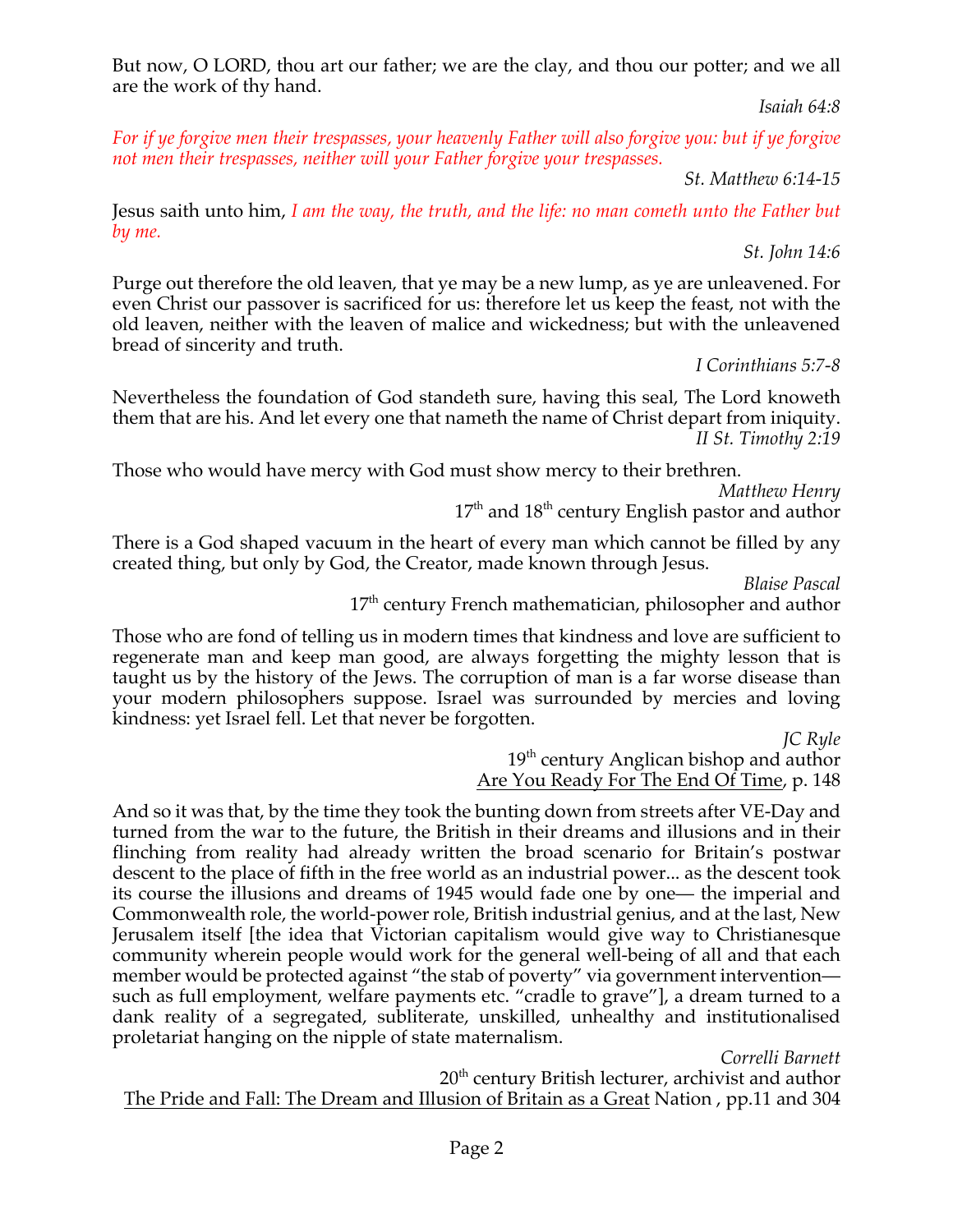#### *Propers*

Each Sunday there are Propers: special prayers and readings from the Bible. There is a Collect for the Day; that is a single thought prayer, most written either before the refounding of the Church of England in the 1540s or written by Bishop Thomas Cranmer, the first Archbishop of Canterbury after the re-founding.

The Collect for the Day is to be read on Sunday and during Morning and Evening Prayer until the next Sunday. The Epistle is normally a reading from one of the various Epistles, or letters, in the New Testament. The Gospel is a reading from one of the Holy Gospels, Matthew, Mark, Luke and John. The Collect is said by the minister as a prayer, the Epistle can be read by either a designated reader (as we do in our church) or by one of the ministers and the Holy Gospel, which during the service in our church is read by an ordained minister or our Deacon Striker.

The propers are the same each year, except if a Red Letter Feast, that is one with propers in the prayerbook, falls on a Sunday, then those propers are to be read instead, except in a White Season, where it is put off. Red Letter Feasts, so called because in the Altar Prayerbooks the titles are in red, are special days. Most of the Red Letter Feasts are dedicated to early saints instrumental in the development of the church, others to special events. Some days are particularly special and the Collect for that day is to be used for an octave (eight days) or an entire season, like Advent or Lent.

The Propers are found on Page 111-112 with the Collect first:

# The Second Sunday after The Epiphany.

*The Collect.*

**LMIGHTY** and everlasting God, who dost govern all things in heaven and earth; **ALMIGHTY** and everlasting God, who dost govern all things in heaven and earth;<br>Mercifully hear the supplications of thy people, and grant us thy peace all the days of our life; through Jesus Christ our Lord. *Amen.*

The Epistle for today came from the Twelfth Chapter of Paul's letter to the Romans beginning at the Sixth Verse. As Paul often does, he gives guidance on what God would have us do. He notes that each of us have differing talents, skills and resources. What God wants us to do is use all of what He gave us to further His will and His way, so that we might be truly happy here on earth. To be gracious and hospitable to those around us, to remember each of us are equal in God's eye.

**AVING** then gifts differing according to the grace that is given to us, whether prophecy, let us prophesy according to the proportion of faith; or ministry, let us wait on our ministering; or he that teacheth, on teaching; or he that exhorteth, on **EXECUTE AVING** then gifts differing according to the grace that is given to us, whether prophecy, let us prophesy according to the proportion of faith; or ministry, let us wait on our ministering; or he that teacheth, on that sheweth mercy, with cheerfulness. Let love be without dissimulation. Abhor that which is evil; cleave to that which is good. Be kindly affectioned one to another with brotherly love; in honour preferring one another; not slothful in business; fervent in spirit; serving the Lord; rejoicing in hope; patient in tribulation; continuing instant in prayer; distributing to the necessity of saints; given to hospitality. Bless them which persecute you: bless, and curse not. Rejoice with them that do rejoice, and weep with them that weep. Be of the same mind one toward another. Mind not high things, but condescend to men of low estate.

The Holy Gospel for today came from the beginning of the Gospel according to St. Mark,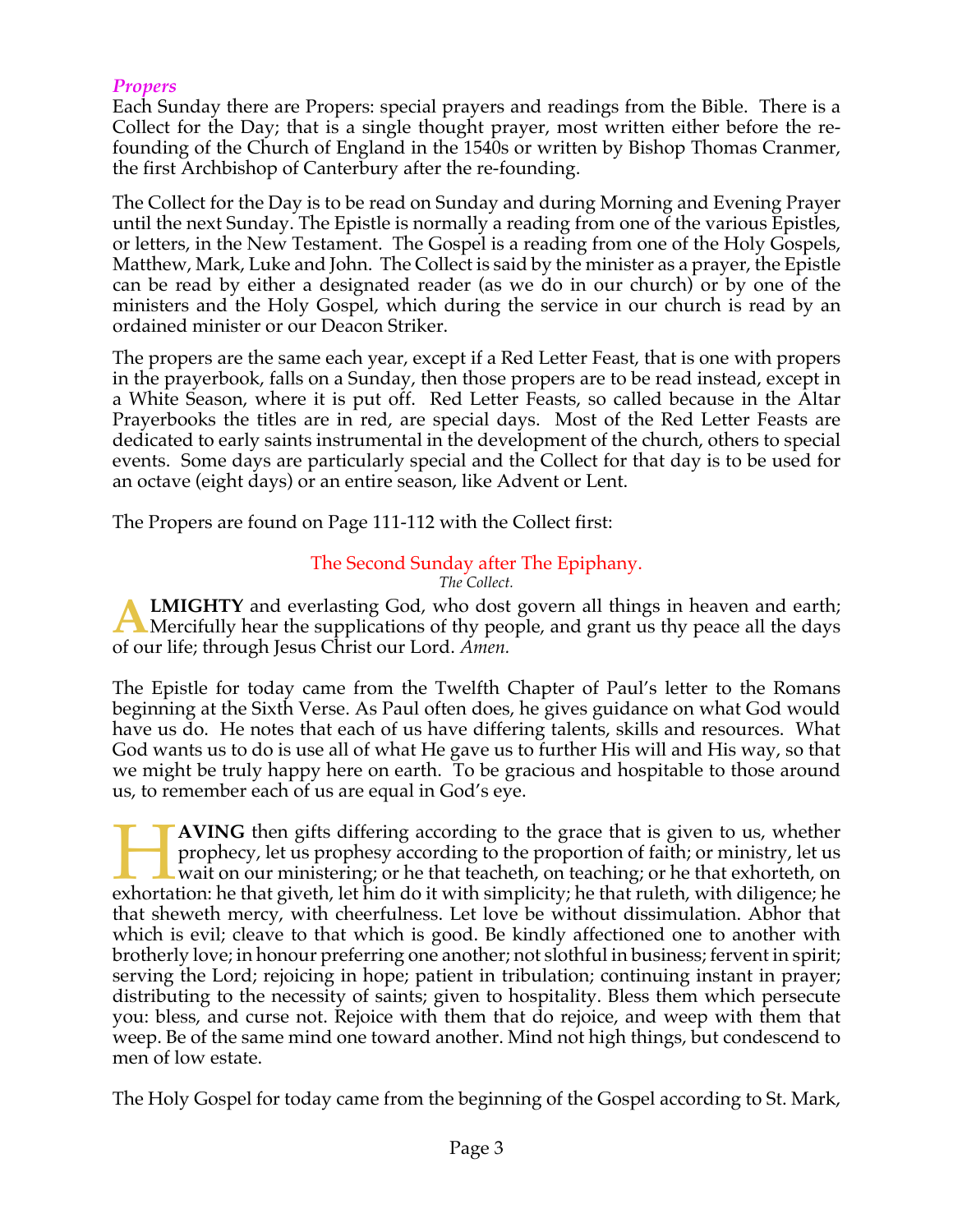the First Chapter, beginning at the First Verse. This is the very first of the New Testament, a New Covenant or agreement with God. It tells the story of "the beginning of the gospel of Jesus Christ, the Son of God." It talks of John the Baptist, who God sends as His "messenger before thy face, which shall prepare thy way before thee. The voice of one crying in the wilderness, Prepare ye the way of the Lord, make his paths straight. John did baptize in the wilderness, and preach the baptism of repentance for the remission of sins." And the people came to John "and were all baptized of him in the river of Jordan, confessing their sins." But, as a harbinger the One to come, John told them of the One coming " the latchet of whose shoes I am not worthy to stoop down and unloose." He told them of the Holy Ghost. When Jesus, in His submission as a man to God came to John for baptism, as he came out of the water, "the heavens opened, and the Spirit, like a dove, descending upon him: and there came a voice from heaven, saying, Thou art my beloved Son, in whom I am well pleased."

**HE** beginning of the gospel of Jesus Christ, the Son of God; as it is written in the prophets, Behold, I send my messenger before thy face, which shall prepare thy way before thee. The voice of one crying in the wilderness, Prepare ye the way of **THE** beginning of the gospel of Jesus Christ, the Son of God; as it is written in the prophets, Behold, I send my messenger before thy face, which shall prepare thy way before thee. The voice of one crying in the wilderne baptism of repentance for the remission of sins. And there went out unto him all the land of Judæa, and they of Jerusalem, and were all baptized of him in the river of Jordan, confessing their sins. And John was clothed with camel's hair, and with a girdle of a skin about his loins; and he did eat locusts and wild honey; and preached, saying, There cometh one mightier than I after me, the latchet of whose shoes I am not worthy to stoop down and unloose. I indeed have baptized you with water: but he shall baptize you with the Holy Ghost. And it came to pass in those days, that Jesus came from Nazareth of Galilee, and was baptized of John in Jordan. And straightway coming up out of the water, he saw the heavens opened, and the Spirit, like a dove, descending upon him: and there came a voice from heaven, saying, Thou art my beloved Son, in whom I am well pleased.

#### *Bishop Ogles' Sermon*

We are oft fortunate to get copies of Bishop Jerry's sermon notes. Today is one of those Sundays. Today's sermon starts off with the collect, and

like always, it will give you a lot to consider in your heart.

#### **Sermon Notes**

Second Sunday after The Epiphany 15 January 2017, Anno Domini (in the Year of Our Lord)

#### The Second Sunday after The Epiphany. *The Collect.*

**LMIGHTY** and everlasting God, who dost govern all things in heaven and earth; Mercifully hear the supplications of thy people, and grant us thy peace all the days of our life; through Jesus Christ our Lord. *Amen.* **A**



Our sermon text is taken from Isaiah 45:1-15, but let us examine, briefly, first the baptism of Jesus in Mark 1 - It was in conformity to the law of the covenant that he be baptized as all others because God leads wherever He goes. Christ fulfilled the Law of the covenant when eight days old through circumcision.

He fulfilled the Law of the Spirit through water baptism at the beginning of His earthly ministry.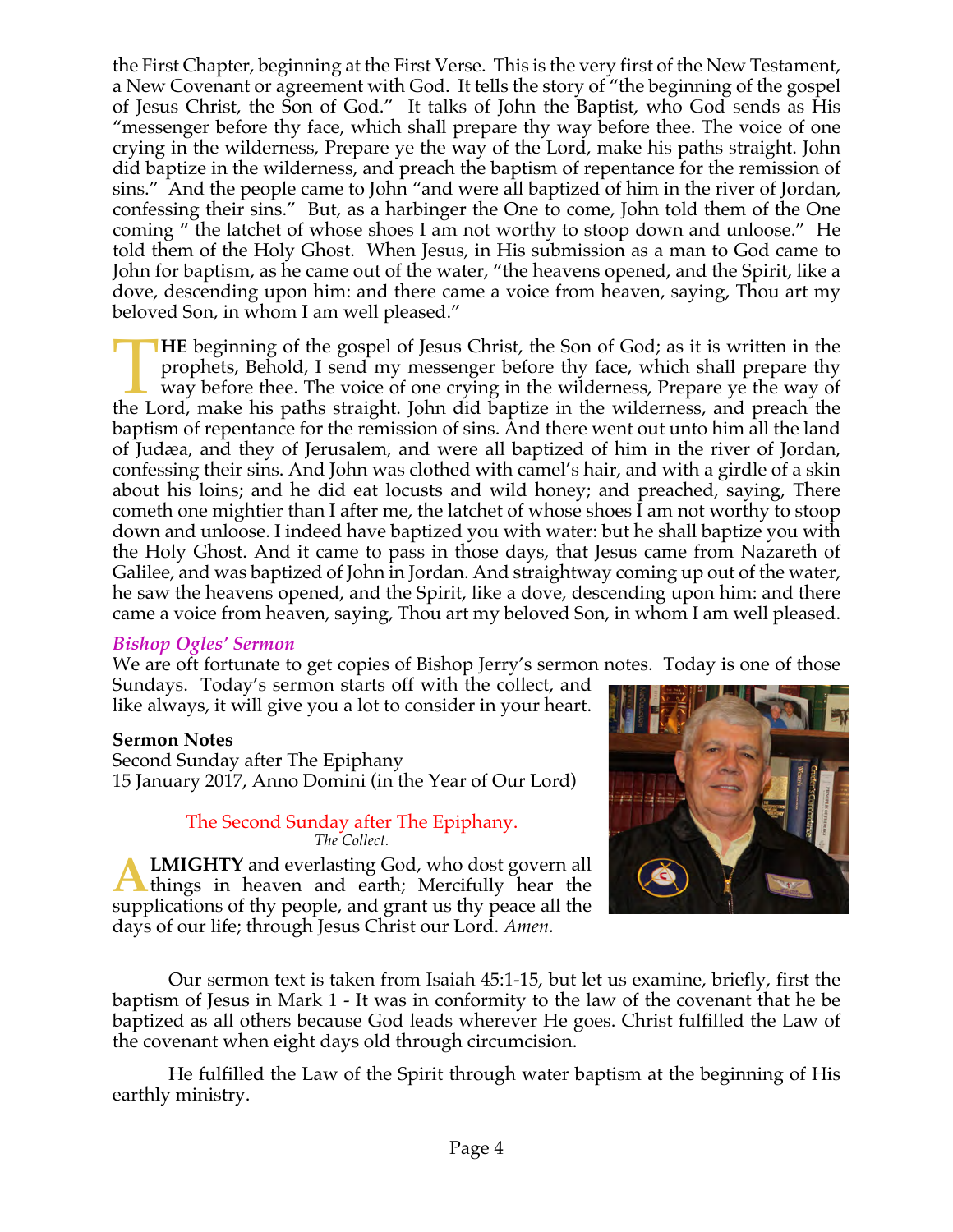There are three profound examples of baptism we read from Holy Scripture:

- 1. Baptism of an entire family *<sup>20</sup> Which sometime were disobedient, when once the longsuffering of God waited in the days of Noah, while the ark was a preparing, wherein few, that is, eight souls were saved by water.* (1 Peter 3:20)
- 2. Baptism of an entire nation *<sup>1</sup> Moreover, brethren, I would not that ye should be ignorant, how that all our fathers were under the cloud, and all passed through the sea; <sup>2</sup> And were all baptized unto Moses in the cloud and in the sea; <sup>3</sup> And did all eat the same spiritual meat; <sup>4</sup> And did all drink the same spiritual drink: for they drank of that spiritual Rock that followed them: and that Rock was Christ.* (1 Cor 10:1-4)
- 3. Individual baptism of our Lord and Savior, Jesus Christ, as recorded in the Gospel text today.

Jesus, by His humble example, shows each of us alike must come to God through the medium of faith and baptism. And the greatest of prophets, John the Baptist, was called and anointed long before his parents were ever born.

*<sup>3</sup> The voice of him that crieth in the wilderness, Prepare ye the way of the LORD, make straight in the desert a highway for our God.* (Isaiah 40:3) 730 years BC.

#### And

*The beginning of the gospel of Jesus Christ, the Son of God; <sup>2</sup> As it is written in the prophets, Behold, I send my messenger before thy face, which shall prepare thy way before thee. <sup>3</sup> The voice of one crying in the wilderness, Prepare ye the way of the Lord, make his paths straight.* (Mark 1:1-3)

One clear truth I pray that each of us will understand from these passages is this: God calls and anoints us each to a special service and mission. It is incumbent on each of us to diligently strive to know that calling and anointing.

#### **Isaiah 45:1-15**

**HUS** saith the Lord to his anointed, to Cyrus, whose right hand I have holden, to **THUS** saith the Lord to his anointed, to Cyrus, whose right hand I have holden, to subdue nations before him; and I will loose the loins of kings, to open before him the the local setting and the setting shall not be abou two leaved gates; and the gates shall not be shut; 2 I will go before thee, and make the crooked places straight: I will break in pieces the gates of brass, and cut in sunder the bars of iron: 3 And I will give thee the treasures of darkness, and hidden riches of secret places, that thou mayest know that I, the Lord, which call thee by thy name, am the God of Israel. 4 For Jacob my servant's sake, and Israel mine elect, I have even called thee by thy name: I have surnamed thee, though thou hast not known me. 5 I am the Lord, and there is none else, there is no God beside me: I girded thee, though thou hast not known me: 6 That they may know from the rising of the sun, and from the west, that there is none beside me. I am the Lord, and there is none else. 7 I form the light, and create darkness: I make peace, and create evil: I the Lord do all these things. 8 Drop down, ye heavens, from above, and let the skies pour down righteousness: let the earth open, and let them bring forth salvation, and let righteousness spring up together; I the Lord have created it. 9 Woe unto him that striveth with his Maker! Let the potsherd strive with the potsherds of the earth. Shall the clay say to him that fashioneth it, What makest thou? or thy work, He hath no hands? 10 Woe unto him that saith unto his father, What begettest thou? or to the woman, What hast thou brought forth? 11 Thus saith the Lord, the Holy One of Israel, and his Maker, Ask me of things to come concerning my sons, and concerning the work of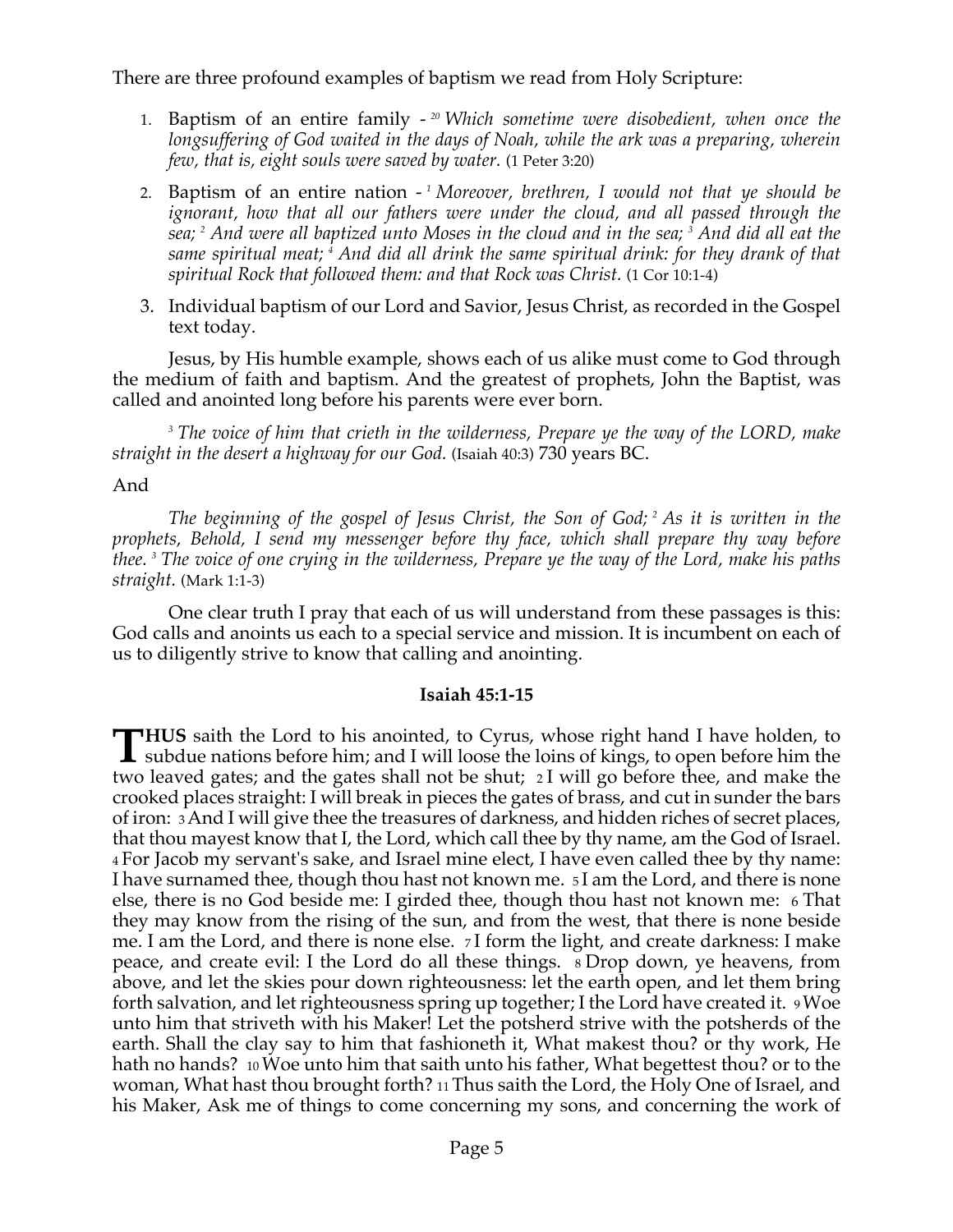my hands command ye me. 12 I have made the earth, and created man upon it: I, even my hands, have stretched out the heavens, and all their host have I commanded. 13 I have raised him up in righteousness, and I will direct all his ways: he shall build my city, and he shall let go my captives, not for price nor reward, saith the Lord of hosts. 14 Thus saith the Lord, The labour of Egypt, and merchandise of Ethiopia and of the Sabeans, men of stature, shall come over unto thee, and they shall be thine: they shall come after thee; in chains they shall come over, and they shall fall down unto thee, they shall make supplication unto thee, saying, Surely God is in thee; and there is none else, there is no God. 15 Verily thou art a God that hidest thyself, O God of Israel, the Saviour.

When a young boy, I used to read of the exploits of the first great, benevolent king to rule the known world – his name was Cyrus (or Kouroush in the Persian language). I would sit on the front porch swing during the long summer months and read the story of Cyrus with great amazement while the bees and cicadas made happy music that I shall never forget.

I was drawn to Cyrus because my elementary fourth grade teacher had us read about him in our Appleton Reader. You see, in those days, it was not unconstitutional to read biblical accounts in school.

When I travelled to Iran to live there more than five years (modern day Persia), I could not believe that I would actually be allowed to visit the grave of King Cyrus the Great and to view the tombs of his sons and grandsons carved into the solid rock of the Mountain of Mercy overlooking the ancient city of Persepolis.

Standing before the tomb of Cyrus, a few yards from his home place, I felt a spiritual awe that I cannot explain. I knew that the great prophet Daniel had stood precisely on the same ground as my feet trod.

And then to stand before the tomb of his son, Darius the Great, Cyrus' son, was a similarly overpowering experience. Just a few steps away was the tomb of Xerxes, the King whom Queen Esther married.

And looking down the slopes of the Mountain of Mercy was the panoramic view of the ruins of the splendid City of Persepolis. And I knew that God had called and anointed each of these great kings, but Cyrus had he anointed especially for an important work. Let's read about Cyrus from Isaiah 45, beginning at the  $1<sup>st</sup>$  verse –

 *1 Thus saith the LORD to his anointed, to Cyrus, whose right hand I have holden, to subdue nations before him; and I will loose the loins of kings, to open before him the two leaved gates; and the gates shall not be shut; <sup>2</sup> I will go before thee, and make the crooked places straight: I will break in pieces the gates of brass, and cut in sunder the bars of iron: <sup>3</sup> And I will give thee the treasures of darkness, and hidden riches of secret places, that thou mayest know that I, the LORD, which call thee by thy name, am the God of Israel. <sup>4</sup> For Jacob my servant's sake, and Israel mine elect, I have even called thee by thy name: I have surnamed thee, though thou hast not known me.*

*<sup>5</sup> I am the LORD, and there is none else, there is no God beside me: I girded thee, though thou hast not known me: <sup>6</sup> That they may know from the rising of the sun, and from the west, that there is none beside me. I am the LORD, and there is none else. <sup>7</sup> I form the light, and create darkness: I make peace, and create evil: I the LORD do all these things. <sup>8</sup> Drop down, ye heavens, from above, and let the skies pour down righteousness: let the earth open, and let them bring forth salvation, and let righteousness spring up together; I the LORD have created it. <sup>9</sup> Woe unto him that striveth with his Maker! Let the potsherd strive with the potsherds of the earth. Shall the clay say to him that fashioneth it, What makest thou? or thy work, He hath no hands? <sup>10</sup> Woe unto him that saith*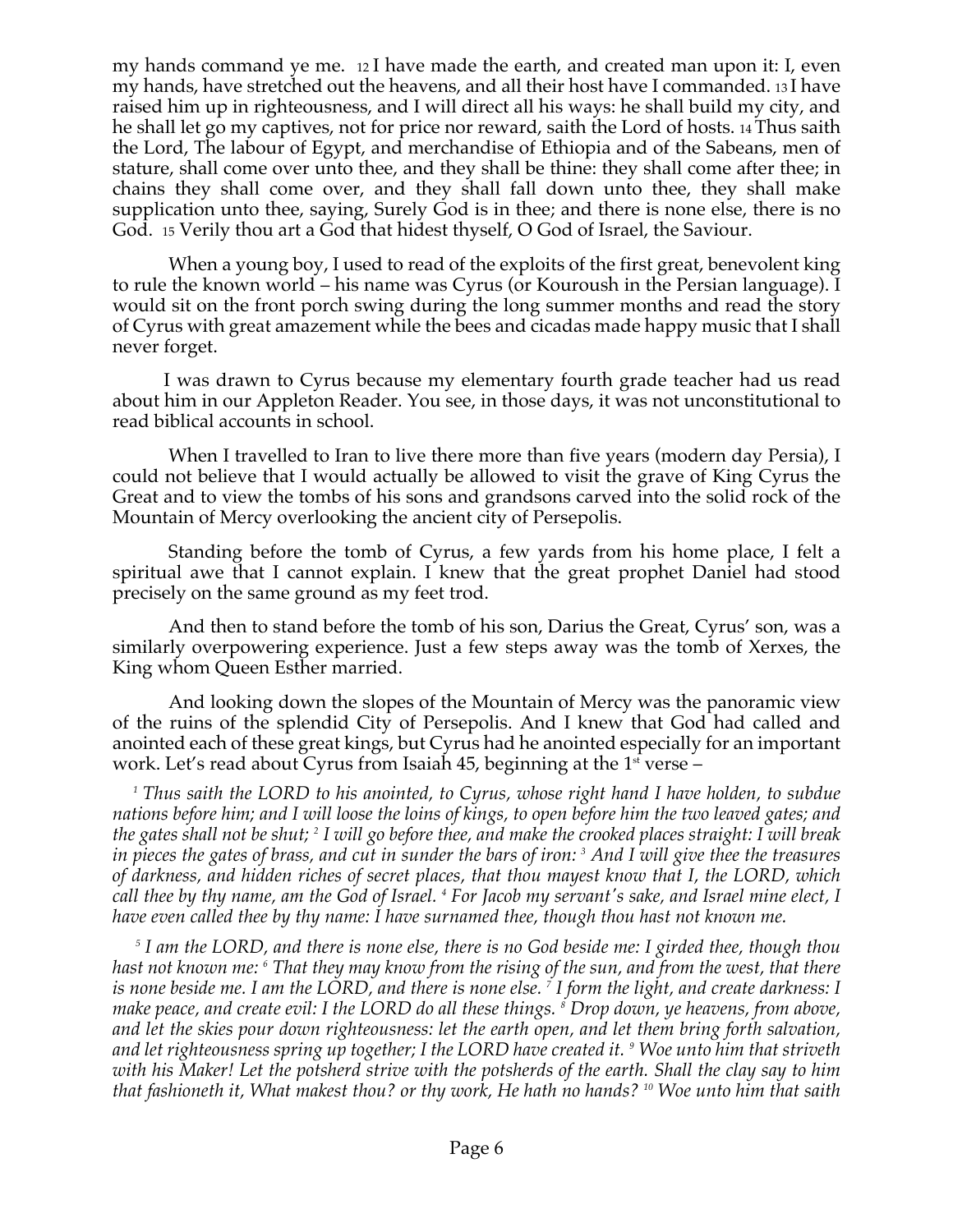*unto his father, What begettest thou? or to the woman, What hast thou brought forth?*

*<sup>11</sup> Thus saith the LORD, the Holy One of Israel, and his Maker, Ask me of things to come concerning my sons, and concerning the work of my hands command ye me. <sup>12</sup> I have made the earth, and created man upon it: I, even my hands, have stretched out the heavens, and all their host have I commanded. <sup>13</sup> I have raised him up in righteousness, and I will direct all his ways: he shall build my city, and he shall let go my captives, not for price nor reward, saith the LORD of hosts.* (Isaiah 45:1-13)

Please note the Book of Isaiah was written between 760 and 707 BC.

The Great King, Cyrus, came to Babylon in 535 BC and took the city through miraculously prophesied measures.....<sup>1</sup> *Thus saith the LORD to his anointed, to Cyrus, whose right hand I have holden, to subdue nations before him; and I will loose the loins of kings, to open before him the two leaved gates; and the gates shall not be shut; <sup>2</sup> I will go before thee, and make the crooked places straight: I will break in pieces the gates of brass, and cut in sunder the bars of iron: <sup>3</sup> And I will give thee the treasures of darkness, and hidden riches of secret places, that thou mayest know that I, the LORD, which call thee by thy name, am the God of Israel.*

On the day Cyrus conquered Babylon, there was a great feast hosted by Belshazzar. It seemed to be a drunken orgy. At last, in the heat of a drunken stupor, King Belsahazzar ordered the golden vessels captured from the Temple at Jerusalem to be brought forth and used as vessels of drunkenness.

This was a step too far for the Lord to condone.

*<sup>3</sup> Then they brought the golden vessels that were taken out of the temple of the house of God which was at Jerusalem; and the king, and his princes, his wives, and his concubines, drank in them. <sup>4</sup> They drank wine, and praised the gods of gold, and of silver, of brass, of iron, of wood, and of stone. <sup>5</sup> In the same hour came forth fingers of a man's hand, and wrote over against the candlestick upon the plaister of the wall of the king's palace: and the king saw the part of the hand that wrote. <sup>6</sup> Then the king's countenance was changed, and his thoughts troubled him, so that the joints of his loins were loosed, and his knees smote one against another* (Daniel 5)

None of the astrologers or fortune tellers of Babylon could decipher the writing. Finally, Belshazzar sent for Daniel who told the king the meaning of the writing:

*<sup>22</sup> And thou his son, O Belshazzar, hast not humbled thine heart, though thou knewest all this; <sup>23</sup> But hast lifted up thyself against the Lord of heaven; and they have brought the vessels of his house before thee, and thou, and thy lords, thy wives, and thy concubines, have drunk wine in them; and thou hast praised the gods of silver, and gold, of brass, iron, wood, and stone, which see not, nor hear, nor know: and the God in whose hand thy breath is, and whose are all thy ways, hast thou not glorified: <sup>24</sup> Then was the part of the hand sent from him; and this writing was written. <sup>25</sup> And this is the writing that was written, MENE, MENE, TEKEL, UPHARSIN. <sup>26</sup> This is the interpretation of the thing: MENE; God hath numbered thy kingdom, and finished it. <sup>27</sup> TEKEL; Thou art weighed in the balances, and art found wanting. <sup>28</sup> PERES; Thy kingdom is divided, and given to the Medes and Persians. <sup>29</sup> Then commanded Belshazzar, and they clothed Daniel with scarlet, and put a chain of gold about his neck, and made a proclamation concerning him, that he should be the third ruler in* the kingdom. *<sup>30</sup> In that night was Belshazzar the king of the Chaldeans slain. <sup>31</sup> And Darius* (under command of King Cyrus) *the Median took the kingdom, being about threescore and two years old.*

When King Cyrus and his entourage entered Babylon, Daniel showed the King the 200 year old prophecy of himself: how God had called and anointed him 200 years before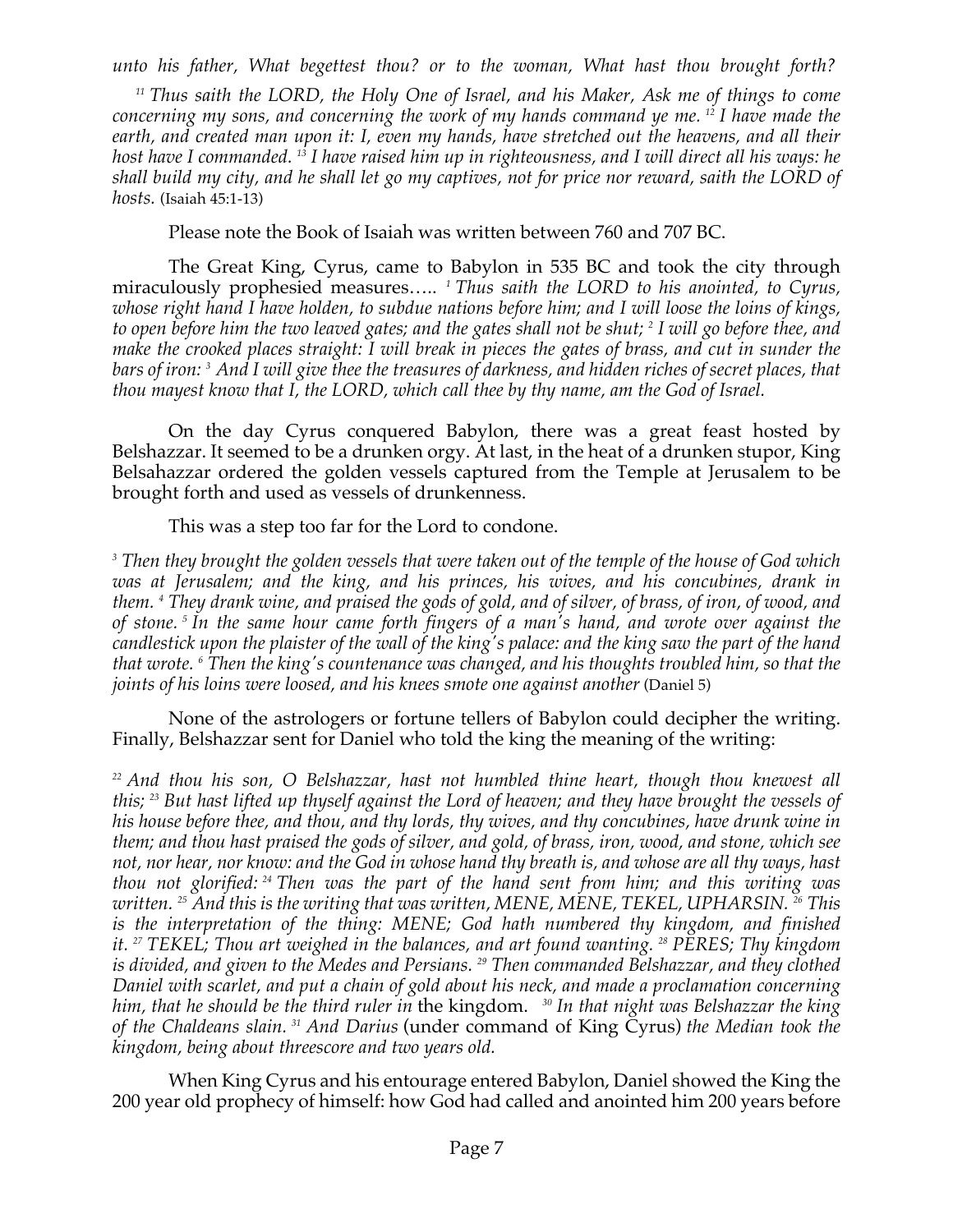his birth to capture Babylon and restore the Temple at Jerusalem. The King was overwhelmed. He made the following prayer and commandment:

*<sup>1</sup> Now in the first year of Cyrus king of Persia, that the word of the LORD by the mouth of Jeremiah might be fulfilled, the LORD stirred up the spirit of Cyrus king of Persia, that he made a proclamation throughout all his kingdom, and put it also in writing, saying, <sup>2</sup> Thus saith Cyrus king of Persia, The LORD God of heaven hath given me all the kingdoms of the earth; and he hath charged me to build him an house at Jerusalem, which is in Judah. <sup>3</sup> Who is there among you of all his people? his God be with him, and let him go up to Jerusalem, which is in Judah, and build the house of the LORD God of Israel, (he is the God,) which is in Jerusalem. <sup>4</sup> And whosoever remaineth in any place where he sojourneth, let the men of his place help him with silver, and with gold, and with goods, and with beasts, beside the freewill offering for the house of God that is in Jerusalem.* Ezra 1:1-4

Notice this decree was issued the very first year of Cyrus' reign. He wasted no time in obedience to God.

Long before you were ever born, God gave you a name and an anointing. Have you obeyed the voice of God as Cyrus has done, or do you ignore the most important Voice you can ever know?

#### *Sermon - Rev Hap Arnold*

#### *Church of the Faithful Centurion - Descanso, California*

Today's sermon ties together the propers, that is to say the prayer and readings for this week. Consider these words from the Collect:



… God, who dost govern all things in heaven and earth; Mercifully hear the supplications of thy people, and grant us thy peace all the days of our life …

In the Collect, first we acknowledge God's place in the universe, that is He is the ultimate ruler of all things. Thus, the civil authorities of each country, state, county and locality govern with His Authority, so long as they do His Will, whether they be Christian or not. Our Constitution, which serves as the skeleton or foundation of all our laws gets its authority from the Declaration of Independence. Where, pray tell, does the Declaration of Independence get

its authority? From *our Creator*. Acknowledged right there in plain English. It needs no explanation, merely a grade school reading ability! We go on to ask God to listen to us and give us His peace in our hearts. God is perfect. His hearing is perfect. It is not His hearing that is in need of help. He hears us clearly when we pray, God always hears us when we call Him. This Collect is really to remind us that when we pray to Him, we need to listen to Him. It is our hearing which is need of help, not His and the help we need can only come from Him! Too often we ask Him what to do, when He tells us what He wants us to do, it is not what we want, so we don't hear. After all, there are none so deaf as those who will not hear. So, the question is not, *Does God hear our supplication?* Rather the question is, *Do we hear His answer and abide by it?* Do we listen when His answer is not what we want, but what we need? We think He doesn't answer, but that is often because we are deaf to His answer through our own condition of being poor, sinful creatures who need His Forgiveness and Guidance desperately. What we really need to do is stop our wanting thoughts and to listen to what we need, His Guidance. We need to be still and listen to His answers and not just go off and do what we want. Instead we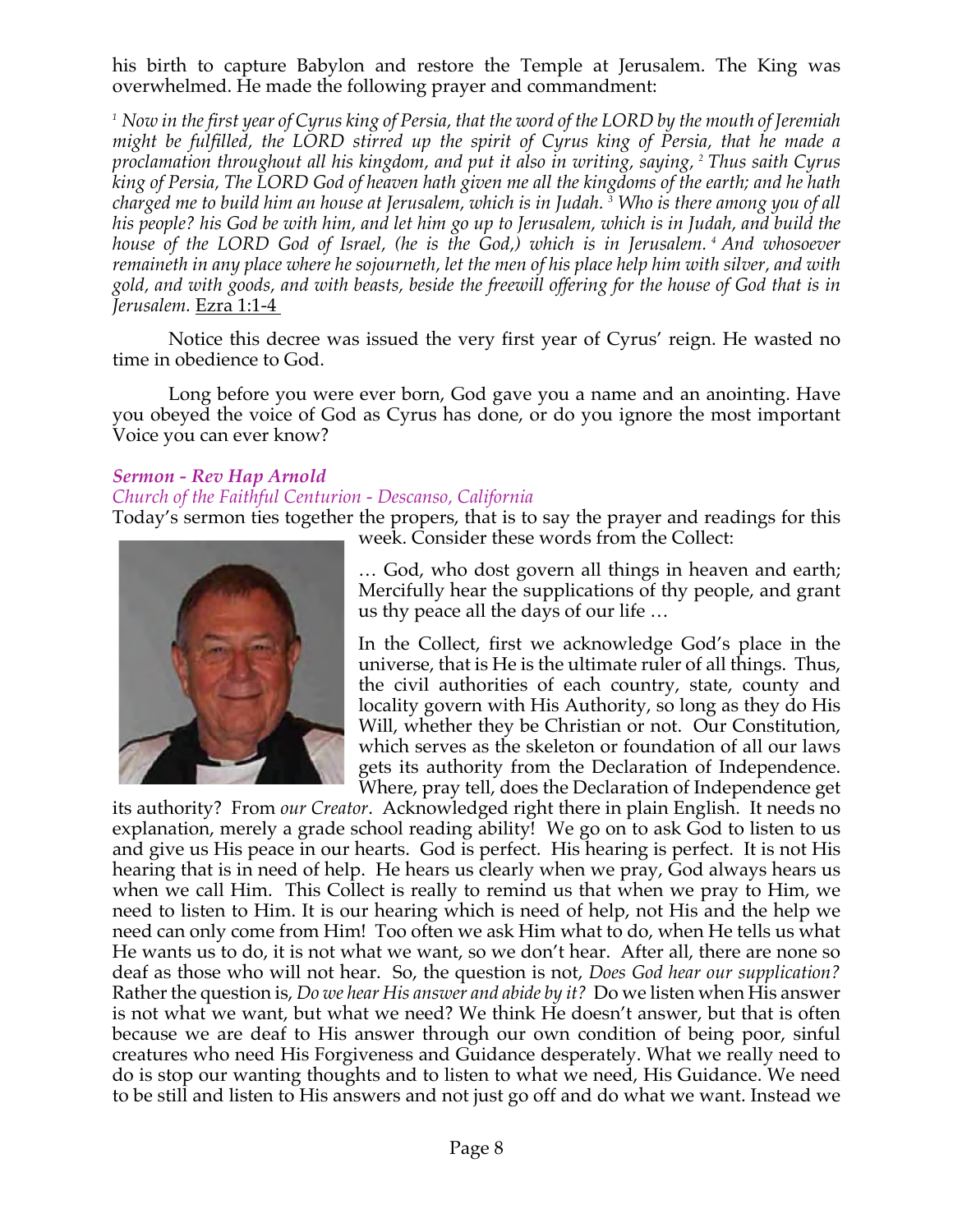need to hear what He wants us to do and act upon it. Too often we just do not bother to listen to that voice that tells us Gods will and run off and follow our own devices and desires and get into trouble.

Instead of doing that, we need to truly listen and take His Guidance to heart. We need His Guidance to stop the evilness which lies within ourselves and to control it, to mitigate it, so that we can do good things for Him. Without His Guidance, we cannot ever hope to be good and righteous. To do that, we must open our hearts and minds; and let Him in. He will not force His way in. It takes action on our part to let Him in. If we open our hearts and minds, then we will hear Him. Will we let him in to our hearts for this to happen? It has to start with us letting Him in, and then we will hear His answer loud and clear. That describes the purpose and function of the Holy Ghost, that Third God Guy. He is there, always there, we merely need to let Him in! Without Him, Scripture is so much foolishness, with His Insight, it is perfectly clear.

We all have some talent; each has something they do better than others. Paul reminds us for the church, or any organization for that matter, to succeed, we must do what needs to be done, working hard, honestly, cheerfully, looking for no public praise, being kind to all. Everybody needs to utilize their talents according to the needs of the church, not somebody else's talents, but their talents. Each and every one of us has a talent of some sort, be it musically, talking (being good with communication), sweeping, taking out the trash, there is no end to the need. Almost anything else can be used for His Glory, to further His Work, His Goals, is a talent. Each and everyone has a unique talent and or gift that can be used to further His Will on Earth. Sometimes, we fail to remember for the team to be successful, each person needs to do the job they do best to the best of their ability; not necessarily the one they like best the way they want to do it at the pace they enjoy. It is not good enough to just say you are doing your best when you are actually doing your half, quarter or not at all best, but full "best" ahead as it were! The reward of a job well done in and of itself should be sufficient. And knowing you did your best is what really counts, not just getting recognition from others, but the satisfaction in your heart of knowing that with God's Help you accomplished a large task, is one of the best feelings in the world. It does not matter to God who gets the credit, what matters to Him is we get the job done and to do it right! We should not be giving of ourselves to God, so that we can get praise and recognition. That is not giving; it is selling. And that would not be truly giving from the heart as is God's desire. That would be using the talents He loaned to us for our own wants and ends, which would not be becoming of the Christians we are called to be, the New Men we are called to be. If we get praise and recognition as a result of our actions, then it is fine, as long as we keep in mind why we performed our actions and who helped us.

At the same time, though we should not look for praise for our own work (though we may appreciate it, we should not dwell on it too long, lest we have to start shopping for size fourteen hats for our swollen heads!), we should look for reasons to praise and encourage others. We need to recognize hard work, sacrifice, thoughtfulness and talent in others, remark on it and praise the use thereof! That which is rewarded most is that which grows best. Reward the good, so that we may reap the goodness of our works!

Look at John the Baptist, out in the wilderness; not in the fancy building, the gold-plated temple, but out where he could prepare straight the way for the Lord. Smoothing the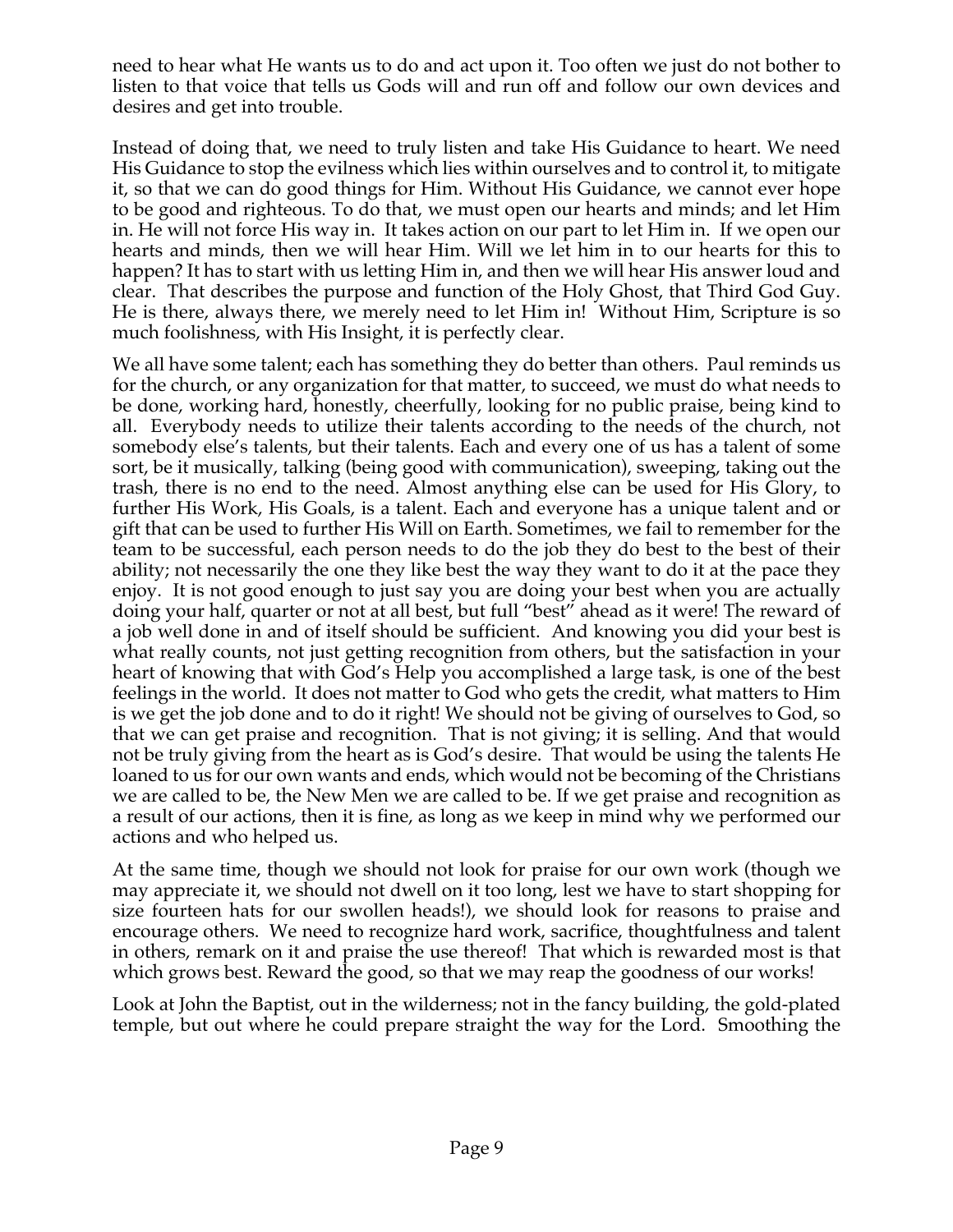path so to speak, making ready the hearts and souls of the people for the coming of the Lord. He did not point at himself, rather he pointed the way towards God incarnate<sup>1</sup>!

By the way, how necessary is praise to miserable human beings? God Himself, looking on His Son's baptism remarked for all to hear, "Thou art my beloved Son, in whom I am well pleased."

How oft do we praise the actions of others? Too often we are quick to criticize the failings of others and over analyze their failings. Sometimes when we think of people we know, all we can think of is their failings and forget everyone has their good parts as well, for each of us has been created by God. It is in our nature, part of our human nature, our free will condition that we must fight against with His help. We must understand while it is valuable to know when we fall short, people strive the most for praise of those whose opinion they value.

When you hear those words, "Thou art my beloved Son, in whom I am well pleased," remember to use them yourself. Lead others to God, don't just point the way.

## **Be of God - Live of God - Act of God**

#### *Roy Morales-Kuhn, Bishop and Pastor - St. Paul's Anglican Church - Anglican Orthodox Church*

Bishop Roy is pastor of the biggest AOC parish West of the Mississippi and is in charge of the Diocese of the Epiphany.

Second Sunday after Epiphany *The Governor of all Things* 15 January 2017, Anno Domini Psalm 29 • Zechariah 8:1-8, 20-23 • 1 Corinthians 12-12-31a

> The Second Sunday after The Epiphany. *The Collect.*





God Almighty is in control. If we take our eyes off the Word and fret about the chaos of the world we can become very depressed and afraid. With the twenty-four hour news cycle most "newsworthy" events are broadcast over and over again until the next "breaking news" comes along. As we view or read these alerts and postings, we may get an overwhelming sense of doom and gloom. All is lost, the world is in flames, no one fears the Lord, we are all going to be displaced, harmed, or adversely affected by what seems to be endless darkness.

STOP. Immediately go to the Word of God, open your Bible and read from the Psalms, the Proverbs, or any of the Gospels, take the time to meditate upon the Word. Better yet, don't stop, reading that is, you should daily read and inwardly digest the Word of God. Get into the habit of a quiet time, where you spend as long as you can reading and reflecting upon the Bible.

NEXT. Pray. Make a basic list of people to pray for, friends who don't know the Lord Jesus as their savior, friends and family who may be going through a difficult time, pray

 <sup>1</sup> *Incarnate*, literally in the flesh. *Carne* being <sup>a</sup> Latin derivative meaning flesh.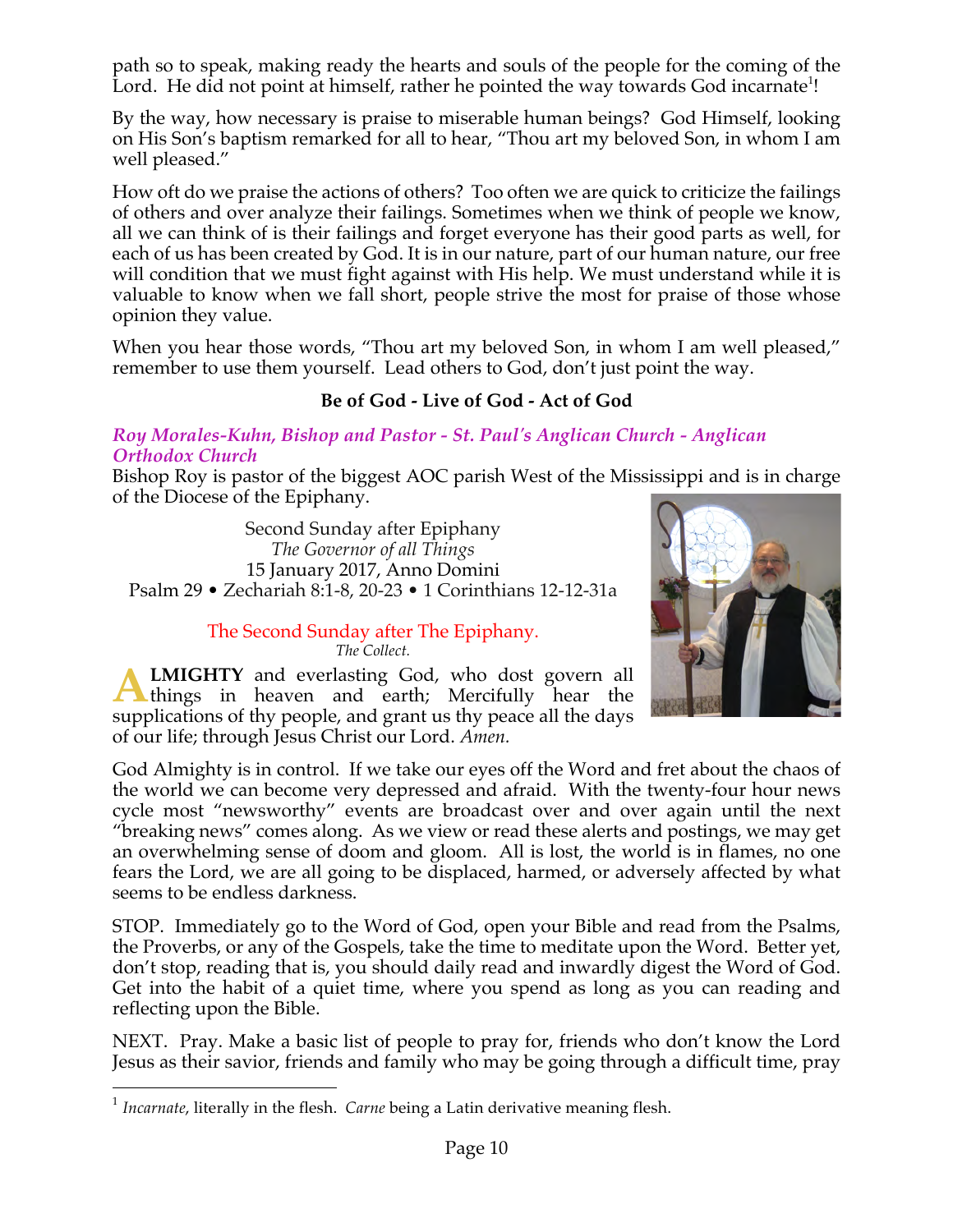for them. There are several good lists of prayer concerns within the AOC where you can find people to pray for, this includes our international churches and missions.

FINALLY. Make a list of prayers answered, concerns that have been resolved, conditions that have gone away or been healed, then look at them, thank God for answered prayer and be blessed. An old Sunday School song comes to mind. "Count your blessings, name them one by one, count your many blessing see what God has done."

Ok, how do we certify all that we have heard at the start of this message?

In the 29<sup>th</sup> Psalm, David writes of the voice of the LORD. He lays out the glory and strength of the LORD. His voice is upon the waters, his voice is powerful, his voice breaks the mighty cedars of Lebanon, his voice causes the wild beast to gambol about. The Voice of the LORD shakes the wilderness, the voice of the LORD causes the wild animals to birth their young, and reveals the beauty of the wilderness. All this gives strength fo his people, the LORD will bless his people with peace.

Zechariah writes the LORD of hosts, a phrase he repeats often, will restore his people. He will be jealous and guard his people. The LORD of hosts will bring peace and stability to his people, he will provide a safe habitation for both young and old. There will be an ingathering of all people, from all points of the compass, to come to the Holy City of Jerusalem, one day, to live in peace and comfort.

This passage points to the calm and peace, the light and truth of God, that He will bring to ALL his people.

You ask when this will happen? Jesus told his disciples, *no man knoweth the time, only the Father in heaven*. We don't know the precise time, but we do know, based on all the prophecies that pointed to the coming Messiah, that ALL came to pass, that this prophecy will also come to pass.

In this season of Epiphany, where Immanuel was revealed to all mankind, we do know that one day all of God's prophecies will be fulfilled.

"In those days it shall come to pass, that ten men shall take hold out of all languages of the nations, even shall take hold of the skirt of him that is a Jew, saying, We will go with you: for we have heard that God is with you."

We are the spiritual Jews. As followers of Christ Jesus, all who believe in him are spiritual Jews. So this final word from Zechariah 8:23 lets us know that one day, in the future, this will happen. It does happen now, some one observes your Christ-like behavior and asks why you do those things you do; you have opportunity to let them know that God is with you.

In Paul's letter to the Corinthians he cements the idea of all being in this "Christ-mode" together. He wrote even though we have different functions and talents, we are all together part of the one body of Christ. And in being one body, we all need to work together as one. This is not a call to mindless ecumenicalism, no this is the understanding that all who profess and follow the Christ Jesus of the Bible are of one body. When someone utters the simplistic phrase "no creed but Christ", you must ask "which Christ?". You must understand that Christ Jesus said that he and the Father were one, that when you saw him, you saw the Father. He said he was the great I AM, over and over again, Jesus certified that he was God the only begotten Son.

So, when someone wants to claim no creed but Christ, make sure you know which Christ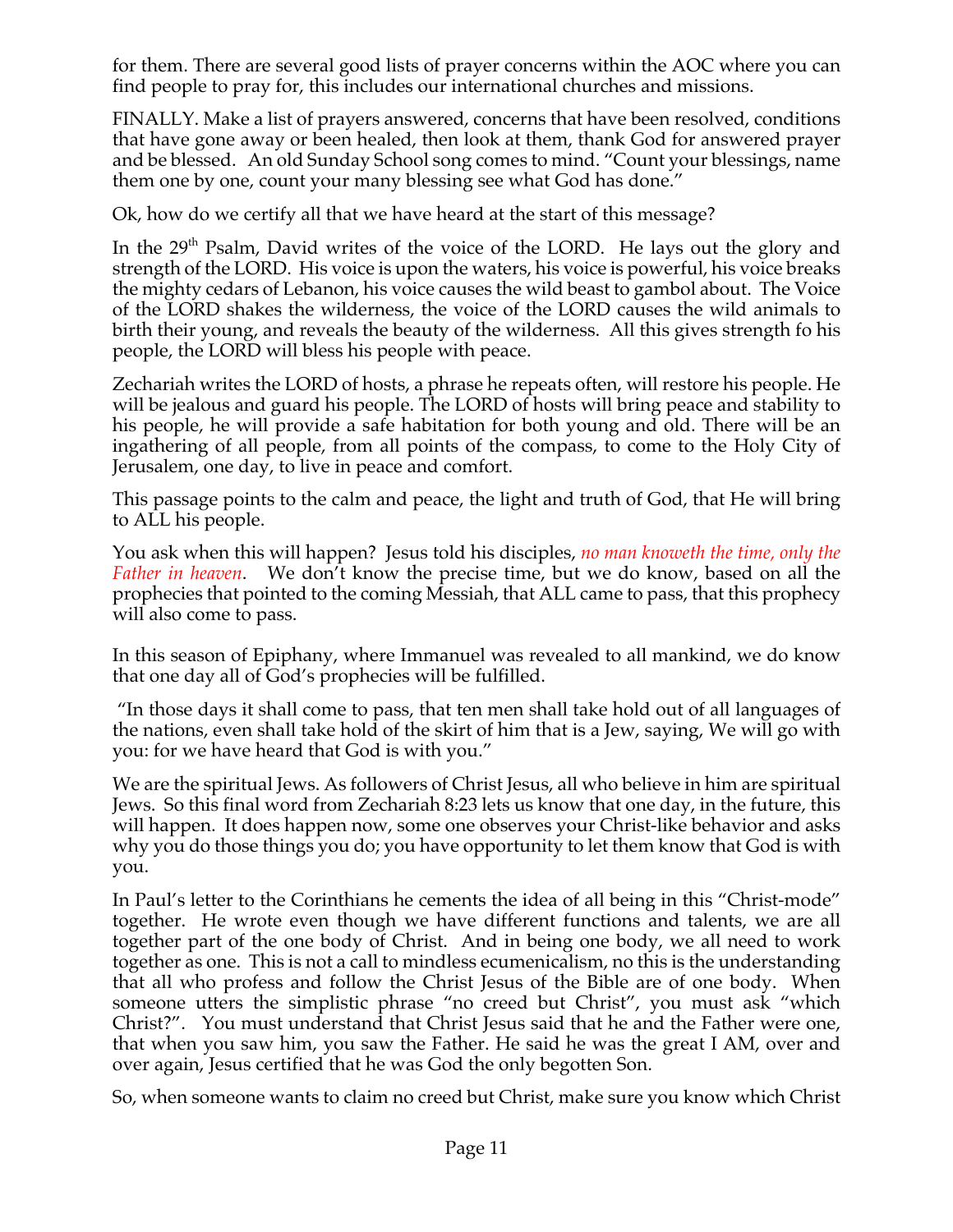they are referring to, many a cult and heresy is based on a totally unbiblical understanding or twisting of the person of Christ. God the Father, God the Son, and God the Holy Spirit. Period.

**BELIEVE** in God the Father Almighty, Maker of heaven and earth:<br>And in Jesus Christ his only Son our Lord: Who was conceived by And in Jesus Christ his only Son our Lord: Who was conceived by the Holy Ghost, Born of the Virgin Mary: Suffered under Pontius Pilate, Was crucified, dead, and buried: He descended into hell; The third day he rose again from the dead: He ascended into heaven, And sitteth on the right hand of God the Father Almighty: From thence he shall come to judge the quick and the dead.

 I believe in the Holy Ghost: The holy Catholic Church; The Communion of Saints: The Forgiveness of sins: The Resurrection of the body: And the Life everlasting. *Amen*.

Within the twelfth chapter of First Corinthians, Paul refers to God the Spirit, God the Son and God the Father, all wrapped into the idea of unity. One body, referring to the church, but also giving reference to the Trinity.

Let us reaffirm our commitment to daily studying the Word of God, to daily feeding upon His Word that we find in the Bible, and daily praying for all who desire and need our prayers. We are One Body in Christ.

Let us pray:

**IGHTEN** our darkness, we beseech Thee, O Lord; and by Thy great mercy defend us **IGHTEN** our darkness, we beseech Thee, O Lord; and by Thy great mercy defend us from all perils and dangers of this night; for the love of Thy only Son, our Saviour Jesus Christ. *Amen*.

**IVE** us light in the night season, we beseech Thee, O Lord, and grant that our rest **G**IVE us light in the night season, we beseech Thee, O Lord, and grant that our rest may be without sin, and our waking to Thy service; that we may come in peace and safety to the waking of the great day; through Jesus Christ our Lord. *Amen*.

GOD, who hast made all those that are born again in Christ to be a royal and priestly race; Grant us both the will and the power to do what Thou commandest; that all race; Grant us both the will and the power to do what Thou commandest; that all Thy people may have the same faith in their hearts, and the same piety in their actions; through Jesus Christ our Lord. *Amen*.

**LMIGHTY** and everlasting God, the Comfort of the sad, the Strength of sufferers, let **ALMIGHTY** and everlasting God, the Comfort of the sad, the Strength of sufferers, let<br>the prayers of those that cry out of any tribulation come unto Thee; that all may rejoice to find that Thy mercy is present with them in their afflictions; through Christ our Lord. *Amen*.

**HE** Lord bless us, and keep us. The Lord make His face to shine upon us, and be THE Lord bless us, and keep us. The Lord make His face to shine upon us, and be gracious unto us. The Lord lift up His countenance upon us, and give us peace, both now and evermore. *Amen*.

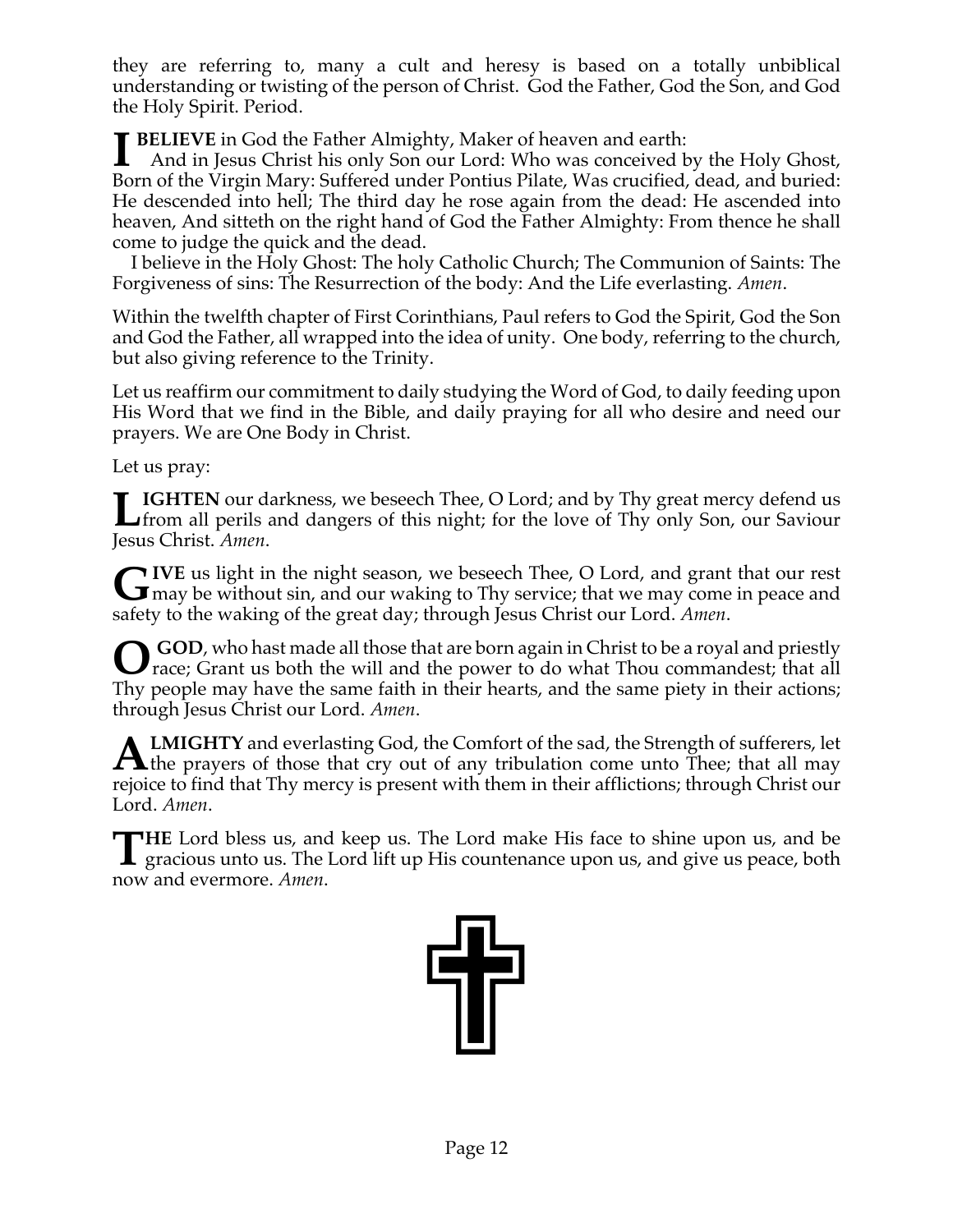## *Rev Bryan Dabney of Saint John's Sunday Sermon*

We are fortunate to have Bryan's Sunday Sermon. If you want people to come to The Truth, you have to speak the truth, espouse the truth and live

the truth. This is really a good piece and I commend it to your careful reading.

## **Second Sunday after The Epiphany**

In today's epistle, the apostle Paul called on Christians to be of the same mind one toward another (Romans 12:16). Later in that same epistle, the apostle called on his readers to be like- minded (Romans 15:5). In his epistle to the Philippians, he instructed his readers to *fulfil ye my joy, that ye be like-minded, having the same love, being of one accord, of one mind (2:2). The same message was*



*communicated by St. Peter who directed Christians to be ye all of one mind, having compassion one of another, love as brethren, be pitiful, be courteous: not rendering evil for evil... knowing that ye are called, that ye should inherit a blessing* (I St. Peter 3:8).

Some may question how the various branches of Christianity today could comply with the previous passages as they are on divergent paths with regard to their worship practices as well as their points of doctrine. While it is a understood that Christians do in fact worship God differently; there are those who, nevertheless, recognize the same essentials of the Christian faith. And so, all who are born again of the Holy Ghost regardless of their denominational badges will fit the description as found in our prayer book which states that they are "very members incorporate in the mystical body of [the Lord Jesus Christ]" (1928 BCP, p. 83). And while there does exist a rather loose union among the faithful in this world, that fellowship will one day become the one fold under our Lord and Saviour in his kingdom. In the meantime, we are to keep his word and commandments while on our earthly pilgrimage: seeking that unity which he called for with others of the faith. But such unity is not without difficulty because our adversary is ever ready to disrupt our fellowship.

One of the devil's tactics has been to masquerade as a godly spirit that he might pervert the spiritual unity of Christians. His purpose has been from the very beginning to turn mankind away from a true and abiding faith in the word of God. He has worked tirelessly to accomplish this via his hirelings within the various denominations. These false shepherds, instead of leading their flocks toward the biblical Christ, have in fact herded them into Satan's stockyard by feeding them a diet of unsound doctrines coupled with an assortment of worship practices which violate God's word written. Take any major faith issue today whether it is homosexual marriage, abortion, fornication, etc. and you will find the devil's minions laboring to make the aforementioned behaviors less a sin in the minds of the unregenerate as well as in those of the novice or carnal Christian. Then look at their worship practices which range from the improper use of tongues in godly worship; or staged-managed healings where no one is really healed at all; or a cold and empty ritual which bears no salvific quality and which is recited and responded to by those whose hearts are empty of the Holy Ghost. And let us not omit the misuse of the Holy Bible as a mere stage prop in the hands of a flimflam artist masquerading as a minister of the gospel: who is more interested in selling the sheep a book he or she has written rather than encouraging them to read God's book— which rests upon their coffee tables at home and is only picked up when the furniture needs to be dusted.

As regenerated souls in Christ, we are expected to be of one mind with others of the faith. But we are forbidden such unity with those who are not in compliance with God's word and commandment. As St. Paul warned the Philippians (3:17-19), Brethren, be followers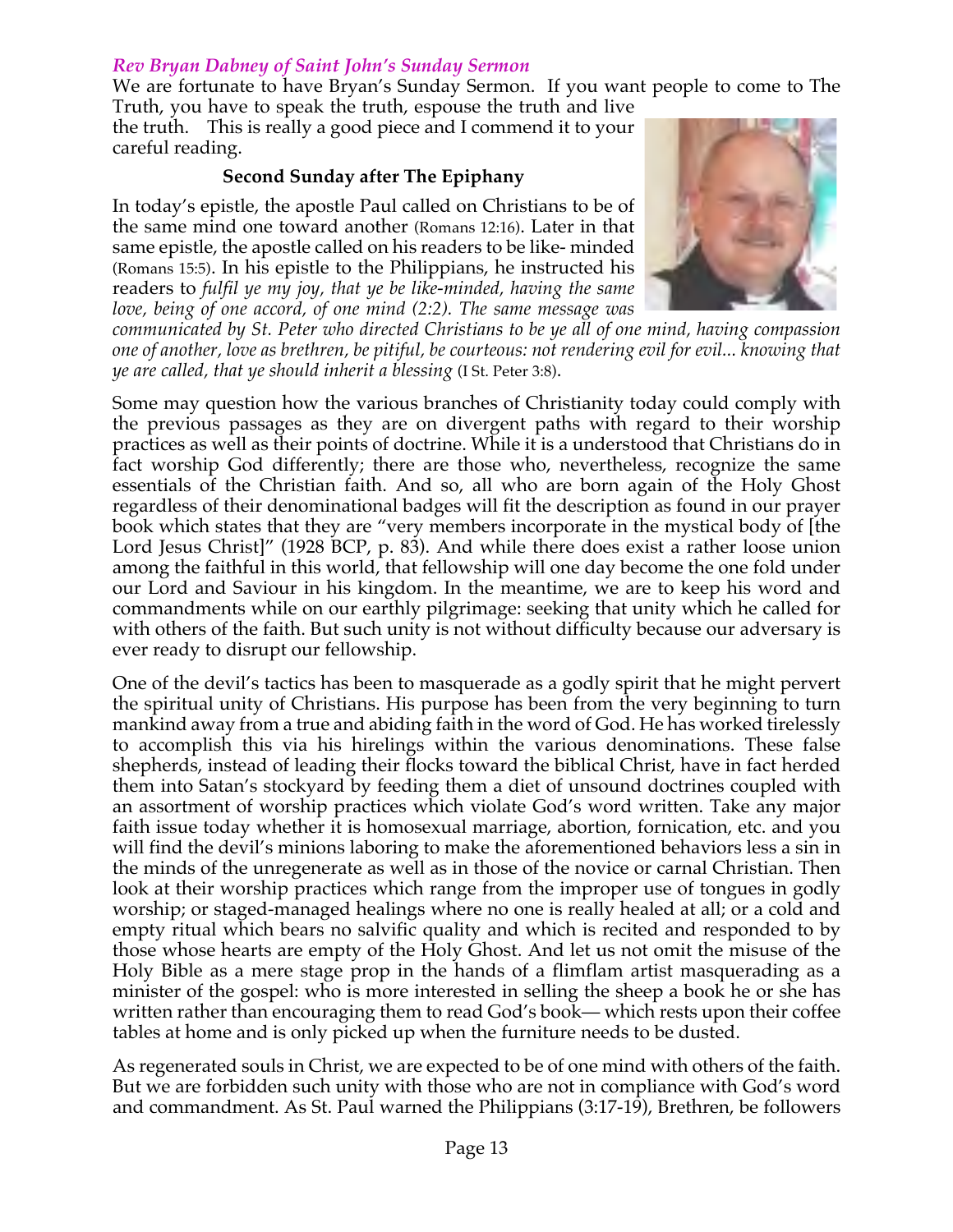together of me, and mark them which walk so as ye have us for an ensample. (For many walk, of whom I have told you often, and now tell you even weeping, that they are the enemies of the cross of Christ. Whose end is destruction, whose God is their belly, and whose glory is in their shame, who mind earthly things.)

The apostle had more to say on this same subject to the Corinthians (II Corinthians 6:14-18) *Be ye not unequally yoked together with unbelievers... wherefore come out from among them, and be ye separate, saith the Lord...* While the apostle used the term unbelievers, we know that all who reject the sound doctrine of God's word written are rejecting God even if they protest such to the contrary. How can one be considered "of the faith" if one endorses the very things which God has condemned in his word? And why do we accept such persons simply on their word, that they are in fact Christians, particularly when they have substituted the doctrine of demons for sound biblical doctrines (I Timothy 4:1)?

Just questions to be sure, and difficult ones as well especially for many so- to-speak Christians today as they have adopted the old "I'm OK, you're OK" philosophy of inclusion. They are content to live and let live because to do otherwise would call attention to the less-than-faithful among them. And that is something they are reluctant to do as it will also mean abandoning the safety of their spiritual ignorance regarding those evil presences which long ago gained access and operational control of their churches. It would also put them in the awkward position of having to judge themselves and then to confess their sins to God. While any hypocrite might be critical of an open and obvious fault in others, there will remain in the back of his or her mind the thought that maybe he or she might also be exposed. Much as the woman taken in the act of adultery was brought before our Lord to be condemned by him, her accusers were turned from such by their own hypocrisy when he questioned their motives saying, He that is without sin among you, let him first cast a stone at her (John 8:1-11).

In Genesis 13 (vv. 10-11) we are told Lot looked upon Sodom and the other cities of the Jordan Plain as desirable places in which to live. Only later (Genesis 19:1-25) did he and his family leave their environs, running for their very lives per the command of those angels whom God had sent to deliver them from his coming wrath. St. Peter tells us in his second epistle (2:7-8) that [God] delivered just Lot, vexed with the filthy conversation [citizenship or behavior] of the wicked. (For that righteous man dwelling among them, in seeing and hearing vexed his righteous soul from day to day with their unlawful deeds). Lot had sought to have unity with the people of Sodom and Gomorrah for the sake of gain which eventually troubled his godly soul. And the same will happen to us if we join in compromising relationships with the ungodly, or with those who feign a belief in the Godhead all the while acting in a contrary fashion to God's word written. Remember the admonition of Saint Paul in Romans (1:32) Who knowing the judgment of God, that they which commit such things (adultery, fornication, uncleanness of every sort, idolatry and any false worship etc.) are worthy of death, not only do the same, but have pleasure in them that do them. And it is in those last few words which highlight the issue of unity with those who claim Christ but are not in Christ. If we are in league with such persons, regardless of what they call themselves, then we— by implication— are in a state of approval with regard to their behavior and their false worship as far as our Lord is concerned.

Therefore, seek fellowship with those who believe that the Bible is God's word written without error. That said, we should also beware the numerous modern translations of the Scriptures that have deleted and/or amended the word of God. Seek fellowship with those who believe that Jesus Christ is the only begotten Son of God and that only through his shed blood is there eternal pardon and redemption. Seek fellowship with those who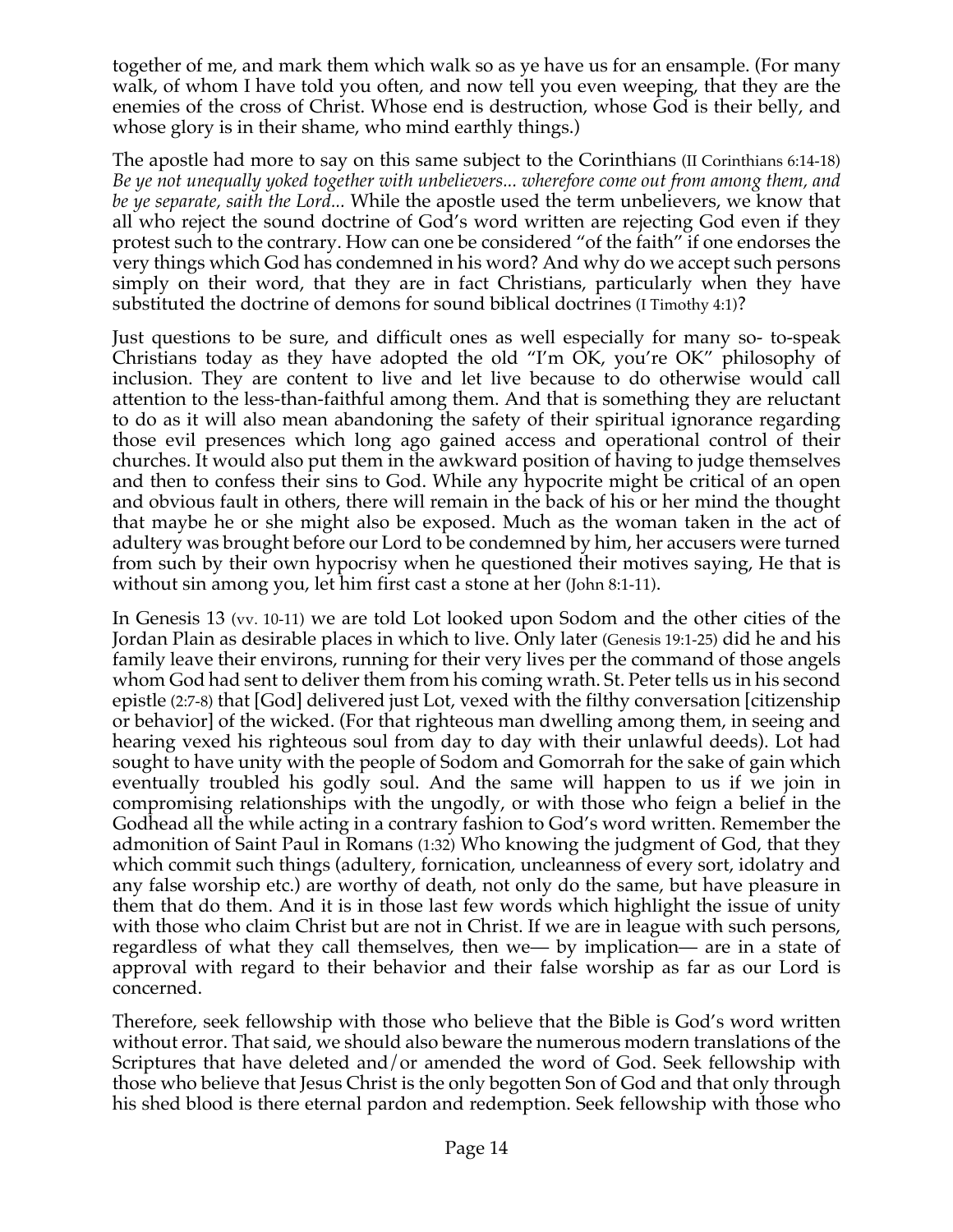look for our Lord's return. And finally, seek fellowship with those who are regenerated by the power of the Holy Ghost: being born-again as new creatures, and who demonstrate such by following the doctrines of God as found within the Holy Scriptures.

Our Christian witness is a very important aspect of our faith. As we have been regenerated by the power of the Holy Ghost, so we ought to encourage others to believe on the Lord Jesus Christ and be born again for the sake of their own souls. And we must have the courage to stand for God's word in the face of those who would call us into a pretended unity under the banner of another gospel and another Christ. As Paul wrote in Galatians (1:6-8) *I marvel that ye are so soon removed from him that called you into the grace of Christ unto another gospel: which is not another... but though we or an angel from heaven, preach any other gospel unto you than that which we have preached unto you, let him be accursed.* As we said before, so say I now again, if any man preach any other gospel unto you than that ye have received, let him be accursed. For do I now persuade men, or God? Or do I seek to please men? For if I yet pleased men, I should not be the servant of Christ. Therefore, follow Jesus Christ and *avoid the unequal yoke with those who do not use Holy Scripture as their guide and compass.*

Let us pray,

**ATHER**, keep us, we pray, from all false doctrine, as well as from all heretical **FATHER**, keep us, we pray, from all false doctrine, as well as from all heretical associations with those who are merely bearers of the name of Christ but are not born again of thy most holy Spirit; and these things we ask in the name of him who came to create one fold for all true believers, even Jesus Christ our Lord. *Amen*.

Have a blessed week, Bryan+

## *After Church Hospitality*

We would like some pictures of your after service gatherings. Come on! Help out!

#### *People in our Prayers* - http://faithfulcenturionprayerteam.blogspot.com/ **Why? Prayer is an extremely important activity.**

It is not that God knows not our needs, for He surely does. Yet, Jesus commanded us to ask God for those same needs. In addition to the obvious of asking God for help, offering thanksgiving and the like, prayer helps us focus our thoughts on how we might do God's work.

The Prayer Team of the Anglican Orthodox Church was established to help our members and fellow Christians pray for those in need and to give thanks as well for the blessings we have been granted.

#### **Who can be on the list? Do I have to be a member of the Anglican Orthodox Church to be prayed for?**

No! The only qualification to be on the list is that you want our prayer team to pray for you. We are Christians and are happy to pray for you, no matter who you are. If you want help from God, you are our kind of people.

## **What is the commitment from the prayer team?**

Each member of the team will pray for the desired outcome at last once per day.

## **How do I get myself or someone else on the prayer list?**

You can email one of the prayer team leaders: Jack - jack@faithfulcenturion.org or Dru dru@ faithfulcenturion.org, or call the office at (619) 659-3608 or fill out a prayer card at your church.

#### **What should I ask for?**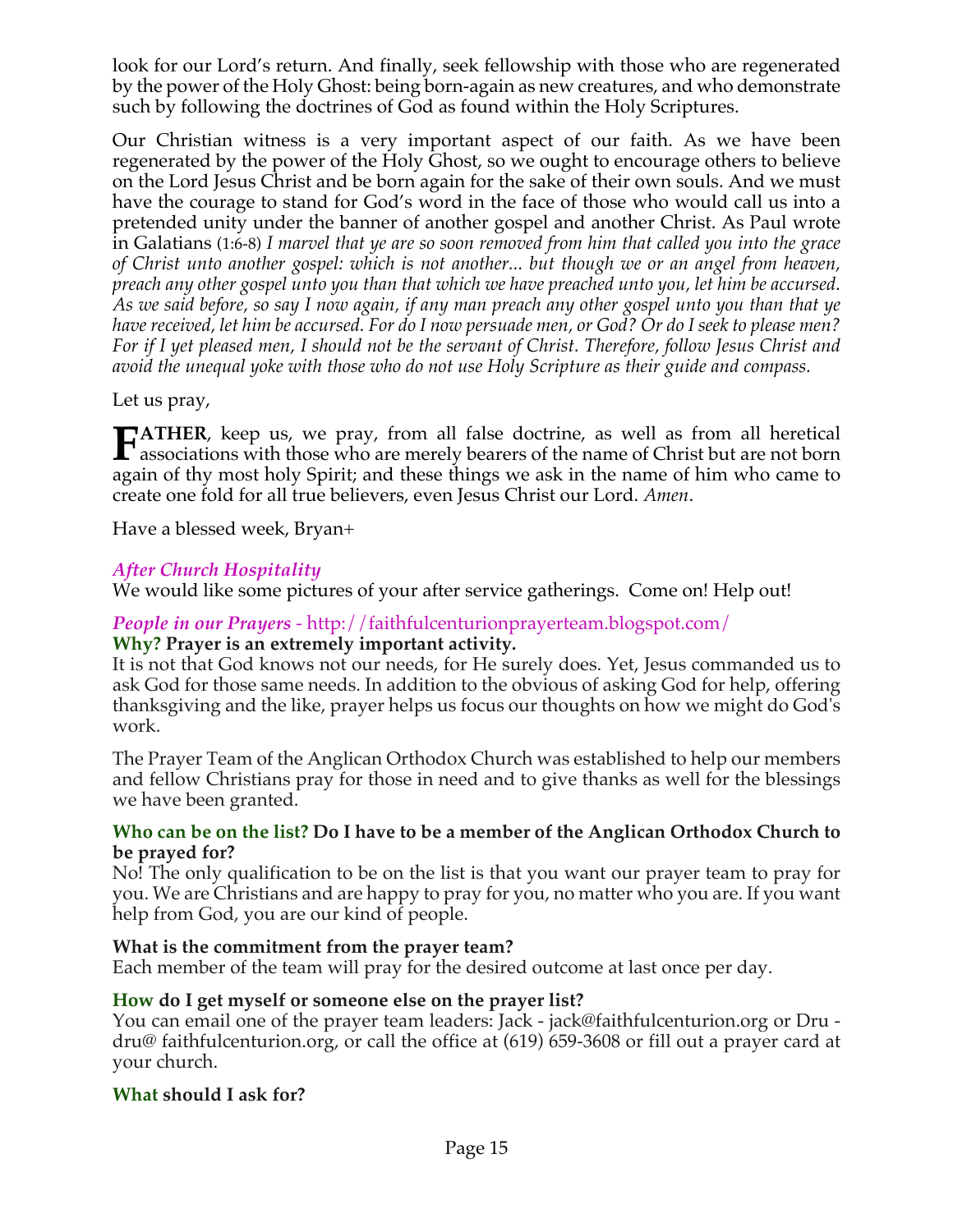Depends on what you want. Some people merely want God to be asked to heal their ills and be mentioned by their first name, others want a specific outcome and / or have more of their personal information known to the team. Ask for what you want. It is your desire and need for prayer the team is attempting to meet. For typical examples, see the list below.

## **Updating the Team**

If you are on our prayer list, or if you have submitted a person that you have asked us to pray for, please update one of the team members or Hap in person, by telephone or email. It helps to be able to pray specifically for these individuals including their specific needs; plus if they get better, it is nice to give thanks!

Please note that on the yellow (maybe green or orange if you get an old one) cards at church, you can ask that those to be prayed for have their names disseminated to the prayer team. Those names will be said in church and appear here. Or, you can ask that their names and purpose be kept confidential, then only Hap will know to pray for them.

#### *Prayer List Notice – If you have someone on the prayer list and their needs have changed, please let us know. We'd like to update our prayers to reflect the need and most important to give thanks!*

## *Immediate Prayer Please*

- *Robert Horsman* (very good friend of Bill Scrivner) had a stroke the morning of 14 January 2017. He is in the Critical Care Unit, but has regained use of his left side. Pray for the doctors, nurses and technicians treating him to pay attention, to be open to God's guidance and do their very best. Please pray he will make a complete recovery and regain full use of his body. Pray for trust in our Lord and peace of mind for Robert, his family and friends, in particular Bill.
- *Michael* (brother in law of Steve and Leslie Coker) had a double lung transplant a bit ago; now his body is rejecting the lungs. Pray for the doctors, nurses and technicians treating him to pay attention, to be open to God's guidance and do their very best. Pray God might perform a miracle and the lungs might not be rejected. Pray for trust in our Lord and peace of mind for Michael and his family.
- *Madisun Hanks* (14) has Cerebral Palsy, Epilepsy and Tourette's Syndrome, she also gets debilitating migraine headaches. Right now, she is hospitalized to treat a series of these problems piling up. There are various very high risk treatments which provide some relief. None of them are close and none are easy. Madisun is truly one of the most inspiring young ladies we have ever come across, her attitude and actions are almost unbelievable. No one should have to go through what she does, but she makes it through and performs incredibly when others just get by. Please pray for Madisun, her mom Hilda who guides her through all this and those treating her.
- *Chris Hill* (close friend of Jon Weston) suffered a brain aneurysm and needs your prayers. He recovered from a coma he had been in since the week before Christmas. Pray for the doctors, nurses and technicians treating him to pay attention, to be open to God's guidance and do their very best. Pray for trust in our Lord and peace of mind for Chris and his family.
- *Nat* who was rushed to the hospital with acute appendix and bowel involvement and will be in surgery in a few hours. Please pray for safe travel for his family who are driving a distance to be with him.
- *Ben* has had a stroke and lives far from his family. Please pray for trust in the Lord,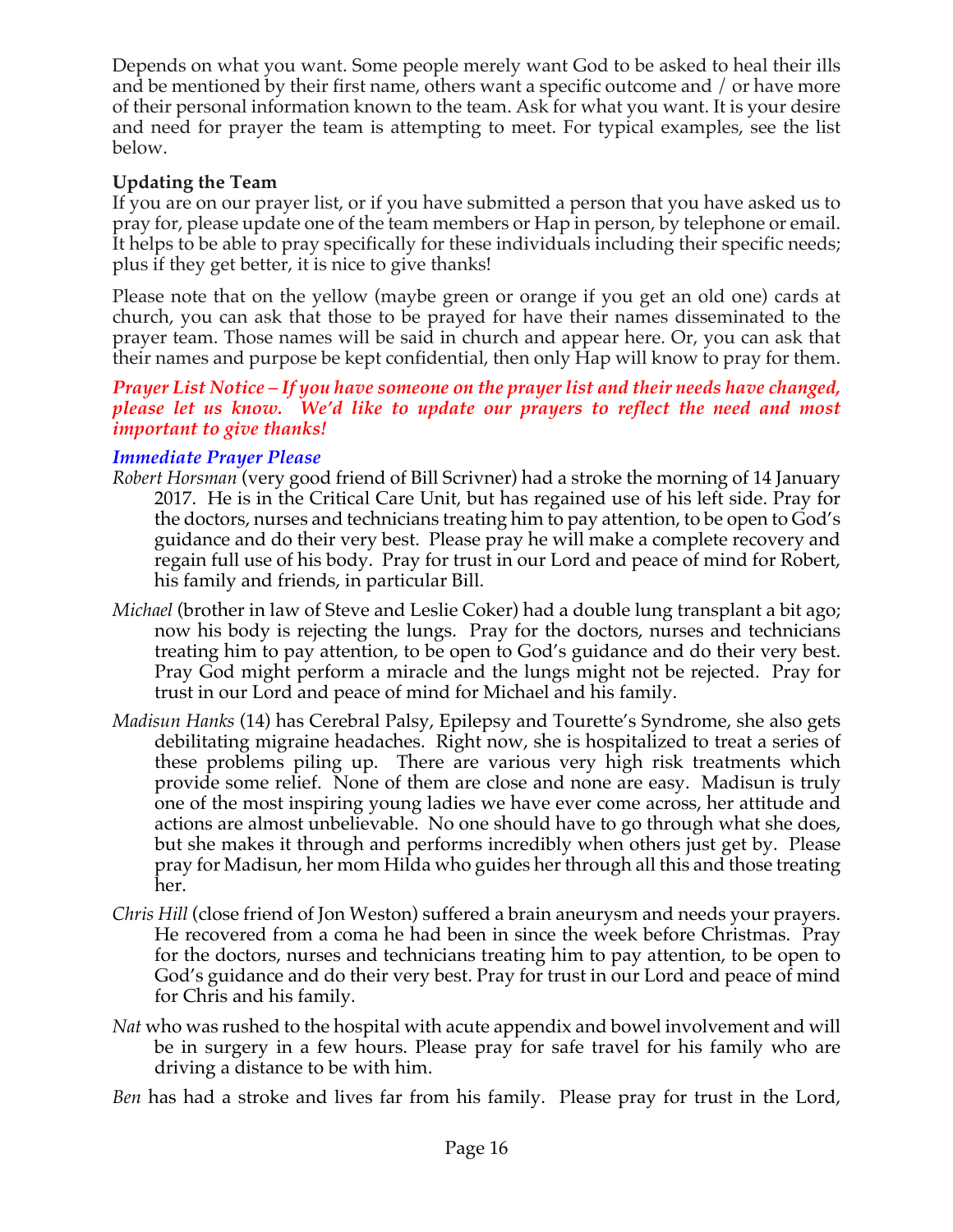strength and courage for Ben and guidance for those treating him.

- *Jessica and her unborn baby* are having neo-natal and diabetic issues brought on by her pregnancy. Jessica and her husband have three other children under eight. The doctors think they will soon be putting her to bed; pleaser pray all will go well for Jessica and her new unborn baby.
- *Victor Knowles* had a massive heart attack the morning of 7 August 2016, he made it to the hospital alive and is undergoing treatment. Pray for the doctors, nurses and technicians treating him to pay attention, to be open to God's guidance and do their very be Pray for trust in our Lord and peace of mind for Victor and his family.

## *Travel*

No known travel this week.

## *Move*

*The Thomas Family* are now in Virginia on a headquarters tour. Please pray for their new assignment to go well for Kurt and for Mary and the kids to make new friends.

## *Birthdays*

*Hap Arnold* celebrated his 67<sup>th</sup> birthday on 27 December 2016. *William Arnold* celebrated his 35<sup>th</sup> birthday on 22 December 2016. Aaron *Gray* celebrated his 14<sup>th</sup> birthday on 17 November 2016.

## *Departed*

- *Debbie Speech* left for home after a battle with cancer on 14 January 2017. Please give thanks for her time here on earth and pray for her family and friends who of necessity remain behind.
- *Ken* lost his father who was a strong Christian for many years; plans are being made for the service. The family will appreciate your prayers for him and his family as they adjust to him being with his Lord in Heaven.

## *Nearing the end of their time here on earth*

- *Danny E.* a good friend of Bishop Roy, is nearing the end of his time here on earth, his nervous system is being attacked by a non-Parkinson disease which is causing his body to slowly decline. Since March 2016, he is no longer able to walk, his speech is very difficult to understand, he is under full-time care by his wife Linda who is a Registered Nurse. Danny and Linda would much appreciate your prayer for trust in the Lord and strength for Danny to pass from this world to home in a Christian manner and to enjoy what time he has here on earth.
- *Neal* has heart problems and is very weak, he also has COPD, kidney problems, his potassium is too high, he came back from the point of death. He is now home and permanently on oxygen. He is doing well, for that he and his family are grateful and ask your thanksgiving prayers. More importantly, please pray Neal will accept salvation through our Lord and Savior.
- *Paul* is in hospice and ready to meet His Lord. Please pray for Paul as he prepares to go home to be with his family who have gone before him. Pray for the faith of his family to build and the transition to be good.
- *Dot* is an elderly woman with liver cancer. Please pray for Dot as she prepares to go home to be with her family who have gone before her. Pray for the faith of her family to build and the transition to be good.
- *Mrs. Tiffany (90)* has chosen to refuse extraordinary care as it will not gain much earthly time. The Tiffanys have been together for a long, long, long time. Pray for Mrs.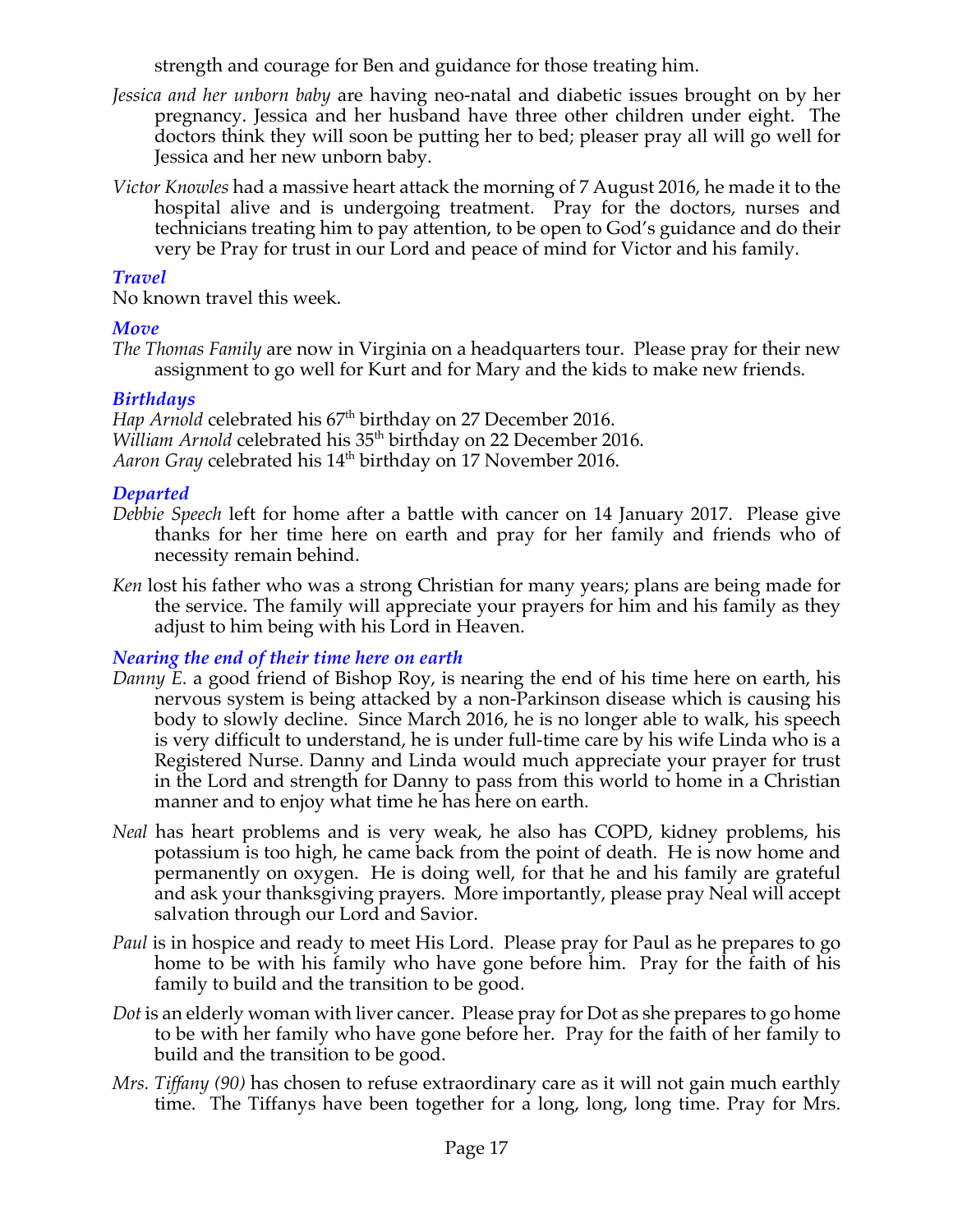Tiffany and her husband as together they begin this Journey to be with their Lord.

- *Saundra* is in ICU with congestive heart failure after a heart operation. She is aged and frail. Saundra is near the end of her time here on earth. Please pray for comfort, understanding, strength and guidance for Saundra and her family who will of necessity remain behind. Pray for the love of God to stay foremost in their hearts.
- *Polly* is in hospice care with dementia and spinal stenosis. Please pray for her as she prepares to go home to be with her family who have gone before her. Pray for the faith of her family to build and the transition to be good.

## *In need of a miracle or understanding of God's Plan*

- *Krysti* is off life support and able to talk, please give thanks for the good news. She is still unable to feel her legs. When that comes back she will go to a rehabilitation facility. Krysti has used drugs, has high blood pressure, is diabetic and has organ failure. Her families are with her and will appreciate your prayers.
- *Pat* has metastatic osteosarcoma; there is little that can be done. Please pray for a miraculous remission; that Pat's remaining time here on earth might be good. Help Pat and family put their trust in the Lord and let Him carry their sadness, fear, worry and terror.
- *Amy* has been diagnosed with metastatic melanoma and has cancer all over her body, and in one of her kidneys which are no longer functioning. Amy and her family have asked for prayer to stop the growth and to aid the family financially with the medical bills. At present she has to have surgery every two months to place stents. Pray Jesus will be close to all.
- *Gemma Dillinger* has been treating for breast cancer for over a year now, after surgeries, radiation and chemotherapy, she is reaching the limit of her tolerance with no end in sight. Please pray for her to gain strength and ground on the cancer. Help her to continue with her faith in our Lord, she is not afraid to go home, but wants to make sure it is time. Pray she will be encouraged to not give up until it is her time to go and that her time here on earth with her family will be good.
- *Janet* has had a blood borne cancer for several years. Her faith in the Lord is great and she is ready to be with Him. Pray she will be encouraged to not give up until it is her time to go.
- *Holly* has had Colon Cancer, Breast Cancer and now it is in her spine. Please pray for guidance for the medical personnel treating Holly, for a miraculous remission; that Holly's remaining time here on earth might be good. Help Holly and her family put their trust in the Lord and let Him carry their sadness, fear, worry and terror. Pray for strength and courage for Holly.
- *Tim* was on a kidney transplant list and started dialysis and was taken off the transplant list for a heart problem that required stents, while putting in stents a leaking valve was found. A port was put in and something happened and it has to be redone. In several days he will have a valve replaced, after heart surgery and recover he will go back on the transplant liPlease remember him in prayer in the days and weeks ahead. Pray he will put his worry on God's shoulders so he might be at peace and re Pray for those treating him that they might pay attention and do their best.
- *Marilyn* has been diagnosed with non-operable pancreatic cancer. Please pray for a miraculous remission; that Marilyn's remaining time here on earth might be good. Help Marilyn and her family put their trust in the Lord and let Him carry their sadness, fear, worry and terror.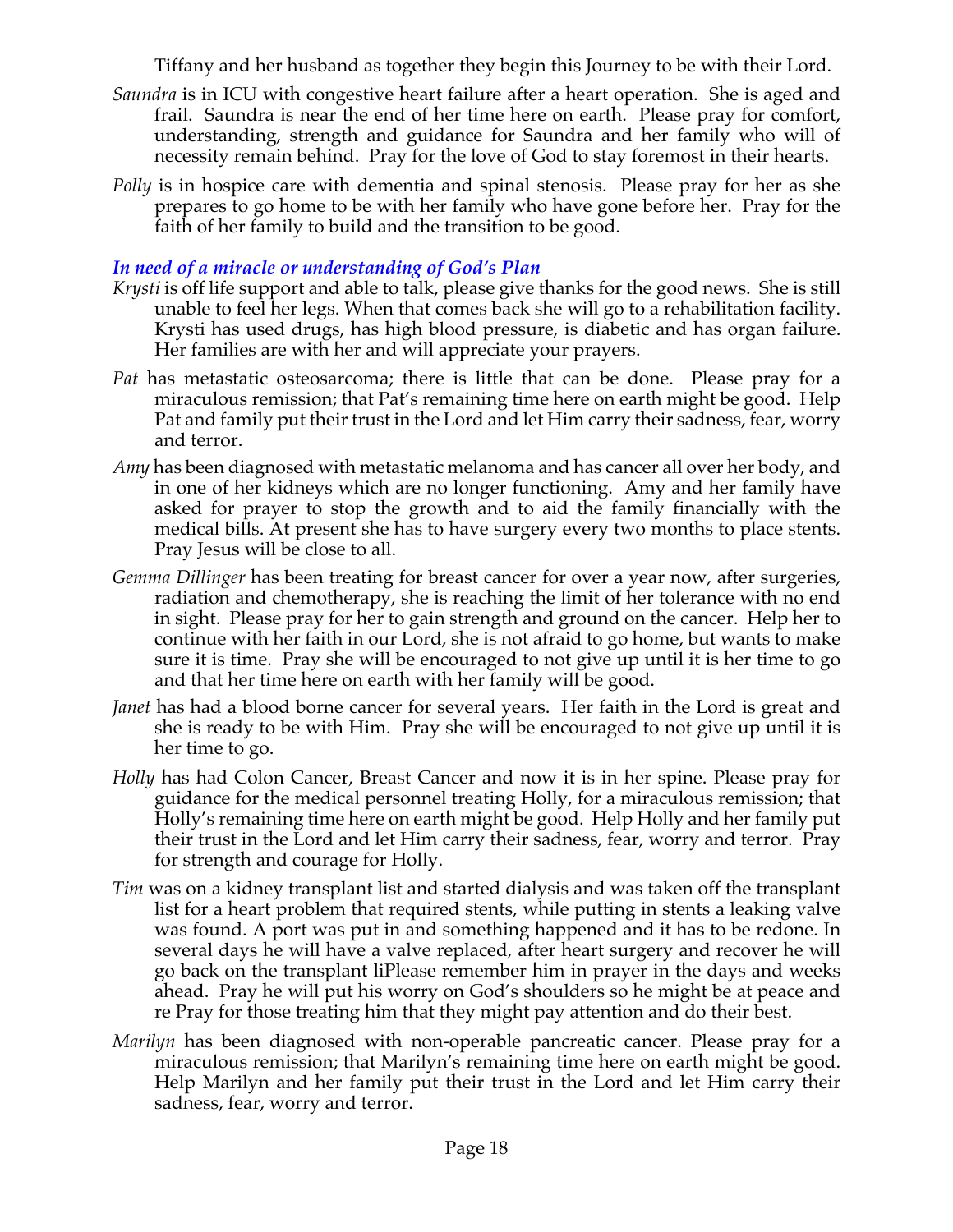- *June* found she has a recurrence of colon cancer, which is now Stage Four, that is it has spread. Please pray for a miraculous remission; that June's remaining time here on earth might be good. Help June and her family put their trust in the Lord and let Him carry their sadness, fear, worry and terror.
- *Cindy* has been diagnosed with two aggressive malignant brain tumors. We have been praying for a miraculous remission; one shrank and the other disappeared; now the shrinking one has started to grow agian. Please pray for a miraculous remission; that Cindy's remaining time here on earth might be good. Help Cindy and and her family will continue to put their trust in the Lord and let Him carry their sadness, fear, worry and terror.
- *Leon McKay* suffered a stroke a few weeks back that has left him unable to speak and while undergoing evaluation the doctors also found he has a very aggressive cancer. Please pray for a miraculous remission; that Leon's remaining time here on earth might be good. Help Leon and his family put their trust in the Lord and let Him carry their worry.
- *Rev. Thomas Brooks* is not improving and being kept alive by artificial machines. Please pray for a miraculous recovery and if that not be God's Will, a rapid passing to home. Help Thomas' family put their trust in the Lord and let Him carry their worry
- *Ronnie* has kidney cancer that has spread and the surgeons are very concerned. Please pray the medical team to formulate a successful treatment plan and for a miraculous remission; that Ronnie's remaining time here on earth might be good. Help Ronnie and family put their trust in the Lord and let Him carry their worry.
- *Levi* was cancer free for 4 years and just discovered he has kidney cancer. Levi has a great deal of faith and said whether he is healed or God takes him home he will be fine. Please pray for the medical team to pay attention and to their best and for a good outcome. Pray also that Levi and family will be able to put their worry on God's shoulders. In particular, please pray for pain relief; Levi is 22 years old.
- *Ray Daley* is a member of the Royal Canadian Legion and served his country during the Korean War era. Ray is taking chemotherapy treatments for cancer. Meanwhile his son Trevor is in the hospital in a coma and seems to have lost the will to live.
- *Pat* has been under treatment for colon cancer for sometime. He has had major complications the last few days and your prayers will be appreciated by family and friends.
- *Dorothy* had pneumonia, on checking her lungs they found tumors which permeated the lung area. Further investigation found a primary site in the colon, with the lung being secondary. It would appear there is no viable treatment at this time. Please pray for a miraculous remission; that her remaining time here on earth might be good. Help Dorothy and her family put their trust in the Lord and let Him carry their worry.
- *Becky* has fourth stage metastasized lung cancer and is not doing well with chemotherapy treatments. Please pray for Becky and her husband as they are together during this difficult time in their lives.
- *Jane* has fourth stage cancer and is not doing well. Please pray for Jane and her family as they are together during this difficult time in their lives.
- *Colleen* has been battling pancreatic cancer over the last year and it has now spread to one of her lungs. Please keep her and her family in your prayers.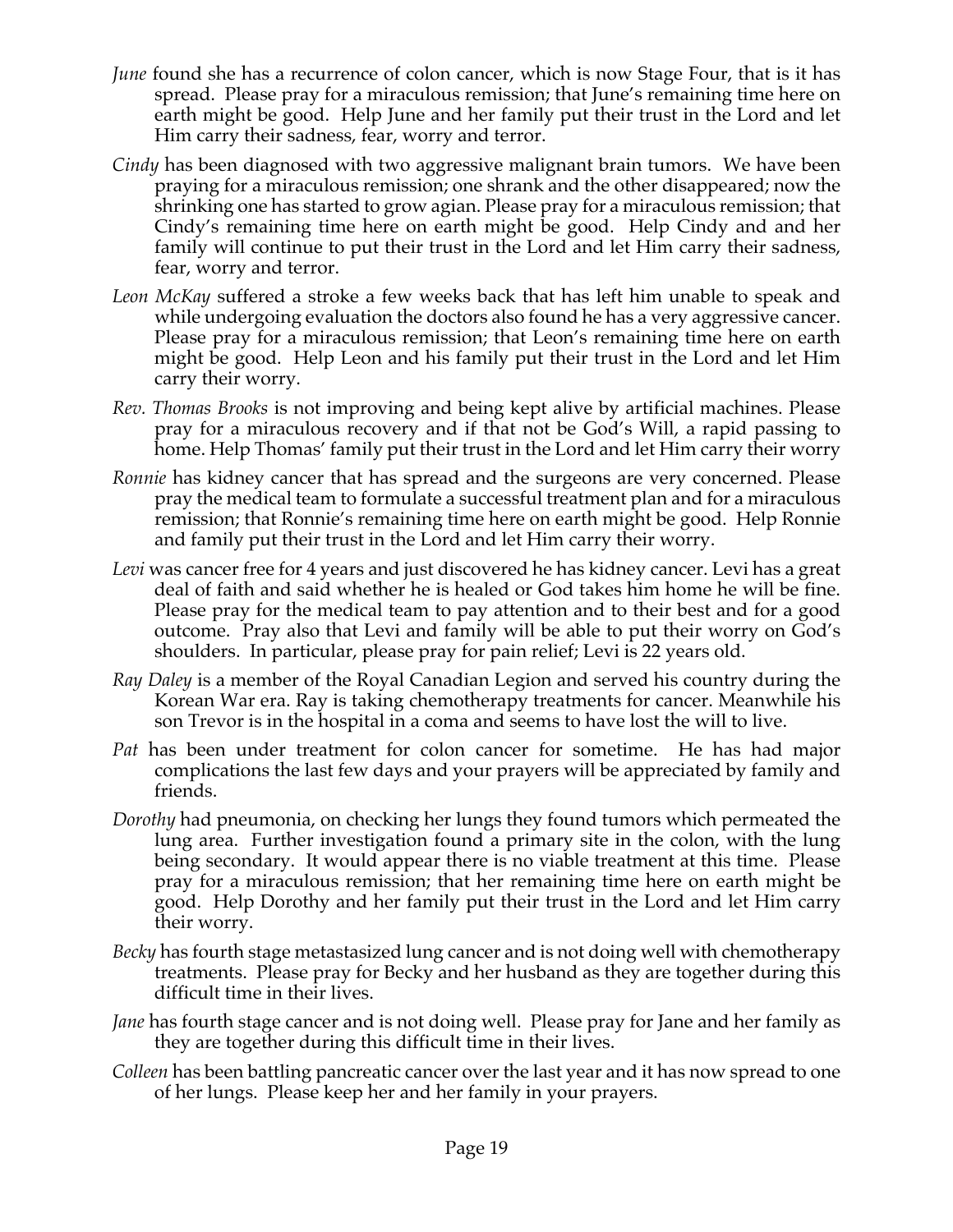- *Christine* has cancer of the colon, which spread to her liver; she is receiving chemotherapy and is having difficulty eating. Please pray for the medical team treating her to pay attention and do their very best; pray also for confidence in our Lord for Christine and her family.
- *Todd* and *Kenny* have both been fighting osteocarcinoma for overfive years and have been told their time here on earth is nearing its end, absent a miracle from God. Both are ready to go home and leave the pain, but would like to stay. Please pray for them and their families.

#### *Homebound or Infirm*

- *Sarah* had to move to an Assisted Living Home and has found the adjustment very difficult. Please pray she will come to terms with the situation and that her Lord Jesus will be close to her.
- *Larry H* has general weakness as the result of extreme fatigue, he has reached a point where he cannot walk without assistance and is fairly naturally somewhat depressed. Please pray for help for Larry to put his trust in the Lord, relax and build strength and give Pastor Roy guidance on helping him.
- *Laurel Bessessen* (95) has begun to lose her mental abilities to recall people, places and things around her. Her family is no longer able to care for her at home and she is in a skilled care facility. She is the last of that family's generation. Please pray for the mental degradation to stop or for her to leave for home. Pray for her family who do their best to care for her, visiting every day; for her children Cookie, John and Bill, as well as the other members of the family.
- *Judith Clingwall* is afflicted with Multiple Sclerosis (MS). She is currently in Laurel Place, an extended care facility in Surrey, British Columbia. Please pray for remission of the disease so she might return home to her family. Pray also for strength for her husband Martin as he deals with all the problems and stress of Judith's situation.
- *John* has Alzheimer's, pray he will call on God to help him as he deals with this.
- *Steve,* brother in law of Paul Martin, appears to have early onset dementia. Steve had teenage children and is very concerned for them. Please pray for the disease to stall or abate and for peace of mind for Steve and his family.
- *James* is on oxygen all the time, this is bothersome to him and terrifying as well. Please pray for James to put his worry, his bother and his terror on the Lord. Pray for strength and guidance for James and his family. They suggest this verse, I am thine, save me, for I have sought thy precepts.
- *Joan* has had serious medical problems that have kept her confined. Please pray her health will remain stable.
- *Norma, Sara's mother* is in a state of deteriorating health, both physically and mentally, with both dementia and Alzheimer's. She is slowly drifting away, though she still recognizes Sara and prayer gives her a sense of peace. Please pray for both Sara and her mother to put their cares and worries on God's shoulders so they can deal with the many problems involved.

#### *Surgery*

*Maria Carla* is going to the hospital for corrective surgery. Pray our Lord Jesus Christ will be close to her as she has this operation. Pray for her father who will be taking her a long distance for the operation.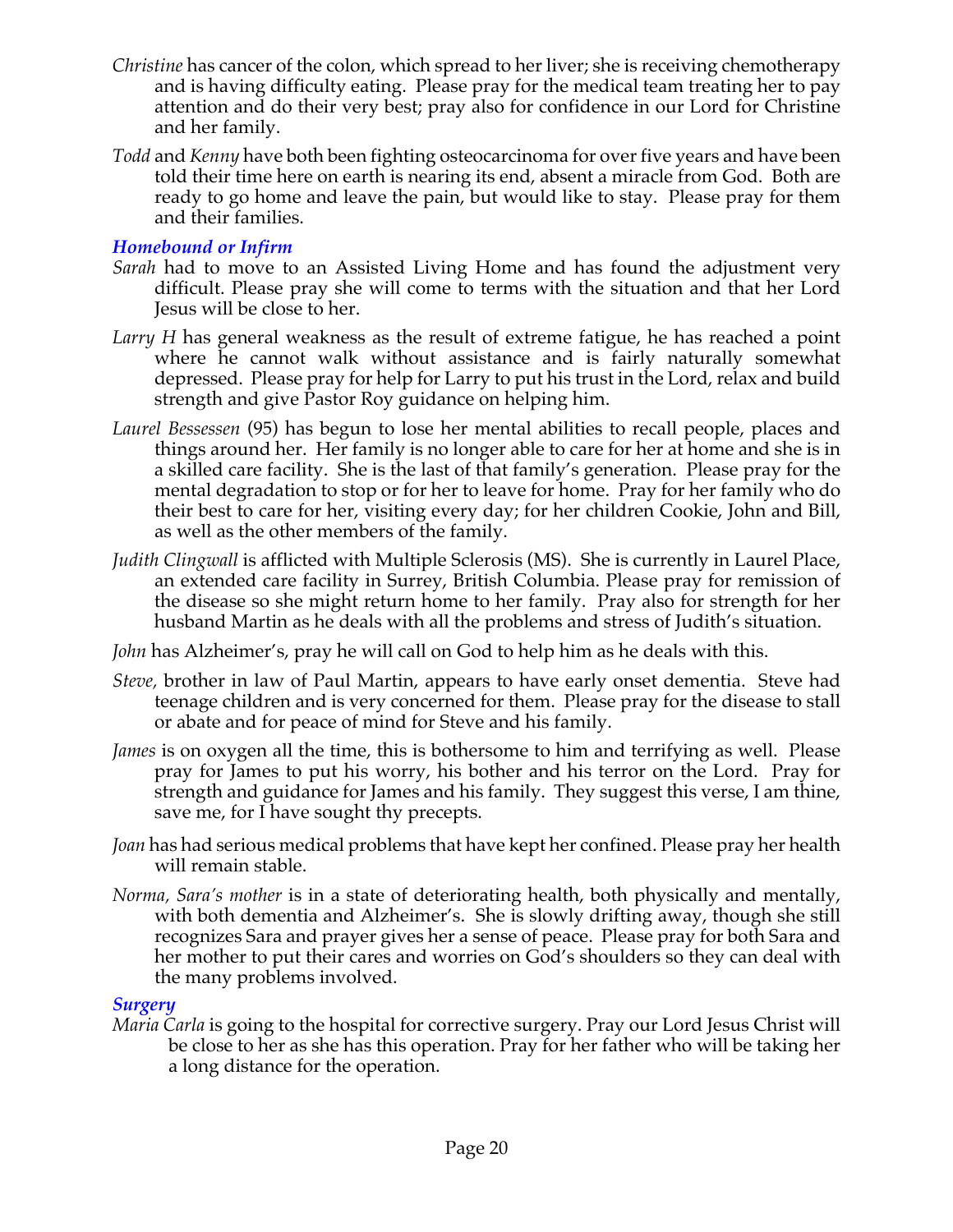- *Bob Apple* is having surgery for a squamous cell carcinoma. Pray the surgical team will be open to guidance, pay close attention and do their very be Pray for peace of mind and trust in God for Bob and his family.
- *Marcia* has had a biopsy of a mass in her breast which indicated a tumor that must be removed. Pray the surgical team will be open to guidance, pay close attention and do their very be Pray for peace of mind and trust in God for Marcia and her family.
- *Edware* is having his fourth back surgery (in the last four years) Please pray for the medical team to pay attention and to their best and for a good outcome. Pray also that Edware and his family will be able to put their worry on God's shoulders.
- *Jeff* has been undergoing surgery, chemo and radiation since October for pancreatitis and Pancreatic cancer. Please pray for the medical team to pay attention and to their best and for a good outcome. Pray also that Jeff, his wife and family will be able to put their worry on God's shoulders.
- *Albert* had a pacemaker installed recently. He will require surgery soon for a leaking heart valve and has just been told he has esophageal cancer. Pray he will turn to God and come to know Him on a more personal basis as the days go by.
- *Mario* has early-diagnosed prostate cancer and had surgery. Pray for complete remission and that Mario and his family will be able to put their worry on God's shoulders.
- *Eddie* has upcoming bladder surgery. Please pray for the surgical team to pay attention and to their best and for a good outcome. Pray also that Eddie and family will be able to put their worry on God's shoulders.

#### *Testing and Treatment*

- *Chloe Mayo*, granddaughter of Justice Roy and Kayla Moore, good friends of Bishop Jerry, suffered a serious kidney attack possibly resulting from strep. Pray her family and friends the physicians treating her will be guided in their assessment and treatment plan, for a full and speedy recovery to good health and for continued trust in the Lord for Chloe, her family and friends in this worrisome time.
- *Josh* has two little children and just discovered he has a rare form of Cancer. Please keep him and his family in your prayers in the days ahead.
- *Ross* an elderly gentleman has been diagnosed with Leukemia. Ross has had good health until now, your prayers at this time will be appreciated by his family and friends.
- *Carman* was just diagnosed with breast cancer. Pray for her family as they continue to help her get the proper care. Pray with Carman, her family and friends that the physicians treating her will be guided in their assessment and treatment plan, for a full and speedy recovery to good health and for continued trust in the Lord for Carman, her family and friends in this worrisome time.
- *Jesus Valenzuela* was just diagnosed with Stage Four lung cancer. Please pray for him to benefit from the upcoming chemotherapy and to tolerate it well. Pray with Jesus, his family, in particular his son Alfonso and friends that the physicians treating him will be guided in their assessment and treatment plan, for a full and speedy recovery to good health and for continued trust in the Lord for Jesus, his family and friends in this worrisome time.
- *Kathie Lynn Holter* sister of Rev Phil Ternahan, was just diagnosed with Stage Four lung cancer (never smoked) which spread to the brain. She was operated on 26 June 2016. Please pray with Kathie, her family and friends that the physicians treating her will be guided in their assessment and treatment plan, for a full and speedy recovery to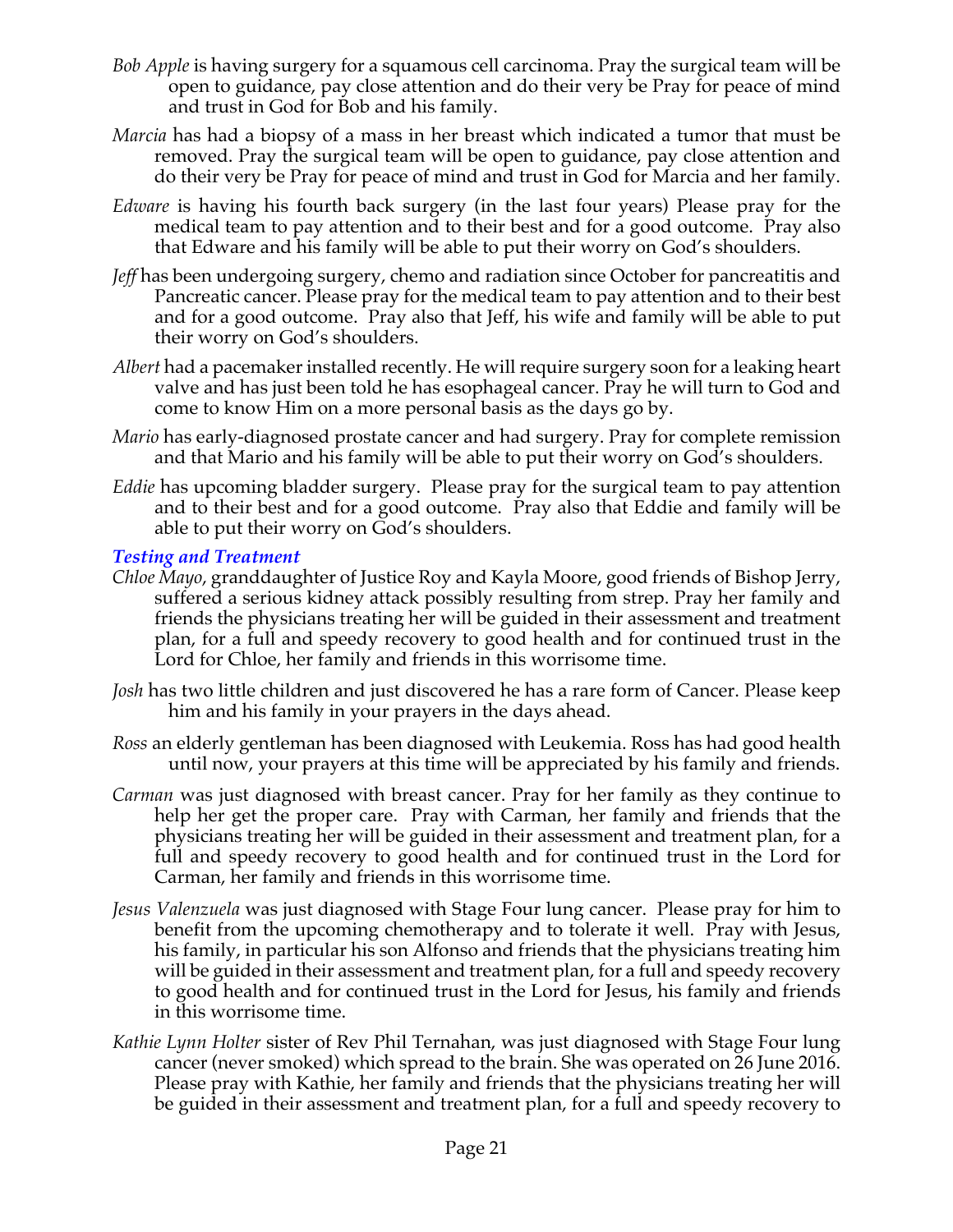good health and for continued trust in the Lord for Kathie, her family and friends in this worrisome time.

- *Tina* just found out she has cancer on her left kidney. Please pray for guidance for the people treating her and for trust in our Lord for Tina and her family.
- *Martha* is now home after testing and she does not have cancer, but she does have bad kidneys and is adjusting and getting ideas to work with that. Please pray for guidance for the people treating her and for trust in our Lord for her.
- *Spencer* has been diagnosed with Autism. Please pray for guidance for the people treating him and for trust in our Lord for him and his mother Lorna.
- *Patrice Li* is in the early stages of Congestive Heart Failure. Please pray with Patrice, her husband William, family and friends the physicians treating her will be guided in their assessment and treatment plan, for a full and speedy recovery to health and for trust in the Lord for Patrice, her husband William, family and friends in this worrisome time.
- *Jane* has Multiple Myeloma and is set for back surgery on Monday 9 May2016. Please pray with Jane, her family and friends the physicians treating her will be guided in their assessment and treatment plan, for a full and speedy recovery to good health and for continued trust in the Lord for Jane, her family and friends in this worrisome time.
- *Michael* has cancer of the blood and is starting chemotherapy. Please pray for the physicians treating him to be guided in their assessment and treatment plan, for a full and speedy recovery to good health and for trust in the Lord for Michael.
- *Clay* has a large gallstone; he is in poor health and not currently a surgical candidate. Please pray for the physicians treating him to be guided in their assessment and treatment plan, for a full and speedy recovery to good health and for trust in the Lord for Clay.
- *Jim Sevier* has been in the hospital for heart related troubles. Please pray with Jim and his family the physicians treating him will be guided in their assessment and treatment plan, for a full and speedy recovery to good health and for trust in the Lord for Jim and his family in this worrisome time.
- *Claude* has been falling and he does not know why. Pray doctors will discover what the problem is and he can continue without any more difficulties.
- *Gretchen* has been diagnosed with severe osteoporosis and is now being treated with exercise, nutrition and vitamins. Please pray with Gretchen and her family the physicians treating her will be guided in their assessment and treatment plan, for a full and speedy recovery to good health and for trust in the Lord for Gretchen and her family in this worrisome time.
- *Pete* has not been well and is back in the hospital with another stroke. Please pray for the physicians treating him to be guided in their assessment and treatment plan, for a full and speedy recovery to good health and for trust in the Lord for Pete and his family in this worrisome time.
- *Kamil* has heart problems and they are trying to stabilize his medication, now he been admitted to the hospital because of breathing problems. Please pray for the physicians treating him to be guided in their assessment and treatment plan, for a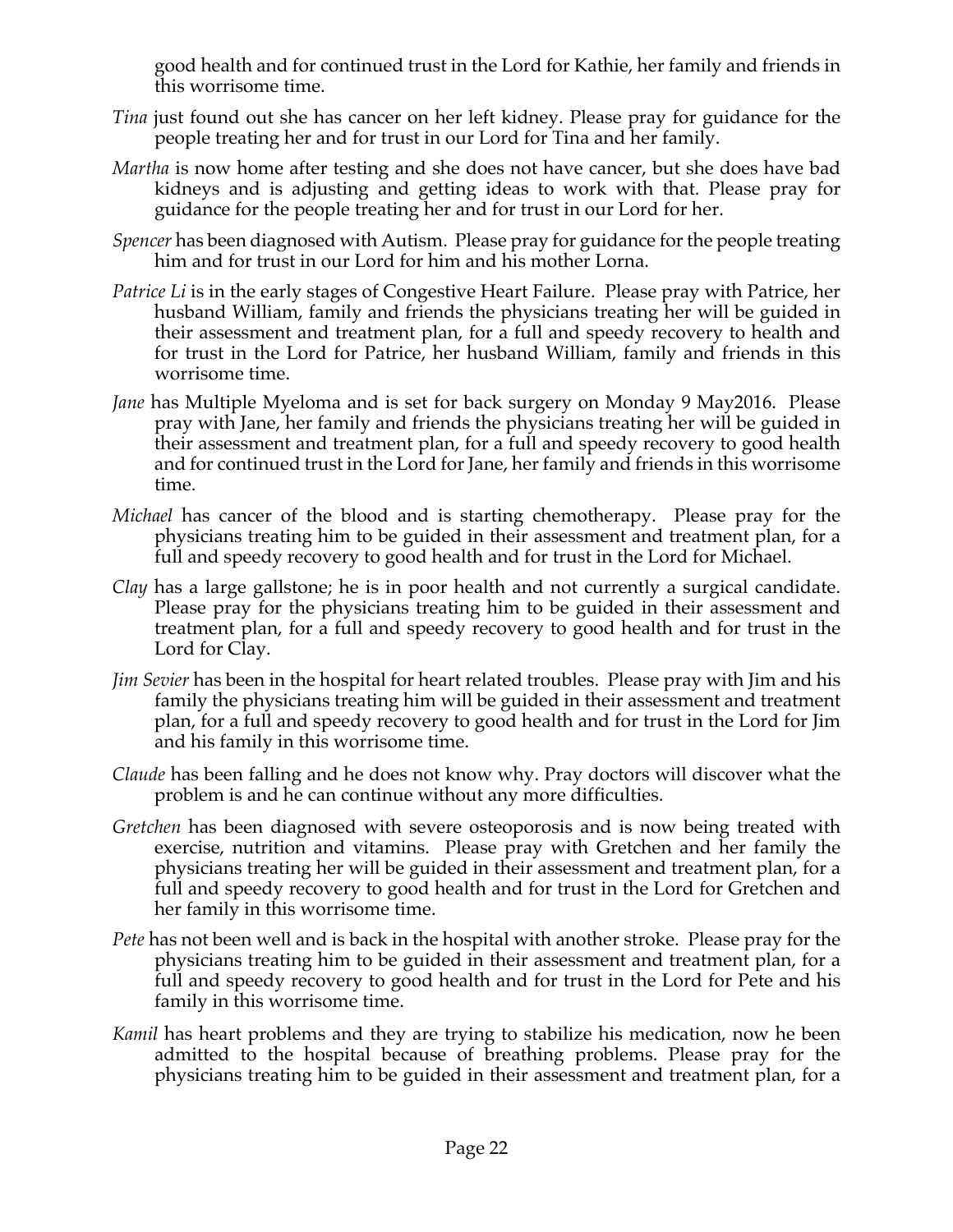full and speedy recovery to good health and for trust in the Lord for Kamil and his family in this worrisome time.

- *Mary Lee* has bleeding into her stomach and they cannot find the sources. Mary Lee is in CCU and her husband *Maurice* is not eating until she returns home for is so upset. Please pray for the physicians treating her to be guided in their assessment and treatment plan, for a full and speedy recovery to good health and for trust in the Lord for her, Maurice, as well as the rest of the family in this worrisome time.
- *Glenn Porter, MAJ USMC Retired,* has Interstitial Pulmonary Fibrosis, which causes him to be unable to get enough oxygen into his system without supplemental oxygen all the time. The only real treatment is a lung transplant, without a transplant he has between two to five years here on earth. Please pray for him to continue in his faith and for a set of lungs to become available.
- *Kathy Cardin* appears to have macular telangiectasia, a degenerative eye condition which ultimately results in blindness for which there is no apparent cure. Please pray for the physicians treating her to be guided in their assessment and treatment plan, for no loss of vision and trust in the Lord for her, her husband Ron, as well as the rest of the family in this worrisome time.
- *Pat* has an aneurism of the brain, Pray she will make the right decision on how to treat this problem and it will be healed.
- *Gwen Savarese* (Sandy Patton's mom) had what was thought to be a min-stroke this week, when they looked at her carefully, they found a large mass, thought to be a tumor. At this point, it appears it can stay. Please pray for continued guidance for the medical team treating Gwen and patience and trust in God for Gwen, her husband and family. Pray also for a full recovery for Gwen.
- *Dan* is very sick with cancer and is starting an experimental treatment. This treatment will take Dan away from their family business and put even more stress on him and his family. Please pray for Dan's wife who is meeting with Steve who plans to keep the family business going while Dan is ill. Pray for Steve as he has many new responsibilities.
- *Timothy* has brain cancer. He had surgery and is waiting for the pathology report to find out what kind of chemo he will need. Please pray for continued guidance for the medical team treating Timothy and patience and trust in God for Timothy and his family. Pray also for a full recovery for Timothy.
- *Helen* was admitted from her doctor's office 15 July 2015, as the result of a blood test, to the University of Pennsylvania Hospital with an extremely high white blood count. She and her husband are very active in the ministry of their church and are asking for believers to pray for them and their family, as they are facing very serious problems in the days to come. Please pray for guidance for the medical team and patience and trust in God for Helen and her family. Pray also for a full recovery for her.
- *Elma* has been suffering with headaches for a long time. Doctors have not been able to discover the reason for them. Pray for strength, courage and understanding for Elma and her family; as well as for God's guidance for the medical people caring for her that they might find the best treatment method to banish the headaches completely.
- *Corissa* has been diagnosed with a blockage. As soon as the Physicians determine the exact problems they expect Major Surgery will proceed.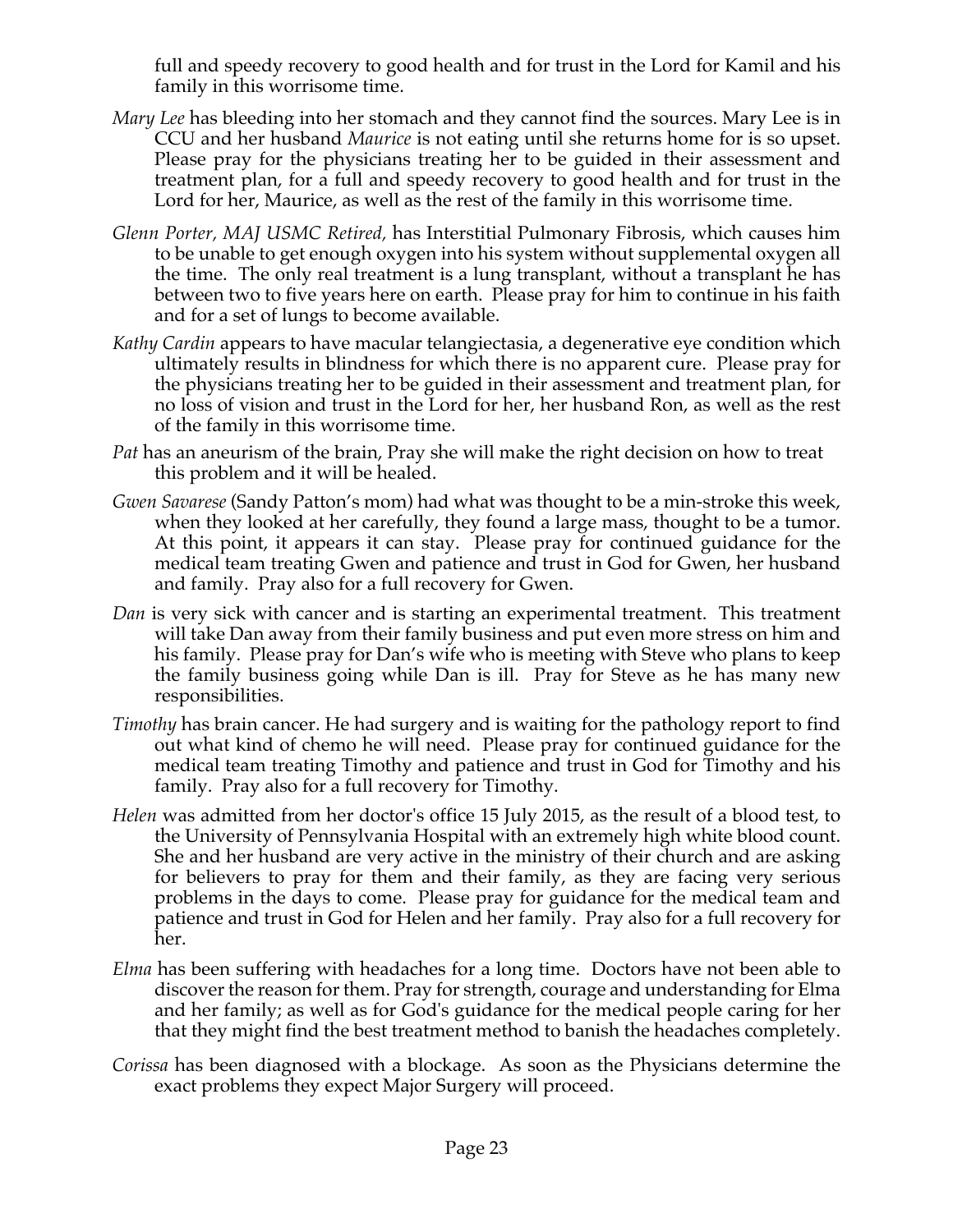- *Barbara Apple* is bedridden after a fall which left her with two paralyzed limbs. She continues to experience pain in the effected limbs and will be totally bed bound for the remainder of her life. Your continuing prayers for her are appreciated and are great comfort to her. Please pray for Barbara to put her trust in the Lord, look to Him for strength and for her to gain energy so she does not lose the mobility she has; pray for a miraculous full and rapid recovery. Also, please continue to pray for her husband Bob who is taking care of her that he be comforted and strengthened in this time of stress.
- *Deborah* has had a stroke, she is doing much better and out of the hospital. She has a problem with anemia and is taking supplements for that. Pray our Lord will be close to her and her family. Pray for strength, courage and understanding for Deborah and her family; as well as for God's guidance for the medical people caring for her that they might find the best treatment method to allow her to heal completely.
- *Rev. Steve Boardman* has been diagnosed with stage 3 cancer. Pray that Jesus will be close and comfort his family and members of his congregation*.*
- *Hang So Ryu* has cancer. Please pray for medical team contemplating and evaluating the treatment that they might be guided to the correct choice and do their very bePray also for peace of mind and trust in God for him and his family, as well as physical strength.
- *Olivia,* age 7, has been diagnosed with Stage 3 Lymphoma. The prognosis is good at this time, please pray for medical team contemplating and evaluating the treatment that they might be guided to the correct choice and do their very bePray also for peace of mind and trust in God for Olivia and her family, as well as physical strength.
- *Paul* has been hospitalized recently several times because of persistent high fevers. He is being tested and checked by physicians and seems to have a slight scoliosis, a node and Schuermann's disease. Please pray it will be discovered how to treat these problems and healing will begin so he will be inspired to continue his education.
- *Carol Anne* needs God's comfort and healthy test results as she is anxiously undergoing tests related to previous hysterectomy and experiencing symptoms in the surrounding area.
- *Rick* has heart problems. Please pray for guidance for the medical people treating him that they might pay attention, do their very best and make the right recommendations regarding treatment. Pray for help for Rick and his wife Wanda to keep their trust in the Lord and let Him carry their worry.
- *Stacy* has Multiple Sclerosis and was hospitalized for what turned out to be food poisoning. Pray for trust in God for Stacy and Chris as they deal with Stacy's illness.
- *Faye* is in the hospital because she is weak has been receiving blood transfusions. Pray for strength, courage and understanding for Faye and her family; as well as for God's guidance for the medical people treating her that they might find the best course of treatment and allow Faye to heal completely.
- *Tom* has heart and kidney problems. Pray for strength, courage and understanding for Tom and his family; as well as for God's guidance for the medical people treating him that they might find the best course of treatment and allow Tom to heal completely.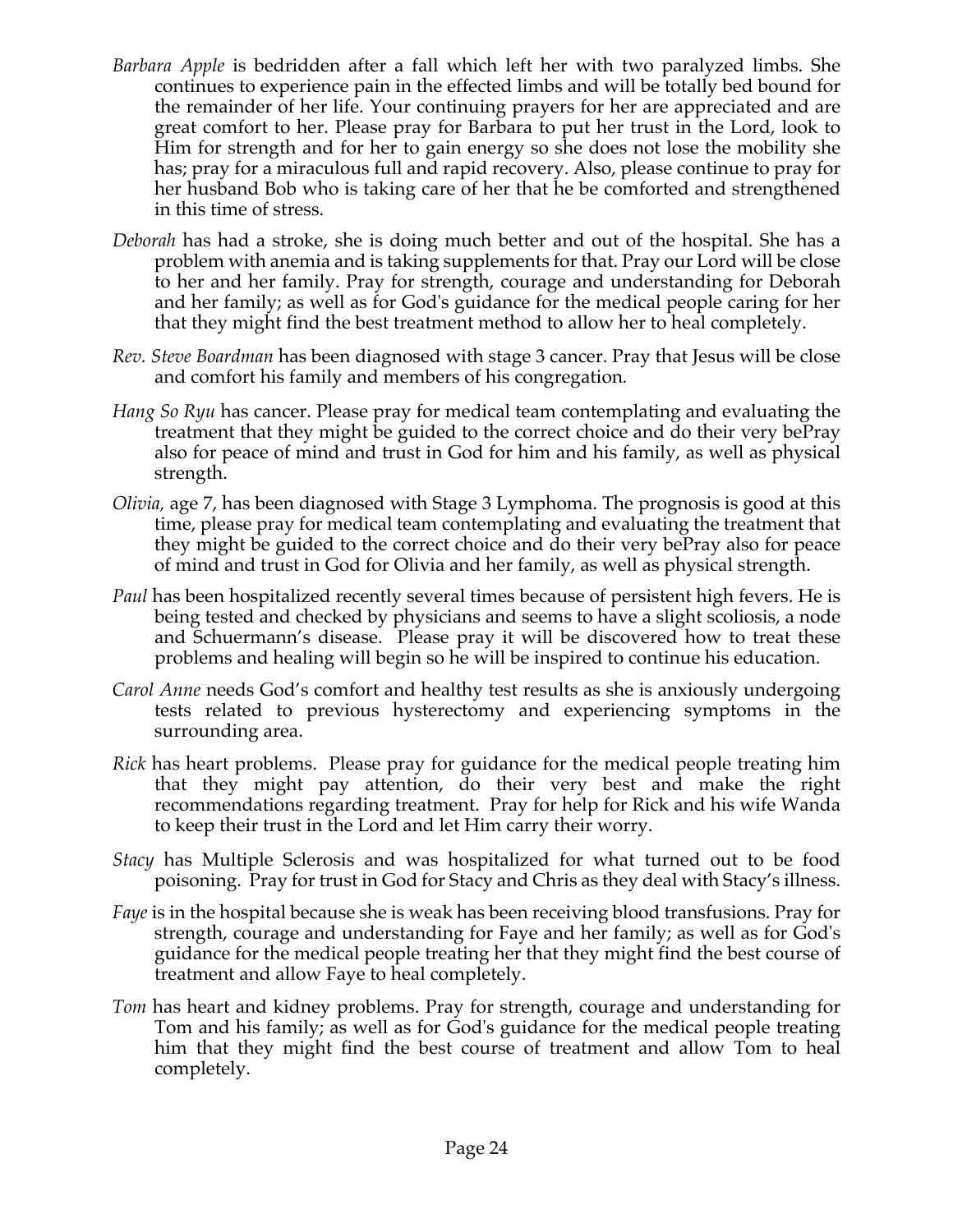- *Harold* is having surgery on 30 September 2016 to repair a hole in his aorta bleeding into the abdomen which caused stroke like symptoms.
- *Joe* has had a preliminary ALS diagnosis. Pray the final diagnosis will something that will allow him to continue taking care of his devoted young family. Pray for strength, courage and understanding for Joe and his family; as well as for God's guidance for the medical people treating him that they might find the best course of treatment.
- *Preston* is reacting poorly to recent neck surgery and now has problems with his liver count; Physicians feel that dialysis will help. There may be a blockage in the bowel and an operation might be necessary. Please pray for the medical team to pay attention and to their best to determine how to help Preston and for a good outcome. Pray also that Preston and family will be able to put their worry on God's shoulders while Preston does his best to facilitate a return to good health.
- *Erica* has a non-malignant Brain Tumor which cannot be surgically removed due to the size and location. They are going to attempt chemotherapy. Please pray for peace of mind and trust in the Lord for Erica, as well as for her family, and for God's guidance for the medical people treating her that they might find the best course of treatment.
- *Brenda* is in the hospital because of bleeding on her brain. Please pray for peace of mind and trust in the Lord for Brenda, as well as for her family, and for God's guidance for the medical people treating her that they might find the best course of treatment.
- *Mackenzie* is a young girl with leukemia. Please pray for peace of mind and trust in the Lord for Mackenzie, as well as for her family, and for God's guidance for the medical people treating her that they might find the best course of treatment.
- *Mack* has had diabetes most of his adult life. Circulation in his legs is very bad and doctors are considering amputation. Please pray his medication will help and he will not face amputation. Please pray for peace of mind and trust in the Lord for Mack and for God's guidance for the medical people treating him that they might find the best course of treatment.
- *Michael* has been diagnosed with lung cancer recently after making it through gastro intestinal cancer last year. Please pray for peace of mind and trust in the Lord for Michael and his wife Gayle; as well as for God's guidance for the medical people treating him that they might find the best course of treatment.
- *Adriano* is in the hospital due to high sugar and high blood pressure. He is very weak and will appreciate your prayers.
- *Heather* recently found out she has cancer. Please pray for peace of mind for her and for the medical team treating her will be guided to the right solution.
- *Jim* has had an aneurism and blood clots. Pray that healing will come.
- *Georgia* has liver and pancreatic cancer. The doctors are evaluating whether to do surgery and how to tackle the disease. Georgia is a faithful Christian and appreciates your prayers. Pray for God's guidance for the medical people treating her that they might find out the source of the problem and best course of treatment. Pray also for peace of mind and trust in God for Georgia and her family.
- *Lana's* doctor found something on her lymph nodes and ovaries. Pray for God's guidance for the medical people treating her that they might find out the source of the problem and best course of treatment. Pray also for peace of mind and trust in God for Lana and her family.

## *Healing*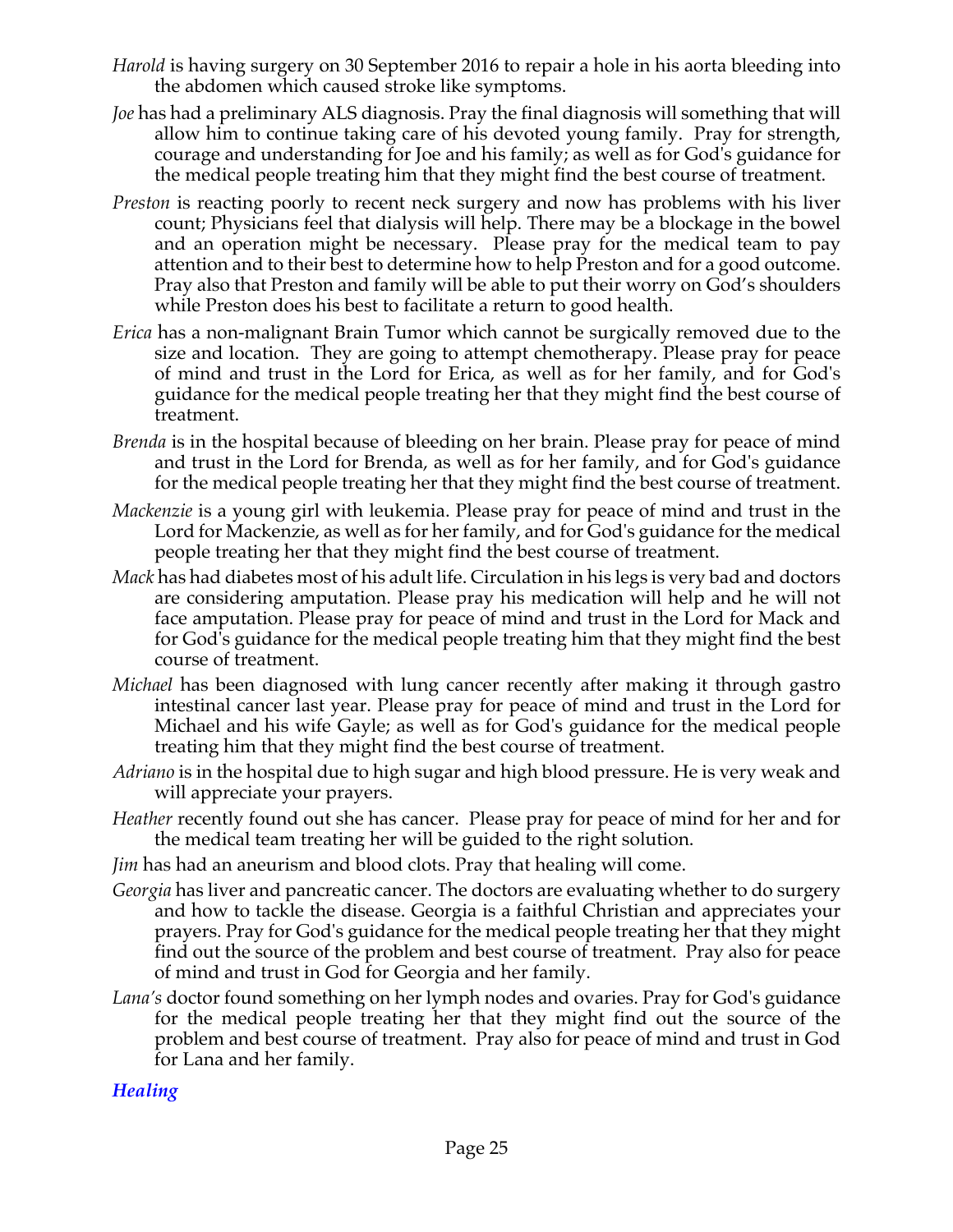- *Walt Aardsma's mother (92)* is recovering from a pacemaker implant and squamous cell carcinoma removal. Please give thanks for the successful surgery and pray for a complete and rapid recovery.
- *Kathy Cox Merritt* has been receiving Chemo and 12 November 2016, had bowel resection surgery and was given a very bad prognosis. Kathy just retired as an RN in Orthopedics at a local hospital; sometimes a little medical knowledge can be dangerous to the patient but she remains positive. PLEASE pray for Kathy's healing and peace and comfort for her and her family, both spiritually and physical
- *Jim Thornell (Jet)* recovered from the five stomach ulcers, then found to have bowel cancer, that was removed and he is doing pretty well all things considered. He started on a bi-weekly three month course of chemotherapy at the City of Hope on the same schedule as his wife Mary; he is still dealing with blocked coronary arteries and taking care of Mary. Jim is doing considerably better with the side effects of the chemotherapy. Please pray for remission of the cancer, for tolerance of the chemotherapy and give thanks for the strength, guidance and peace of mind our Lord gives Jet and his wife Mary, as well as daughter Janice and son Jimmy, through these difficult times.
- *Dylan Klein,* 10, grand-nephew of Chet O'Brien, lost his 41 year old father last April, there was no insurance; his grandmother died in December with brain cancer. Dylan is the middle boy of Chet's niece, Erin. On 18 January 2016, Dylan was found to have a brain tumor; an operation on 25 January 2016, appears to have been successful in removing all of the tumor. The biopsy showed it was cancerous. Dylan is still going back and forth to Mass. General Hospital for chemo and blood transfusions. He gets healthy and eats well, and then there is a relapse. The doctors do not give a firm positive or negative indication of his prognosis. His mother is a saint. The doctors at Mass General are fantastic. Dylan is almost always upbeat. (He hates the blood transfusions). Please pray for healing and for trust in the Lord and peace of mind for Dylan, Erin and the rest of the family.
- *Mark Wilson* is still dealing with all of problems connected with COPD; he had cataract surgery, which went well; but one eye got infected and he cannot see properly out of that eye. Due to reduced vision, he lost his job. Please pray the medical people treating him will find a reasonable way to deal with the COPD and allow him a lung transplant if that is best for him; pray also his vision might return. Give Mark trust in the Lord and strength to deal with all his health and other problems.
- *Rev Bill* had a stroke. Pray he will stay comfortable and Jesus will be close by, please pray for a full and rapid recovery.
- *Dennis* will begin chemotherapy for an active cancer spot on his spine on 17 September 2015. Please pray for a good result and tolerance of the treatment for him.
- *Vickie* has been bothered with Migraines and all that go with the headaches. Please pray for relief from the pain for Vickie.
- *Amelia Perez* had a small stroke on 11 July 2015 and drove herself to the emergency room, she was admitted for three days, had her carotid artery opened up and is recovering. Amelia's faith and spirit are strong. Please give thanks for the progress so far, for her continued and full recovery and her faith to continue to support her. Pray also for her family who are still quite worried for her.
- *Jon* has Stage 4 mantle cell lymphoma There is good news in that he is in remission; however the chemotherapyis producing neuropathy in his legs so that it is a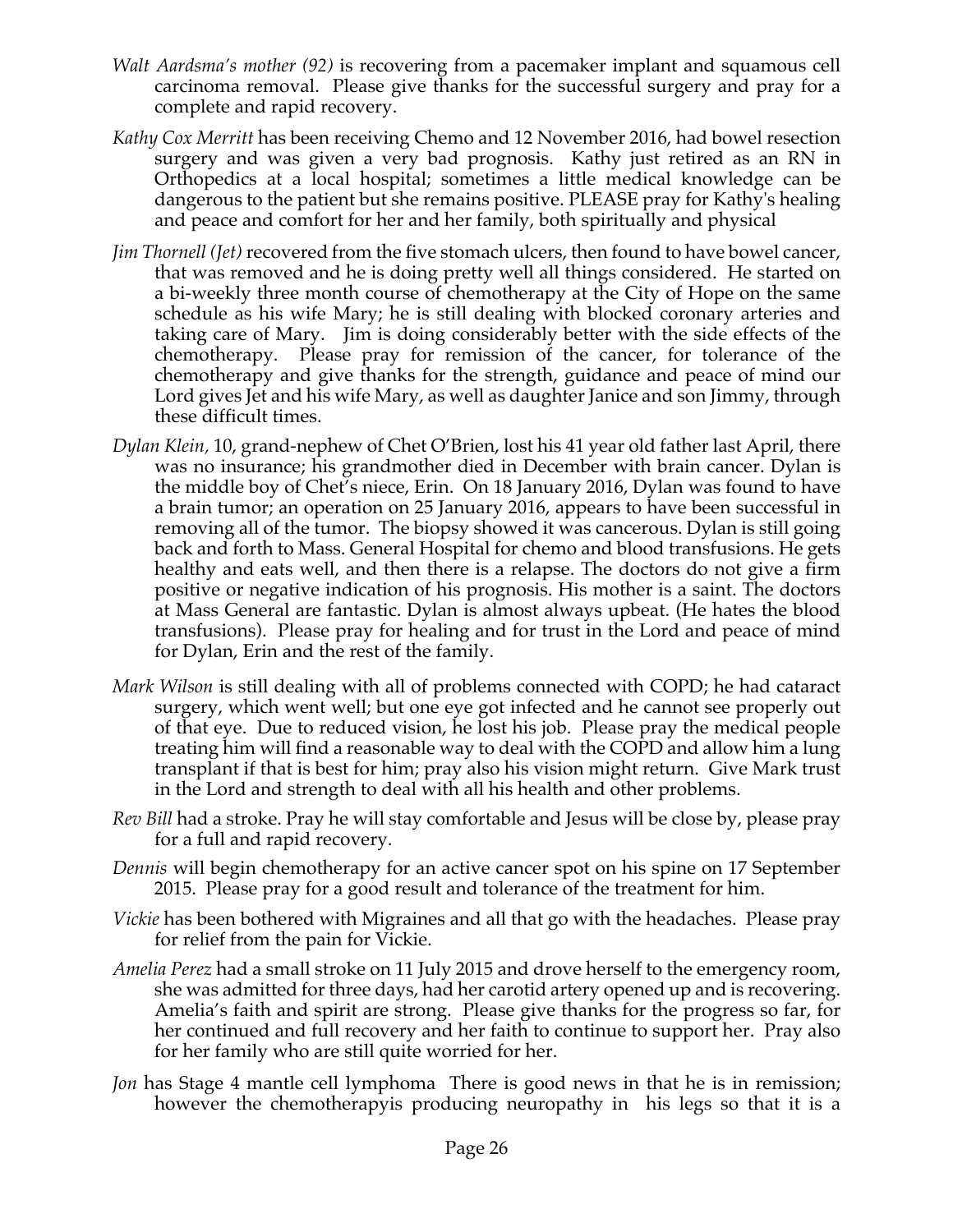challenge for him to get around. Please pray that he will be as comfortable as possible; he has been a Marathoner runner so this is especially difficult.

- *Margaret,* from California, fell and broke her on 7 July 2015, while visiting her daughter in Arizona. She will stay in Arizona for the rehabilitation and return to her home when able. Furthermore, Margaret is in good spirits; however she will be away from her church family which is important to her for an extended period of time.
- *Cindy* is very ill, she is young and has children, she and her family need your prayers that they might stay close to our Lord and Saviour Jesus Christ as she heals.
- *Diana*, age 15, broke her leg while in school and now has a cast on. Pray she will adjust and be healed soon
- *Amy* has melanoma in her lungs, liver and kidneys; they have found a treatment for her that has a high success rate however the side effects are debilitating. Please pray she will be able to tolerate the side effects and the treatment is successful. Amy has full trust in the Lord, but would still appreciate your prayers.
- Liz had a massive stroke at age thirty-seven. The prognosis is good but she has a long road ahead. . Please pray for guidance for those treating her, for trust in our Lord for Liz and her family, for healing.
- *Ebick* is suffering from a severe ulcer but the Doctors cannot give her the proper dosage of the medicine due to her six month pregnancy. Please pray doctors will find an alternative avenue for treatment or that God will provide.
- *Stan* is going through chemotherapy and radiation treatments for cancer. He is elderly and the treatments are tiring him. Please pray for his wife *Marvelene* as they do this together.
- *Donald* is in the hospital and had his leg amputated on 14 April 2014. Pray he will adjust and healing will begin.
- *David* has many concussions and unable to go to school, read books, watch TV and has headaches and migraines. He has trouble sleeping and his family will appreciate your prayers for this 10 year old young man.
- *Gladys* has breast cancer and has had a lumpectomy. She needs to take a year off of her work to have chemo treatments.
- *Alwin Jack* has had a stroke and recently has had a relapse. Please pray for those who treat Alwin that they might chose the best possible treatment and pray for peace of mind for Alwin during the recovery phase.
- *Carolyn* has Multiple Sclerosis with complications. Pray Carolyn and her children will be close to our Lord Jesus Christ as they and family members help to ease the problems.
- *Bill* had malignant growth removed from a lip last month and seems to be experiencing a re-growth of the cancer. He asks your prayer for the medical team treating him and for peace of mind for himself.
- *Hank* has osteoporosis, which has caused him a great deal of pain and inconvenience in the past few years. Pray for his healing and that his medical bills will be met.
- *Evelyn is* an elderly woman who has had problems with her eyes and is now blind. It appears some sight will return shortly, pray for that to happen!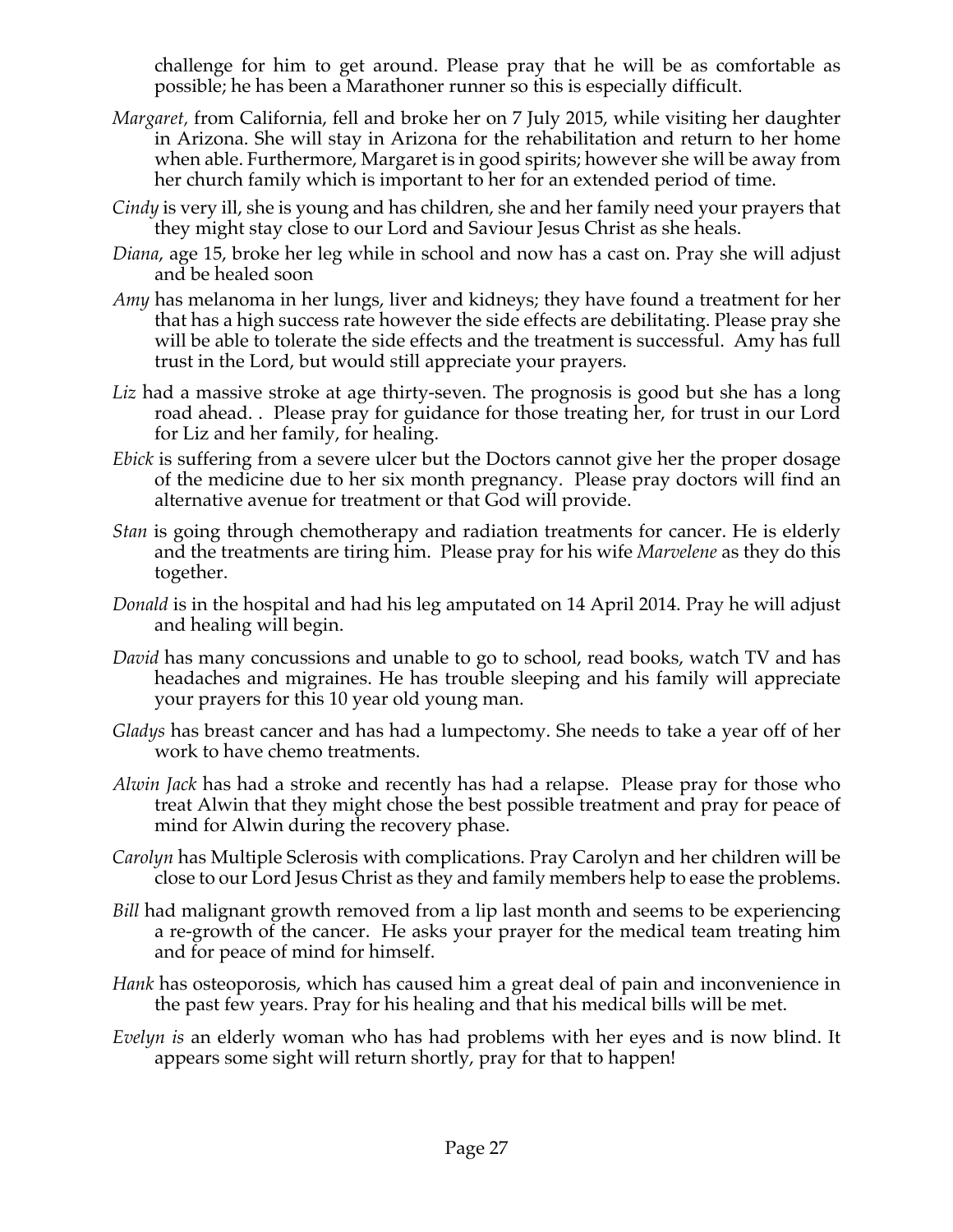- *Joanne* has begun kidney dialysis as a result of kidney failure due to extensive chemotherapy. Additionally she cares for an adopted drug addicted baby who is now nine years old. Please pray for her to keep her faith, to let the Lord carry her worry and concern and to give her strength. Pray also for those treating her that they might pay attention and do their best.
- *Mr. N. Anand* is in the hospital and is seriously ill. He is being encouraged to pray for repentance of his sins and to depend upon our dependable God for a cure and recovery of his health. Pray that he will be a strong witness for Christ.
- *Jacob* has been going through some dental procedures and has some pain and aggravation with the numbness. Please pray for comfort and strength for him, as well as for guidance for the medical team treating him that they might pay attention and do their best.
- *Bud and his wife* for their continued welfare and enthusiasm. Bud has been advised of an aneurism in his heart of a size not mandating immediate surgery. This comes at a time when he has sole care of his wife who recently broke two vertebrae and thereafter sustained pneumonia.
- *Virginia* has sinus and allergy issues giving her severe problems. Pray that the Doctor will discover why it continues and find a cure.
- *Arlen* is receiving treatment for lung cancer and recently experienced a ruptured colon during treatment. She is alone in Oregon but does have a friend who has traveled a great distance to be at her side. Please pray for guidance for the medical team treating her and for strength and trust for Arlen.
- *Oscar* discovered some time ago he had blood clots in his leg and lung. He has been treated for them and has not been cured. He now will be facing surgery. Please keep him in your prayers.
- *Angela* had an ischemic stroke (clot). Please pray for guidance for the medical team treating her and for strength and trust for Angela. Please pray also that she and her family might put their worries on our Lord's back so she can work hard towards recovery.
- *Nora* had a stroke mid February 2013. Please pray for guidance for the medical team treating her and for strength and trust for Nora. Please pray also that she and her family might put their worries on our Lord's back so she can work hard towards recovery.
- *Linda* has been hospitalized for several days with a gastrointestinal problem. Please pray for guidance for the medical team treating her and for strength and trust for Linda.
- *Dester* is suffering from unknown skin and diseases. Please guide the medical team treating him to find out what the problem is and cure it. Pray also for Dester to trust in the Lord.
- *Lee* has Arterial Fibrillation, sheis doing much better and she and her family thank you for your prayers. Her pain level is high and some medications have bad side effects. Please continue her in Prayer in the weeks ahead as she heals.
- *Nell* recently adopted two children and has just been diagnosed with multiple myeloma.
- *Mary Lou* has been suffering with seizures. She was in the hospital with a 24 hour monitor and is being sent home from the hospital with two medications and orders to return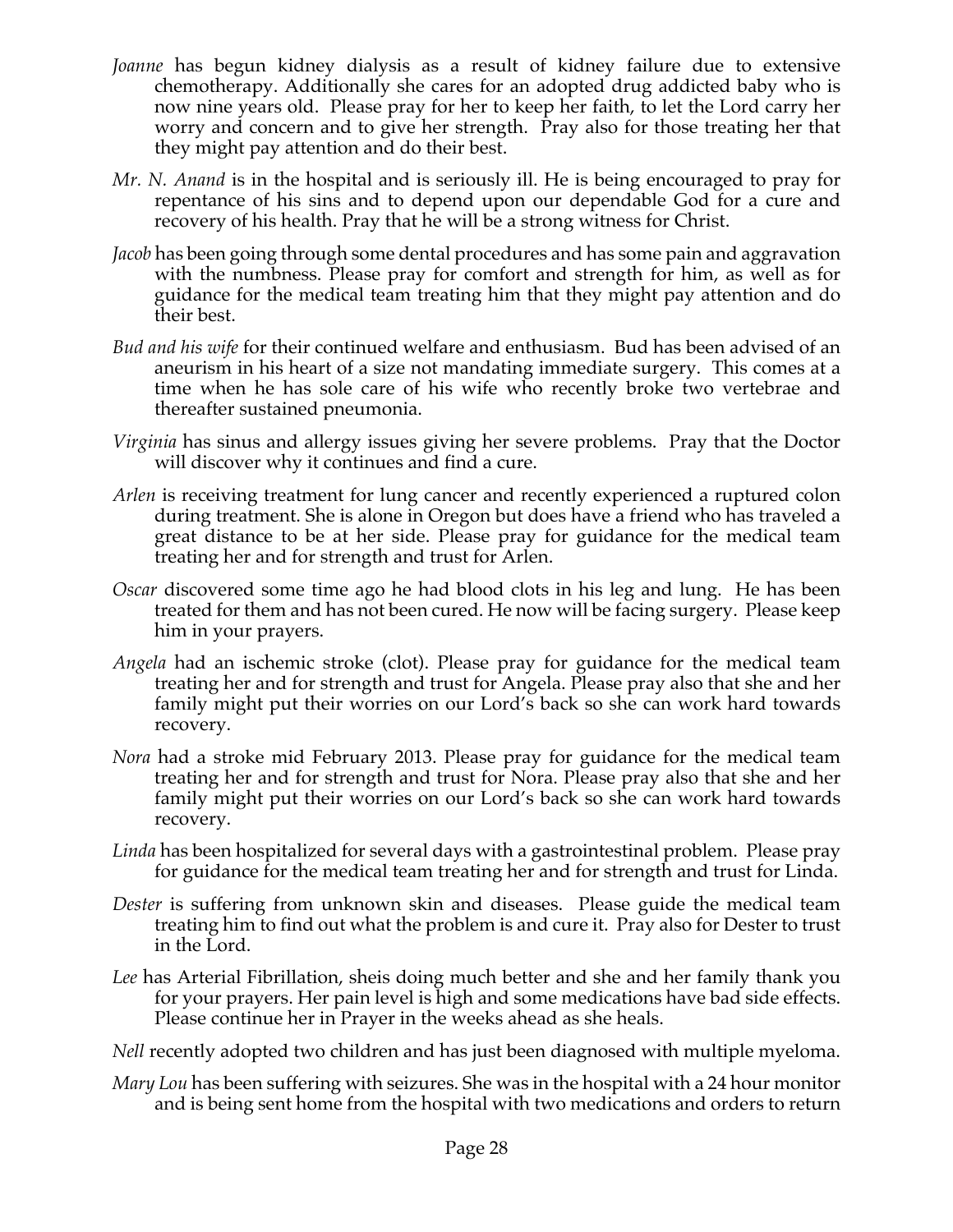in 2 months for another MRI to review whatever is going on in her brain. Please pray for guidance for the medical people treating her, as well as peace of mind and trust in God for her and her family.

- *Kathleen* has spent the last two weeks in the hospital. She has been diagnosed with colitis, shingles and possibly colon cancer. Pray she will be comfortable and begin to heal.
- *Rachel* has Mitochondrial Myopathy. This is a hereditary disease of the muscles and they do not have a cure for it. Part of her pain is her family does not believe she is indeed ill, as she appears to be just fine. Please pray her family will learn the truth and be supportive of her; pray also the medical people treating her will find the right measures to minimize the disease. Most particularly pray for Rachel's trust in God.
- *Nicolas* is in the hospital with serious symptoms of a heart disorder. Please pray for peace of mind for him and guidance for the medical team looking for the cause and cure.
- *Juanita* is a young girl who was in a coma because of a blood disease. She has not come out and is gaining strength. They are awaiting results from blood samples. Her family thanks you for your prayers and asks that you continue.
- *George* had foot surgery. Please give thanks for the surgery and pray for a full and rapid recovery.
- *Nellie* is in the emergency room of a hospital in a great deal of pain. Please pray for peace of mind for her and guidance for the medical team looking for the cause and cure.
- *Lauralee Meade* underwent a lumpectomy on Friday after Thanksgiving. A further anomaly has been discovered and she had additional preventative radiation treatment. Please pray for a complete remission of the cancer. Pray also Lauralee will maintain her great attitude and trust in God.
- *Kay Denton* (Mrs. Kay) was able to get a hip replacement in spite of her heart and kidney problems and is recovering remarkably! Please give thanks for this great evet and result! Please pray for continued peace of mind for Mrs. Kay and her family. Give thanks for her trust in the Lord and her positive attitude.

#### *Healing and Patience*

- *Kym* (43) has various hip problems which seems to be related to osteoarthritis. And, her mother *Ruth* is in the early stages of dementia. Pray for guidance for those treating both of them, as well as patience and trust in the Lord for both of them.
- *Christopher* has had problems with his leg for some time. Now he has to have it casted and it will stay that way for what to him seems an interminable time. Pray for patience and peace of mind for this young man who has much he wants to do.
- *James* for the Lord's healing of health issues and give a remedy for many personal challenges at the moment

## *Thanksgiving and Continued Healing*

- *Bill* had surgery November 2016 for a kidney tumor; he is one kidney short, but recovering very well for the present. It appears the cancer has spread to another spot. Please pray for Bill as he undergoes chemotherapy and perhaps other treatment. Pray Bill and his family will stay strong in their faith and draw the strength they need from our Lord.
- *Anita* had surgery on 4 November 2016 to remove what they thought were five tumors in her right lung, but turned out to be eight. They removed all eight. In addition, her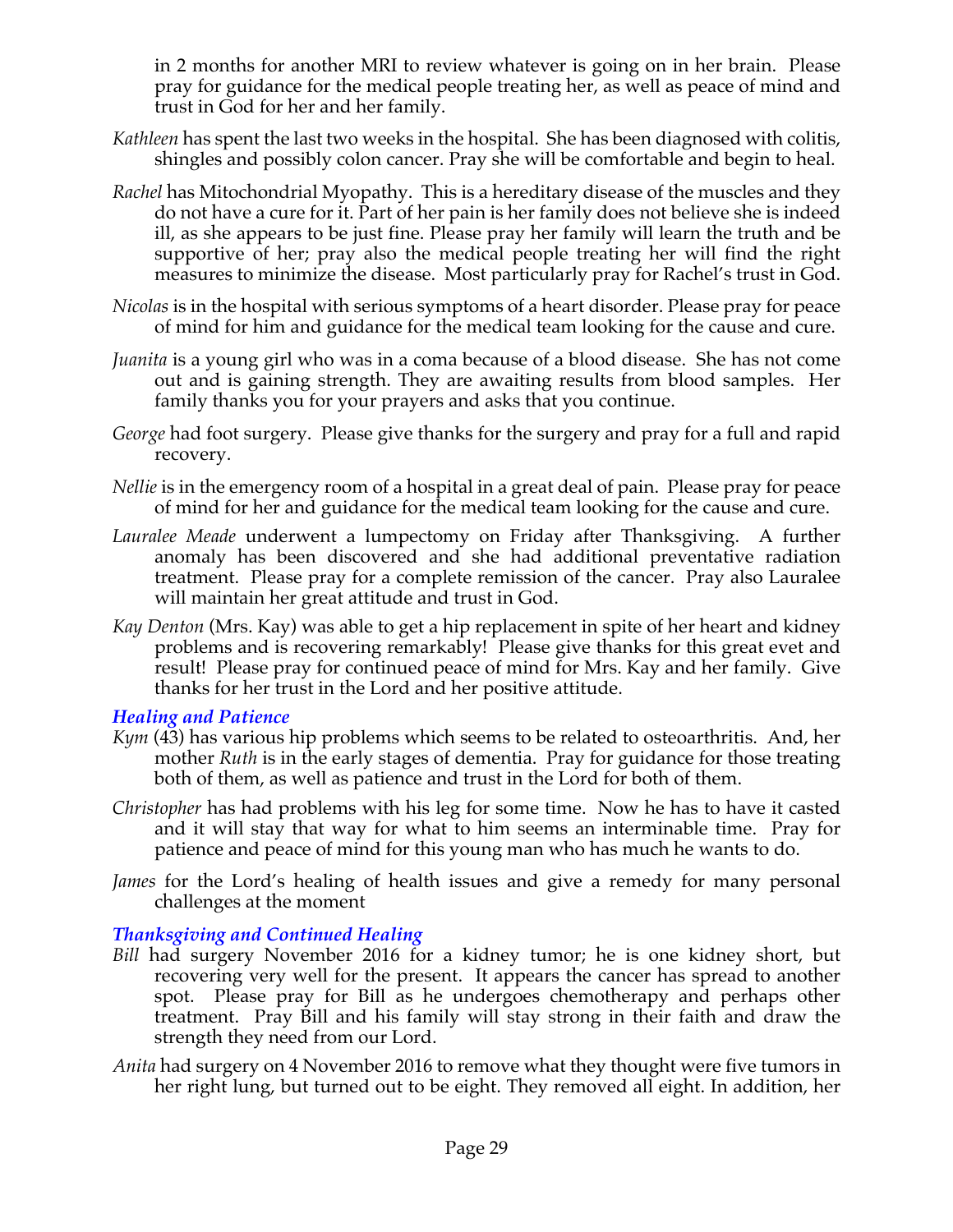lung was folded from her previous coil embolization. They removed the coils, unfolding her lower right lobe and oversewed the area. In reality she may come away with increased lung capacity. Anita, her husband Michael and family express for the power of your continued prayers and expressions of love. Please join them in giving thanks for God's Grace and pray for her continued healing.

- *Bob Reisor* had surgery on 19 September 2016 for a kidney tumor; he is one kidney short, but recovering very well for the present. The cancer has spread to his lung and another spot. Five years ago there was no treatment, but now it appears there is an oral medication that has shown great effectiveness on this particular cancer. As of 12 January 2017, the main spot shrank from 3.3 cm (1 1/3 inch) to 2.2 cm (7/8 inch) and the spots on his lungs have receded even more. Please give thanks to the Lord for such wonderful progress. Please pray for Bob as he undergoes chemotherapy and perhaps other treatment. Pray he and his family will be drawn closer to our Lord.
- *Shamu* had surgery on 5 January 2017, her fifteenth, to reconstruct the damage done her by Walter Reed Medical Center. The surgery apparently went well and we ask you give thanks for that. Please pray she will now have a chance to recover. She needs to gain strength and raise her blood pressure. She gives thanks for the treatment at John Hopkins. She is home now. Please pray for strength; physical, mental and spiritual for her. Pray for guidance for the new medical team treating her and for her to know how to proceed with regard to the damage done her by Walter Reed Medical Center. Pray also for her to continue her trust in our Lord as she goes through this difficult time.
- *Jan Jessup* is recovering reasonably well from surgery to place a new knee joint in her right leg. Pray for her family to be able to properly care for her as she returns home and for Jan and her husband Roger to be able to put their worry on God's shoulders.
- *Ashiei* had surgery on Tuesday 1 December 2015, to remove a tumor from her chest; complications ensued. Please continue Ashiei in your prayers and pray for the medical team to be open to God's guidance on further treatment, to their best and for a good outcome. Pray also Ashiei and her family will be able to put their worry on God's shoulders.
- *Atina* has skin cancer, which is now in remission. Please give thanks for the remission, pray for continued remission of the cancer; pray also for continued faith for Atina and her family.
- *Clay* has melanoma which is now in remission. Please give thanks for the remission, pray for continued remission of the cancer; pray also for continued faith for Clay and his family.
- *Cindy (81)* had an operation to remove a cancerous growth in her stomach which was successful. She is now home, but in a bit of pain. Please give thanks for the good result, pray for full and complete healing and remission of the cancer, as well as cessation of the pain; pray also for continued faith for Cindy and her husband Les (91).
- *Jim Flanagan,* Bishop of Pennsylvania (AOC) had a Lumbar Laminectomy and fusion on Tuesday 7 June 2016, to help with pain in his L3, L4 & L5 areas. The surgery appears to have been successful, but he had difficulty recovering from the anesthetic, which has now resolved Please give thanks for the successful surgery, recovery from the anesthetic and the start of healing. Please pray for strength, physical, mental and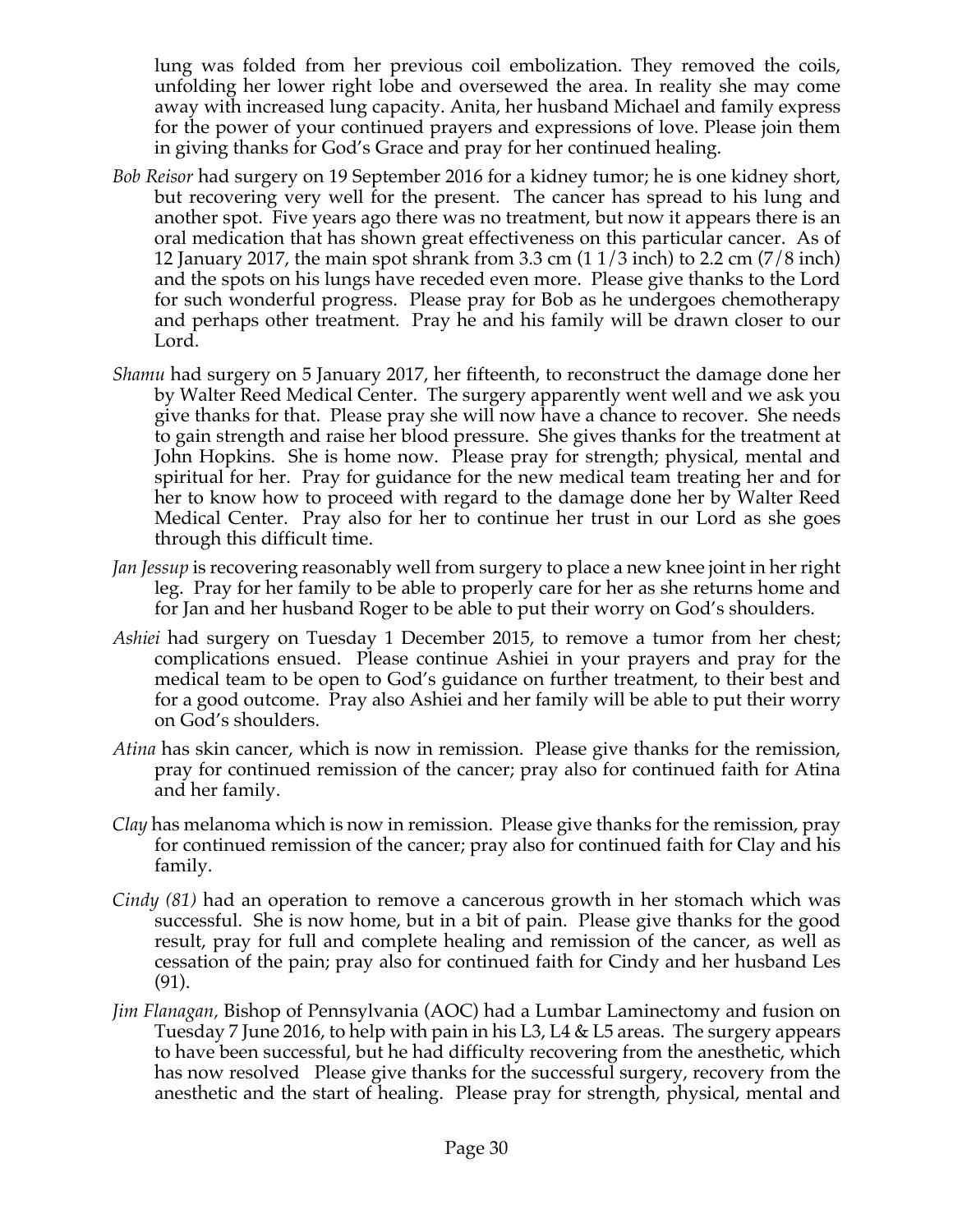spiritual for Jim and his lovely wife Mary Lou. Pray for guidance for the medical team treating him, that they will pay attention and do their very be Pray also for Jim and Mary Lou to continue their trust in our Lord as they goes through this difficult time, letting Him carry their worry.

- *Brett Gregr* had surgery on Tuesday, 22 March 2016, to remove a bleeding brain lesion. The surgery, which had potential to end his life, was apparently completely successful. Please give thanks for the great outcome and great work by the surgeons and medical team and please pray for Brett's peace of mind, as well as that of his wife Karin and the rest of his family during his recovery.
- *Linda* had successful dental surgery on 15 December 2015, she is also on a course of chemotherapy and this type of surgery was not recommended for people while they are taking chemotherapy. But, it was an emergency and had to be done. Please give thanks all went well and pray for continued healing and for peace of mind and trust in God for Linda and her family.
- *Ruby* broke her hip on 10 December 2015, surgery was successful. Please give thanks for the successful surgery and pray for her full and rapid recovery.
- *Terry* was undergoing radiation treatment for cancer, which he had to stop to amputate his leg below the knee due to diabetes. The surgery was successful, he has been fitted with a prosthetic leg and foot. He is in good spirits and positive about the remainder of his treatment. Please join Terry and his family in giving thanks for the successful surgery and continue to pray for his return to radiation treatment and then to chemotherapy, ask God to give Terry, his wife and seven year old son trust in him for peace of mind and heart, as well.
- *Janet Jessup* had a stroke on 3 July 2014 and heart problems that were causing huge issues for her. They seem to have gotten her stabilized and she is going home from the hospital. Please join the entire family in giving thanks for this wonderful development. Please pray for those treating her to find the appropriate treatment and for trust in God and peace of mind for Janet and her family, in particular her husband of 43 years, Rev Roger Jessup, retired minister of Saint Joseph of Arimathea Anglican Orthodox Church.
- *Sam* had surgery on his entire large intestine that had become infected. At the time of the operation he was just hours away from a complete organ shutdown. He had had turmoil in his life over the years. Sam is now in the ICU and his Minister visited him and explained to him God had given him another chance for him to make things right with his Lord. Pray for his good health and his spiritual life with Jesus.
- *Ian* had surgery to remove excess skin rendered a nuisance by controlled lost of 200 pounds. Please give thanks for the successful result and for those treating him to have paid attention and done their very best on the lengthy surgery, taking the best possible care of him. Please pray for his continued recovery and strength for his Mother who will be in charge of his after care.
- *Jenniffer* had surgery for breast cancer on 15 October 2014, which seemingly went well; please give thanks for that. She has had other complications which preclude her from making a full recovery in particular, the reconstructive surgery seems to have gravely affected her back muscles and nerves, resulting in both very limited mobility and extreme pain, the drugs are making her terribly sick; please pray those will be overcome. Pray for help for Jenniffer to keep her trust in the Lord and let Him carry her worry and concern as she recovers. Please pray also for strength and courage for her family as they try their best to help her.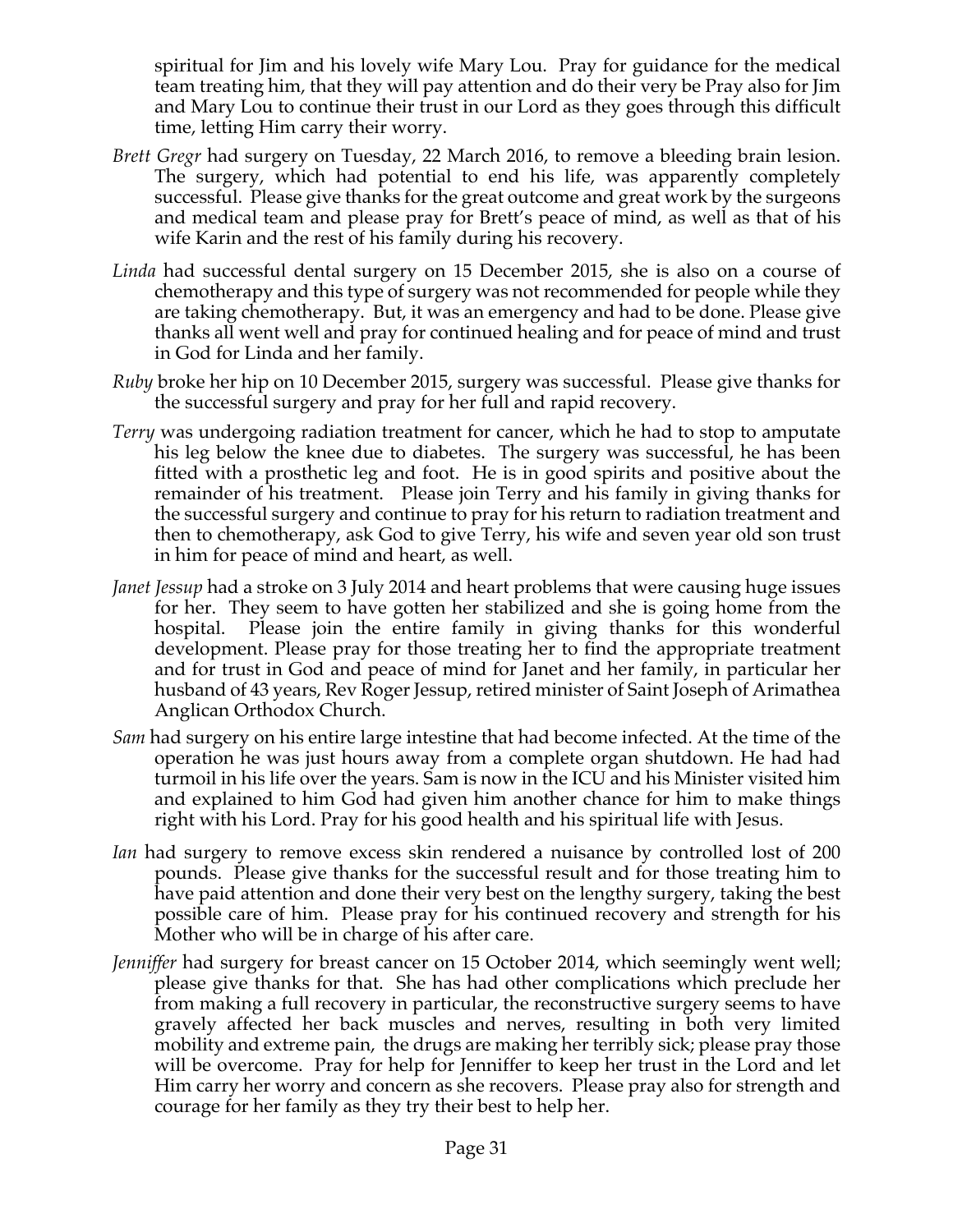- *Mary Thornell* has been battling colon cancer for three years now, she is currently treating at the City of Hope. Things seem to be going well, the numbers seem headed in the right direction. Please pray for guidance for those treating her, as well as strength, guidance and peace of mind for Mary and her husband Jim, as well as daughter Janice and son Jimmy, as she undergoes treatment.
- *Elma* is suffering from cancer. She was taken home from the hospital on the advice of her Doctor. We were asked to pray Elma's remaining time here on earth might be good and Elma and family might put their trust in the Lord and let Him carry their worry. Since then, Elma's Bishop told us a great Miracle of the Lord is working over Elma. Doctors sent her home to die, but now she seems to be doing all right. On behalf of her, thank you for all of your prayers. Please continue praying for her complete healing.
- *Dennis* has heart problems; now the medical people treating him discovered a large mass on his liver which turned out to be a cyst! Please give thanks for this great development and pray for peace of mind and trust in the Lord for Dennis and for God's guidance for the medical people treating him that the contemplated surgery might go well.
- *Dwight* had major oral surgery, for which he gives thanks. He is recovering slowly and asks your prayers to speed the process.
- *Mike* is a veteran who has served his country when she called. Please pray he will open his heart to God so He can make Mike's crooked road straight and pull him towards the summit rather than to the pit.

#### *Business*

*James* and *Sarah* who have recently moved to a new area and have new positions in employment. They are finding much stress in the new surroundings and will appreciate your prayers as they adjust.

## *Financial Guidance and Employment*

- *Kona* is applying for a job in the hospital. Pray our Lord will find the right position for her and she will glorify Him in the work.
- *Doug* recently became unemployed from his job of 18 years. He has been applying for jobs, but unable to get one at this time. His wife is working; this is not enough for the family. Please pray he will find employment with a firm that will be able to use his considerable skill and hard work to benefit both the firm and the family.
- *Catherine and Lewis* are at a low ebb due to a struggle for employment. Your fervent prayers will be appreciated.
- *Lori* is considering a potential change in her employment. Please pray for God's guidance in considering all aspect of her potential work.
- *Sara* is concerned about the future with her company. She would appreciate prayers for her continued employment and that her firm might find more and better ways to use her considerable skills.

#### *Financial Guidance and Healing*

- *Clark* is in need of salvation; for God's Will to be done in his life. Pray his family will be blessed with the financial miracles that come from doing His Will.
- *Timothy and Sharon* had their home foreclosed the morning of 15 April 2014. They are experiencing spiritual, emotional and financial crisis at the current time. Please pray for God's guidance as to how they might handle the financial difficulties in which they have found themselves and more importantly have them draw closer to God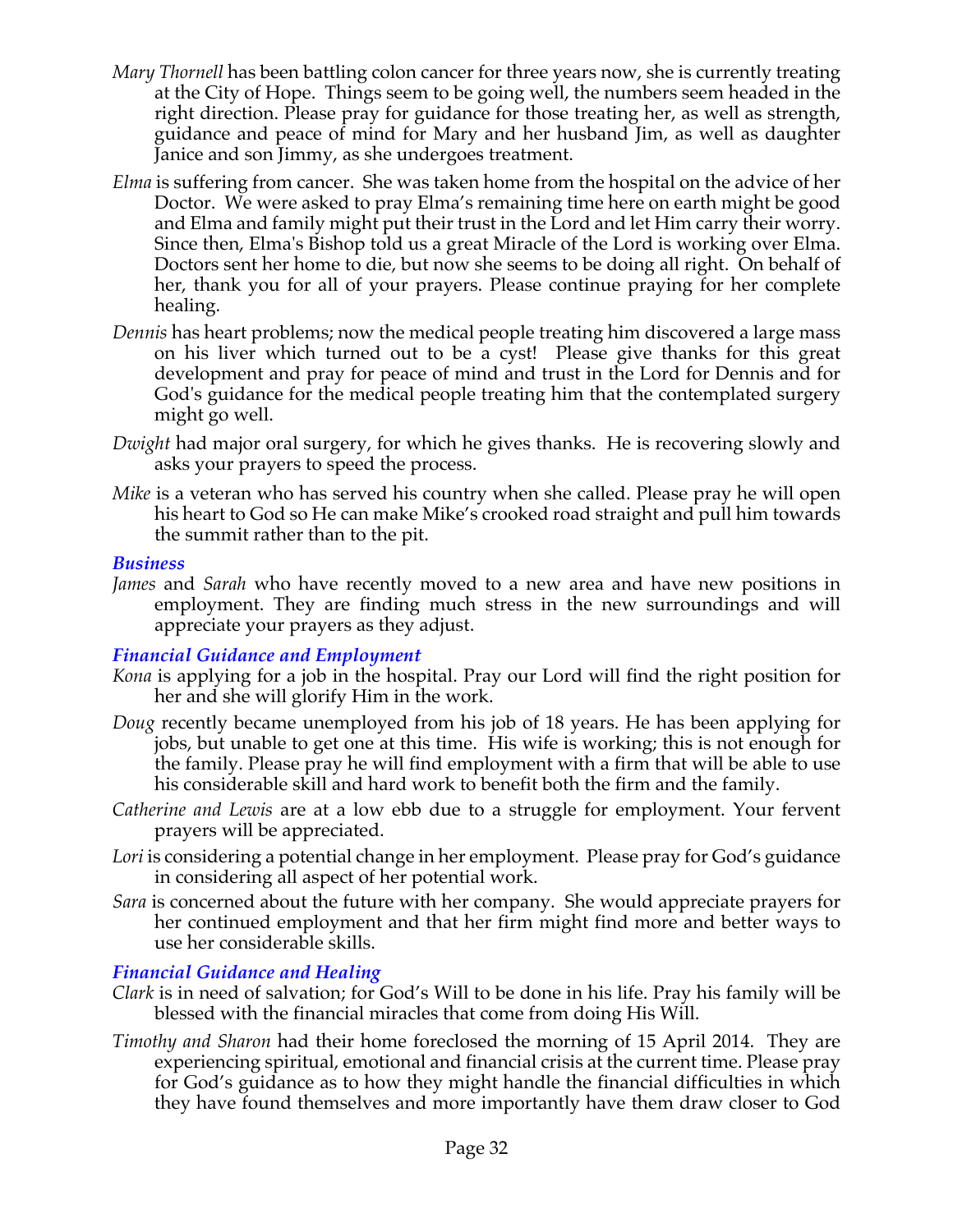and each other.

- *Linda, Rick, Christian and Sawyer* are a family experiencing spiritual, emotional and financial crisis at the current time. Please pray for God's guidance as to how they might handle the financial difficulties in which they have found themselves and more importantly have them draw closer to God and each other.
- *David and Lorna* are having financial problems. They are trying to find a smaller home which may be more affordable. *Lorna* has had an ongoing battle with brain cancer, her trips back and forth to the hospital have drained their finances to the point they sometimes struggle to have enough food in the house. Pleaser pray for Lorna's healing and guidance on how they might handle the financial difficulties in which they have found themselves.

## *God's Strength and Peace of Soul*

- *Hyo Son Pak*, a high school student, suffers from depression and anxiety. He cannot say why; on the one hand knowing rationally things are okay and on the other hand feeling what he knows to be irrationally that doom is impending. He asks your prayer the Holy Ghost might fill his heart with light and drive the darkness far away.
- *Thomas Schopp* is currently in the Lemon Creek Correctional Center, Juneau, Alaska. He asks that you pray for guidance for him and for him to open his heart fully to the Holy Ghost that he might be guided to be a force of good in this world and be able to be a productive member of our society. He adds that he much appreciates your prayer on his behalf as he is confident the Lord listens.
- *Adrian Heywood (17)* (friend of *Thomas Schopp)* is living with an abusive alcoholic stepfather, while his mother looks the other way, seemingly because she needs the stepfather's money. Thomas asks you pray for guidance for *Adrian*, that he might be helped to open his heart fully to the Holy Ghost to be guided to be a force of good in this world and be able to be a productive member of our society. *Thomas* adds he much appreciates your prayer on Adrian's behalf as he is confident the Lord listens.
- *Krysti* has issues stemming from habitual drug abuse. Pray she will take help from God through Christians trying to lead her to our Lord.
- *Charlie McCormack* is really feeling down again. He cannot say why; on the one hand knowing rationally things are pretty darn good and on the other hand feeling what he knows to be irrationally that doom is impending. He asks your prayer the Holy Ghost might fill his heart with light and drive the darkness far away.

## *Guidance*

- *Zachary* is having huge problems growing up. He has let the wrong people guide his life and thinks he is the smartest person in the world. He cannot or will not see the destructive power of drugs and lies in his life. Pray his parents Lee and Shamu will come to see what course of action that they can take to help Zachary and safeguard his brother and sister. Please pray for God's guidance for all of them and in particular for Zachary to open his heart to God and his parents help.
- *Judy* seemingly does not want to allow the Holy Ghost into her heart so she might come to know our Lord and Savior, despite the efforts of her family. Please pray for her to open her heat and for her family to be at peace with their efforts.
- *Barbara* has been recovering from cancer for the last three years. Pray for her husband Bill who has come down with a mental illness that may have been caused by much stress the last few years. Barbara and Bill will appreciate your prayers.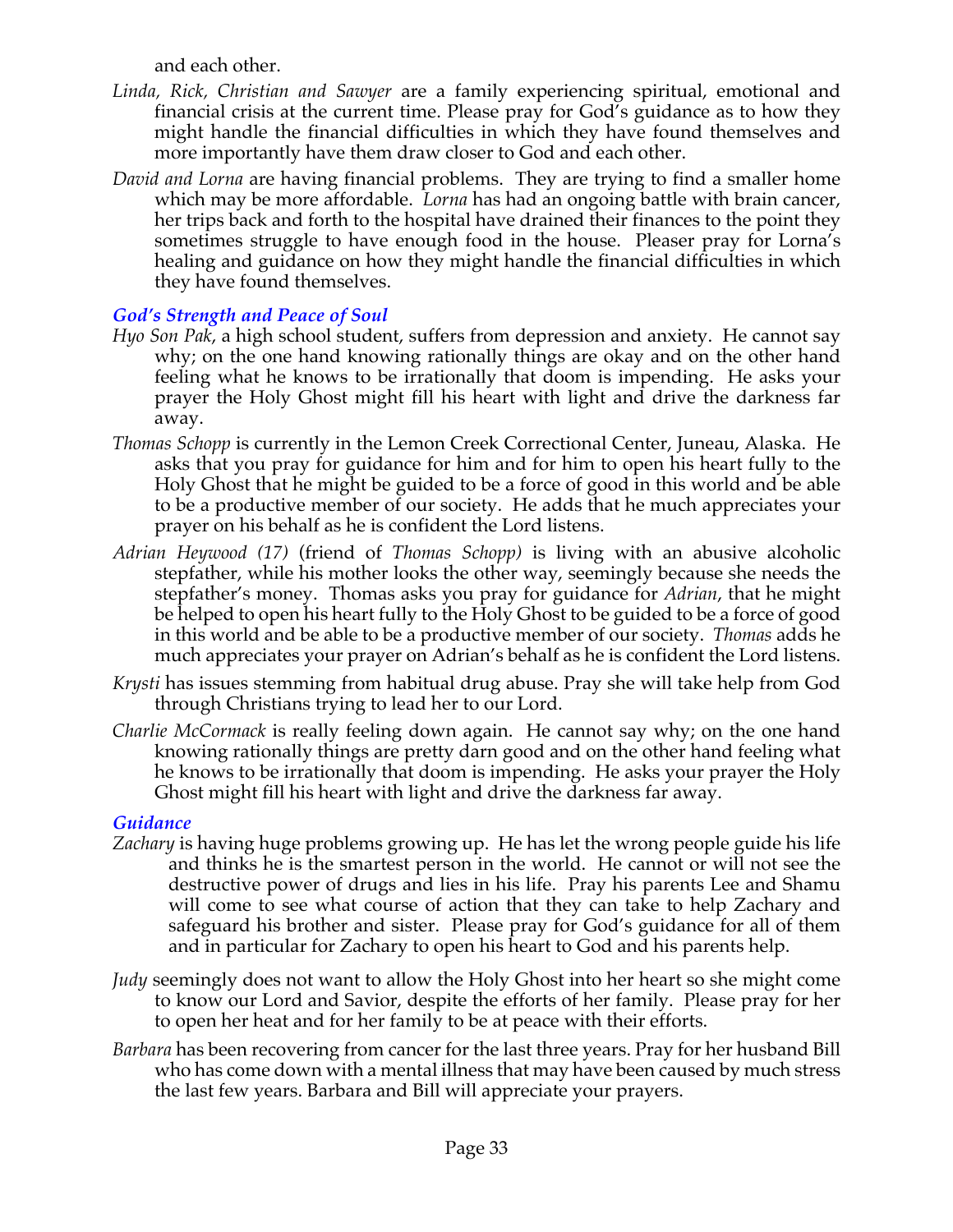- *Larry* is very weak and has periods of confusion and depression. Larry has been in the hospital and recently moved to a rehab. Please keep him in prayer as he begins to gain strength in the days ahead.
- *Thomas* recently learned as the result of a parole violation he will not be allowed to return to society for the remainder of his life. He is despairing and fearful of his inability to cope with this new news and God's plan for his life. Please pray he will be able to work with God to live with the choices he has made and go forward.
- *Cam* has gotten into some of the issues being with the wrong crowds, too much dinking and making the wrong decisions. Pray he will ask God to send the Holy Ghost in to straighten things out and he will listen when He speaks to him.
- *Paul* recently had his large toe amputated due to diabetes and is having a difficult recovery filled with fear about dying. He recently accepted Jesus as his savior and his family Rosie and Brenda are very grateful. Pray for strength for both Rosie and Brenda who are staying by his side through it all encouraging him on.
- *Steve* is addicted to alcohol, pain pills and gambling. Pray for wisdom, courage and strength to stick with treatment and follow God's plan for his life.
- *Eli* has some mental issues and has lost his way. He has yet to come to grips with the demons chasing him. Pray he will return to the Lord and his family. Eli's brother *Carl* has gotten little to no support from the family, he being the one to get Eli into treatment. Daughter Katie seems to be the least helpful. Pray they will ask God to send the Holy Ghost in to straighten things out and they will listen when He speaks to them. The family has been open to the Prince of Darkness and needs help.
- *Michael and his Family* ask your prayers for wisdom as they are under trial and affliction to follow the law of the land and yet honor God in so doing.
- *Flora* is in remission with cancer, but has high blood pressure and fatigue. Flora's Mother recently died and this has caused added stress. Please pray she will be able to let God carry her worry and sorrow so she can do the things she must do.
- *Elizabeth* needs your prayers for her general well being. Pray she might see the Light of the Lord and let Him guide her life.
- *Gunner* need your prayers for his general well being. Pray he might see the Light of the Lord and let Him guide his life.
- *Eli* has lost his way both spiritually and mentally, please pray for him and his parents Ed and Barb, who are having great struggles seeing their son, go through these afflictions having brought up in a Christian home. Please pray his parents can find a way to help Eli.
- *Mitten* has a Christian talking to him about ChriMitten does not believe and does not seem to care. Please pray Mitten will see the light.
- *Kristen, Rickey and their two children* ask you to pray for grace, wisdom and understanding as they attempt to cope with infidelity, separation and possibly divorce as a result of backsliding from the Lord into the World.
- *Helene and her family* ask your prayers for them as they deal with the loss of Alan, husband and father.
- *Stephanie* seems to be very deeply into post partum depression after her baby was born prematurely. Please pray for her Mother in Law who is going a great distance to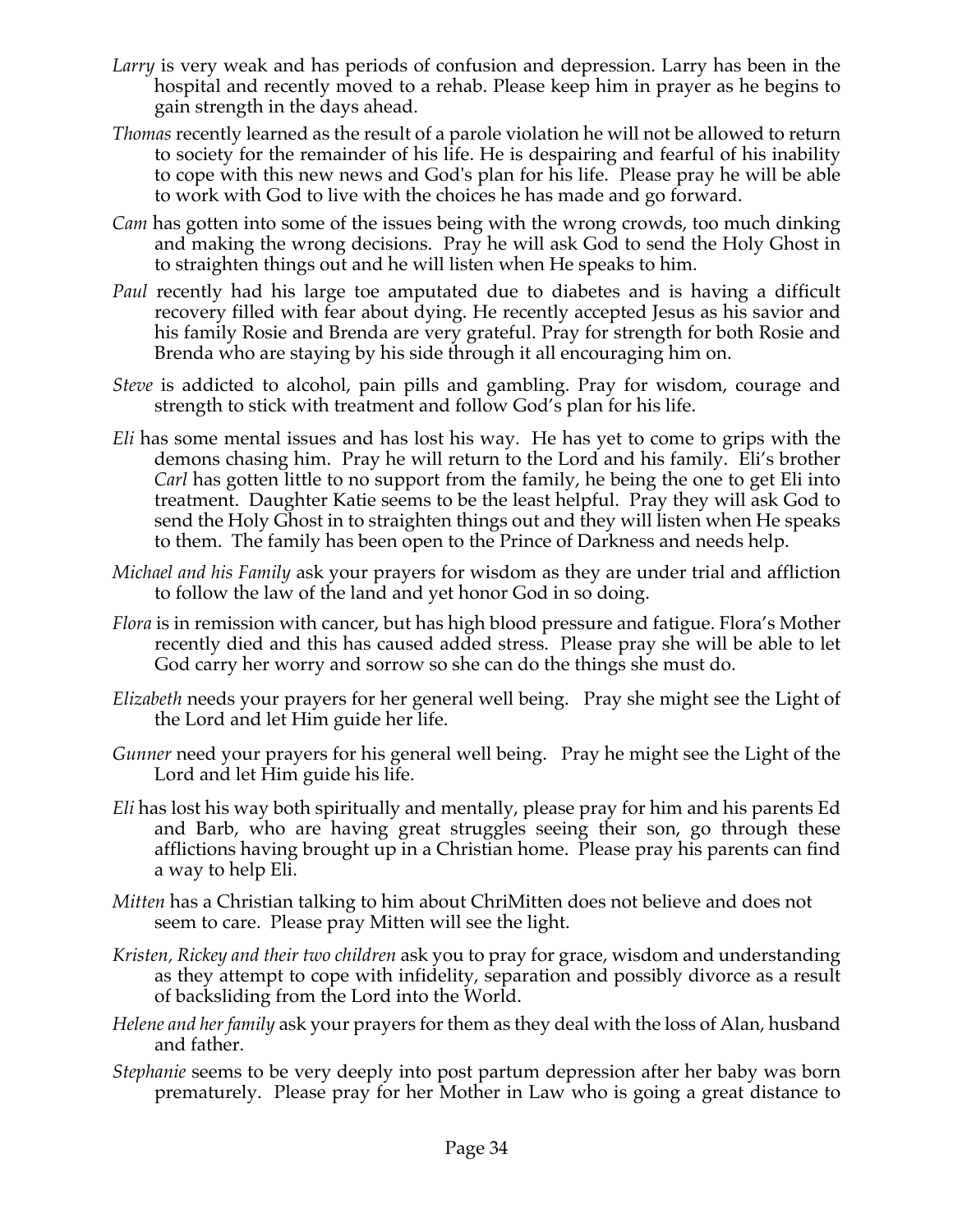help Stephanie and her new Grandson. Pray that Stephanie will be able to direct her attention outward, rather than inward.

- *Caitlin* is in the grip of the Prince of Darkness; she thinks there is escape from reality in drugs. The saddest part is that reality is not as she sees it. Her family is despairing as they can do nothing to help her and ask that you pray for the Holy Ghost to enter into heart and show her the need for change before it is too late.
- *Nathaniel* is in spiritual turmoil. His family and friends will appreciate it if you will keep him in your prayers for him to find the root of his trouble and accept God's help.
- *Sam* and her *two children* have been living in a shelter and are to lose their place there. Please pray a place will be found they can stay in and recover.
- *Norrie* is facing daily exams in the weeks ahead. Pray for calmness and concentration and to do the best possible.
- *Jonathan* is addicted to drugs. He is now in jail awaiting trial. His parents and friends will appreciate it if you will keep him in your prayers for him to find the root of his trouble and accept God's help to heal addiction.
- *Beth* is suffering from ungodly treatment in her marriage. Please pray God will guide her in her behavior, actions and thoughts that she might be able to lead her husband to God so her marriage might prosper to the benefit of them.
- *Jeanette* has had many members of her family die from diabetes and several are near death now. Jeanette does not know the Lord and is despondent and perplexed about her family and herself. Please pray she can open her heart to allow the Holy Ghost in to bring her knowledge and understanding.
- *Sara* asks that you pray for guidance for her as she deals with the stresses of her family and life. Pray that she can separate those things which she can affect from those things which she cannot and give her grace to accept that she cannot do everything and can only change those things within her control. She asks for God's help for her business so that she might remain gainfully employed while keeping up with the needs of her mother and husband and healing her own problems.

*Jacquie* to open her heart to God and accept His Love and Grace.

## *School Challenges*

Destiny, Blake and Janet

## *Anglican Orthodox Church*

## *Indonesia*

Please pray for the Lord's will regarding the establishment of an AOC church in Indonesia.

## *Pakistan*

*General and Ongoing -* The forces of evil are strong in Pakistan. The force of God stronger. Pray for our Christian family there.

*Ernest Jacob* Presiding Bishop Pakistan

## *Congo*

Jimmy is a missionary in the Congo. There has been violent unrest in this country and also a water shortage. Please pray people will find water to drink and Jimmy will be a means of helping others to find the Lord.

## *Serbia*

Bishop Igor Djurcik asks us to pray for his students in Serbia. He has excellent young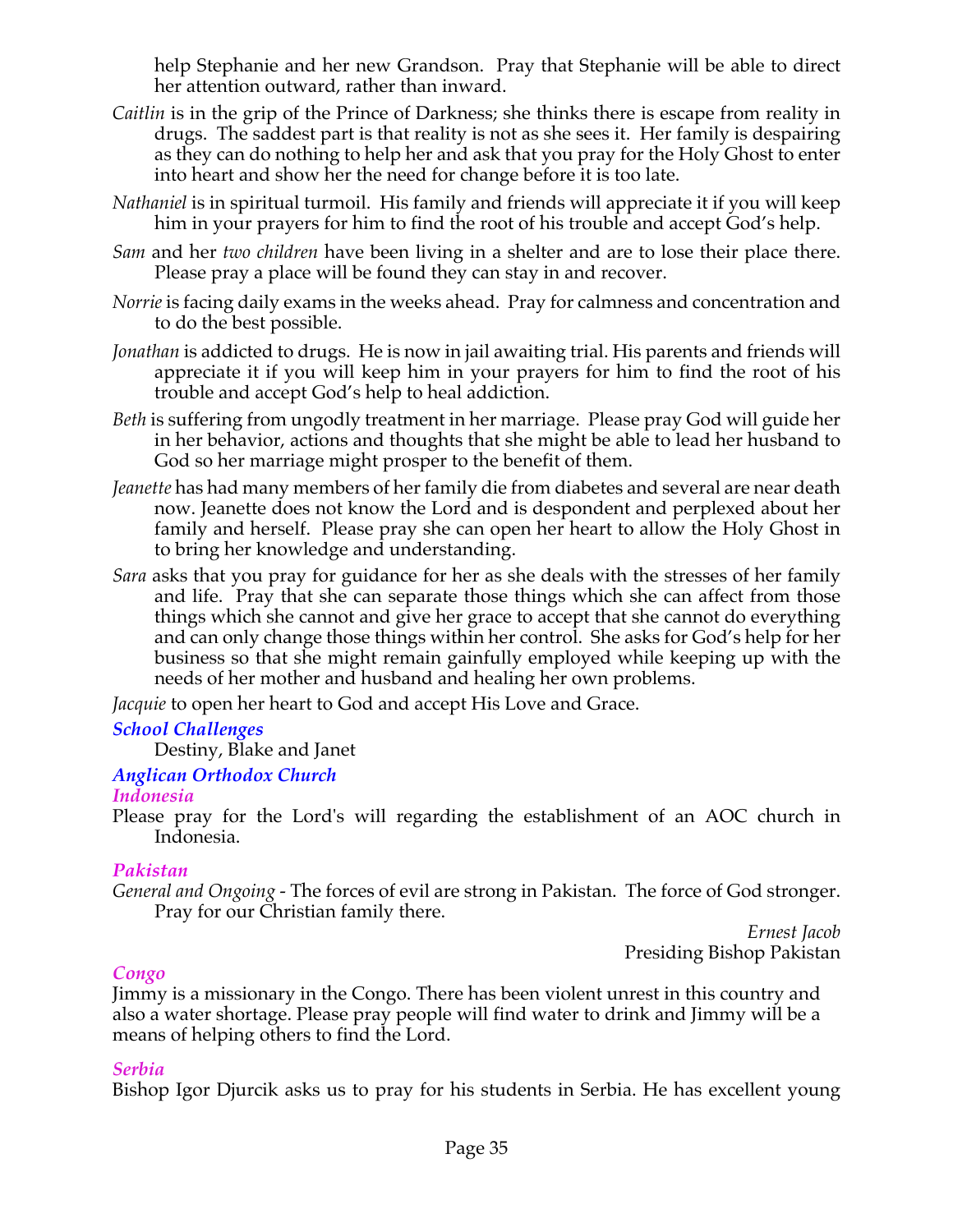people in Belgrade who are having services and classes on the Bible.

## *Philippines*

Please pray a *Minister* will be found who would like to serve in Tabuk, in the Philippine Islands. The Anglican Orthodox Church has an established Church there and in the surrounding areas and need a Shepherd to lead the flock*.*

## *Diocese of the Epiphany*

*Saint Paul's, Moberly, Missouri* would like your prayers that the Holy Ghost might enter more fully into their hearts so that they might be more effective in spreading the Word of God.

## *Diocese of Virginia*

*Saint Joseph of Arimathea Anglican Orthodox Church* is under a lot of stress. We all are, but they need even more prayer. Rev Roger Jessup, their wonderful minister, had to retire as he was so pressed by the duties of a primary care giver, in addition to all the worries of this world. Pray for trust in God for each member of the parish and for them to find economic relief.

## *Armed Forces & Contractors*

Dustin (USAF - Stateside), Kristyna and Luis Aviles (Army – Fort Lewis, Washington), Airman Donny Patton (USAF - Hulbert Field, Florida), Jordan Brown (USMC – Recruiter – Iowa City, Iowa), Trevor Jennings (USAF - KC-10 Boom Operator – New Jersey), Trevor Di Marco (USN – Whidbey Island, EF-18 Pilot), Kurt Thomas (USN – Virginia), Ethan (US Army Airborne – Southwest Asia)

## *For Our Country*

Our country has lost its way. Over half the people that vote, voted for a government that promises them things it cannot deliver in return for their souls which it can, will and does take. Our foreign policy backs the rise of Islam, we turn our backs on those who would follow God and arm those who murder them. Pray God will raise up a leader from among the people who can turn the country's course 180° and attempt to come back to God. Pray the people will recognize that they are headed down a smooth wide road into the pit, a road that will get smoother and smoother, steeper and steeper until the only possible way is down. Down, into the depths of the pit. Pray people will recognize there is:

- One True and Triune God who is goodness in and of Himself
- All religions are not equal
- All ways of life are not equal;
- The Bible holds the Key to Life;
- All rights come from God, not the State;
- Good;
- Bad;
- Evil;
- Right;
- Wrong;
- Allah is the Devil;
- Abortion is no more than sacrifice of children to Baal.

Pray this recognition will not come too late. Pray we will, each of us, do our duty to God, Country and Family, putting His Honor above all.

## *Persecuted*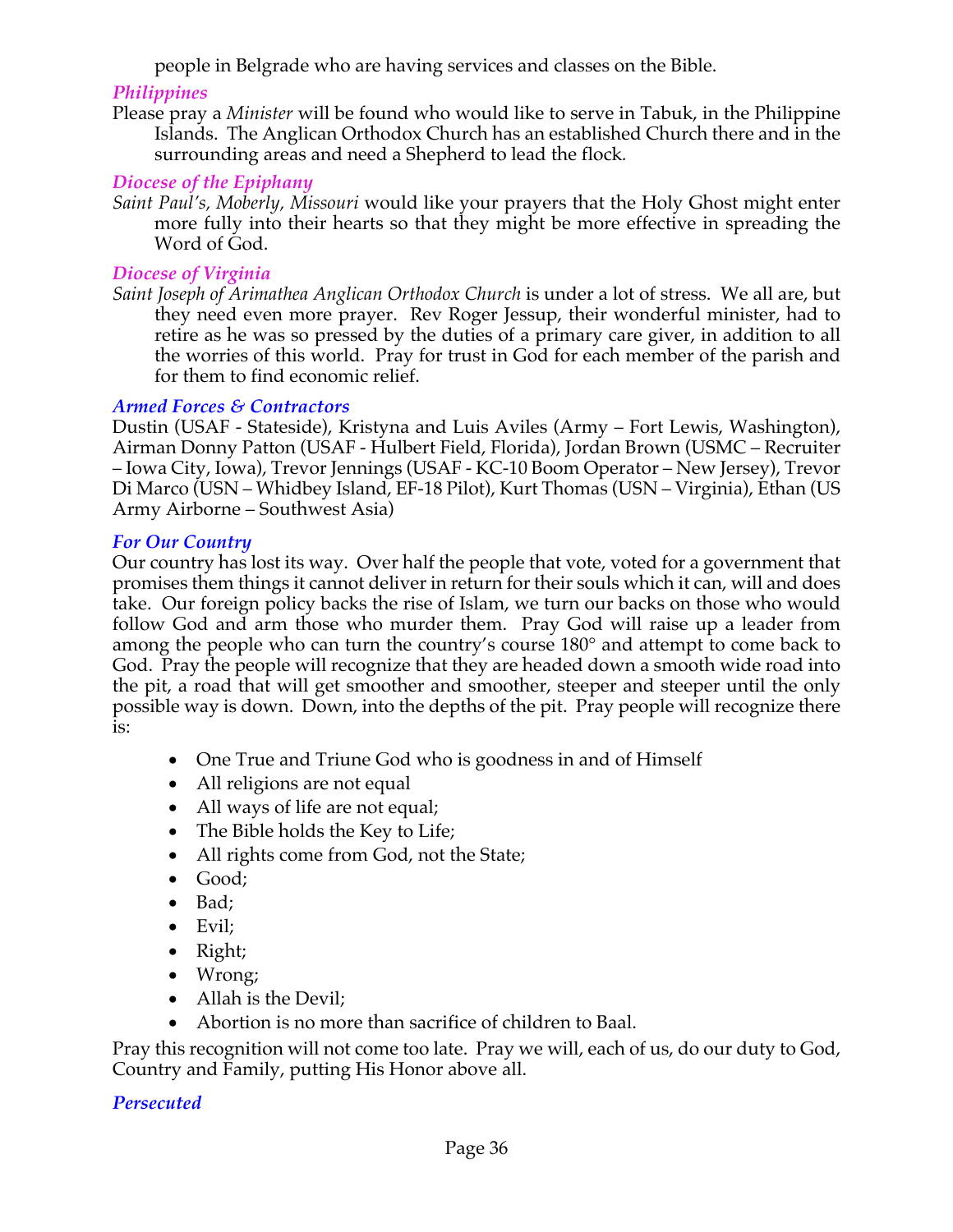- The Islamist group (ISIS) took over Quaragosh, the biggest Christian city in Iraq; 164 men, women and children were beheaded. People ask where is God? The real question is where are the people to enforce God's will? Pray the people of the world will see Allah for who he is, the Devil. Pray for those who remain behind that they might find a way to safety.
- Around the world, Christians are under attack, not only in the Muslim world, but from Hindus and others in India. Also, they are under continual attack in the name of Separation of Church and State in the western world, as it becomes actively atheist or pro-devil buddy. Please pray for God's guidance and protection for all persecuted Christians and those around them.

#### *Education*

- *Aaron* is in need of God's guidance to see what he needs to do to fulfill his potential and live his life in a manner which will bring true happiness to him.
- *Thomas Dabney* is attending Delta State University in Cleveland, Mississippi, to finish his Bachelor's Degree. Please pray for Thomas to focus on education and do his very best at school.

## *Thanksgiving*

*Jack* and *Tuck Arnold* and *Lauralee Meade* give thanks for safe travel to London last week.

*Alejandra Jasso* (Ines Witherspoon's mom and Doug Witherspoon's mother in law) had a kidney transplant; the surgery was a success and the kidney is working, please give thanks for that. She has continued healing and not rejected the transplant, please give thanks for that also. Everyone continues to pray and hope for the kidney to stay accepted, please pray for that also.

## *The near future, as well as Next Sunday*

22 January 2017 – Third Sunday after Epiphany – Morning Prayer - Service start time 1000 (10:00 am); welcome or gathering songs before the service at 0945 (9:45 am); **Time 1000 (10:00 am); Location – 10603 Burrell Way, Descanso, CA**

29 January 2017 – Fourth Sunday after Epiphany – Morning Prayer - Service start time 1000 (10:00 am); welcome or gathering songs before the service at 0945 (9:45 am); **Time 1000 (10:00 am); Location – 10603 Burrell Way, Descanso, CA**

5 February 2017 – Fifth Sunday after Epiphany – Morning Prayer - Service start time 1000 (10:00 am); welcome or gathering songs before the service at 0945 (9:45 am); **Time 1000 (10:00 am); Location – 10603 Burrell Way, Descanso, CA**

12 February 2017 – Septuagesima – Morning Prayer - Service start time 1000 (10:00 am); welcome or gathering songs before the service at 0945 (9:45 am); **Time 1000 (10:00 am); Location – 10603 Burrell Way, Descanso, CA**

19 February 2017 – Sexagesima – Holy Communion - Service start time 1000 (10:00 am); welcome or gathering songs before the service at 0945 (9:45 am); **Time 1000 (10:00 am); Location – 10603 Burrell Way, Descanso, CA**

26 February 2017 – Quinquagesima – Morning Prayer - Service start time 1000 (10:00 am); welcome or gathering songs before the service at 0945 (9:45 am); **Time 1000 (10:00 am); Location – 10603 Burrell Way, Descanso, CA**

1 March 2017 – Ash Wednesday – Evening Prayer - Service start time 1800 (6:00 pm); **Location – 10603 Burrell Way, Descanso, CA**